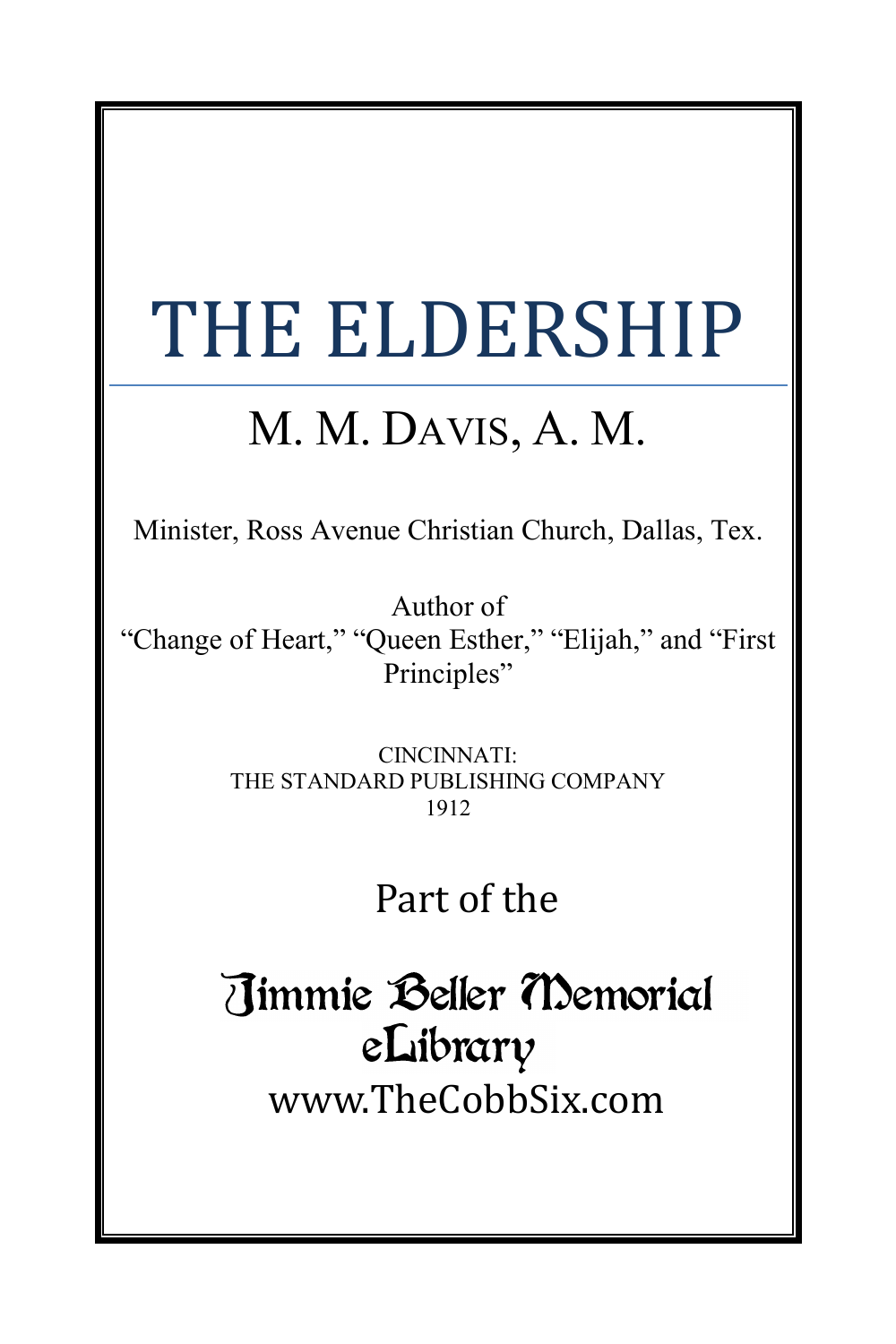# **TABLE OF CONTENTS**

| <b>CHAPTER I</b>    | Page |
|---------------------|------|
|                     |      |
| <b>CHAPTER II</b>   |      |
|                     |      |
| <b>CHAPTER III</b>  |      |
|                     |      |
| <b>CHAPTER IV</b>   |      |
|                     |      |
| <b>CHAPTER V</b>    |      |
|                     |      |
| <b>CHAPTER VI</b>   |      |
|                     |      |
| <b>CHAPTER VII</b>  |      |
|                     |      |
| <b>CHAPTER VIII</b> |      |
|                     |      |
| <b>CHAPTER IX</b>   |      |
|                     |      |
| <b>CHAPTER X</b>    |      |
|                     |      |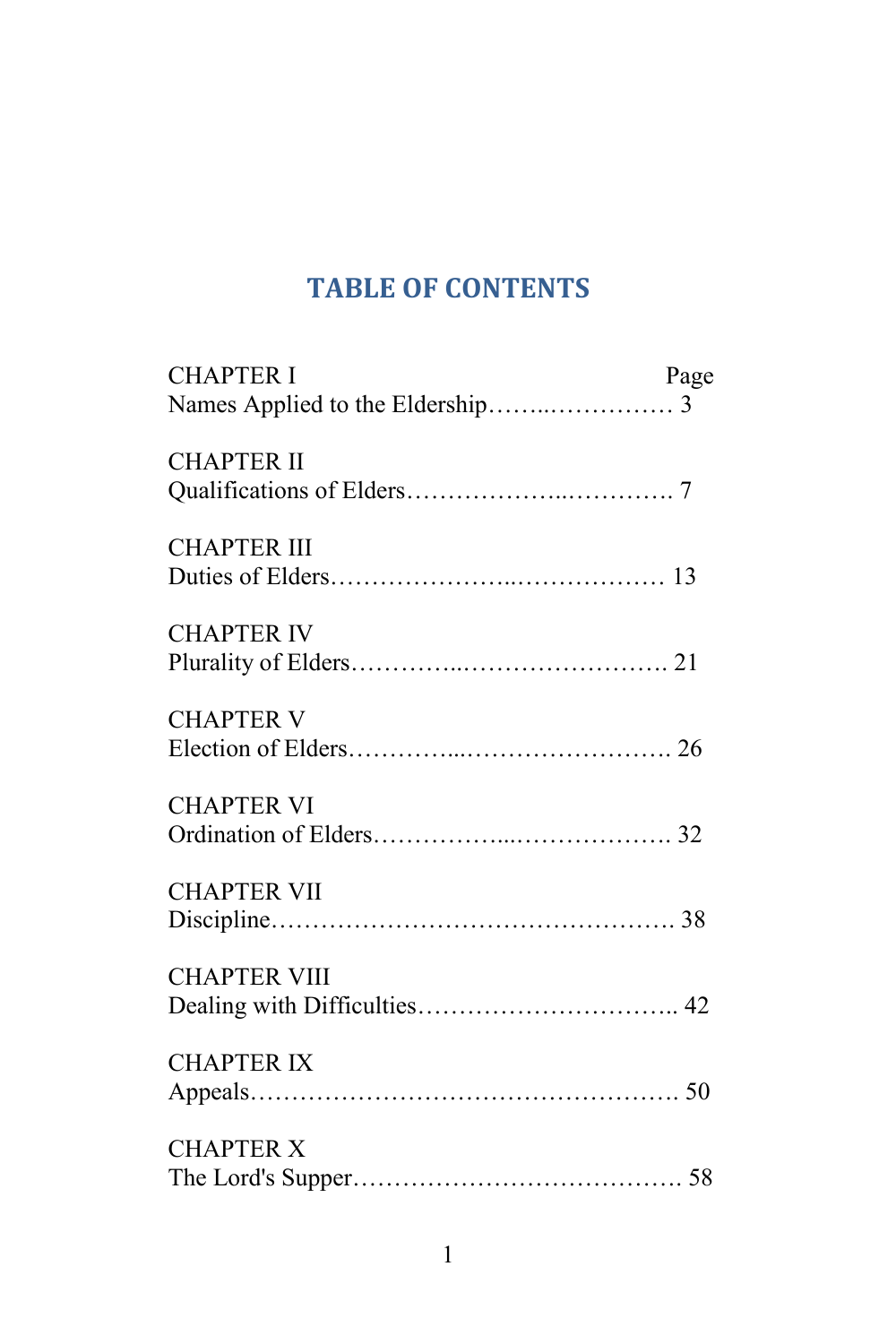# **A FOREWORD**

Before you read this little volume, please remember four things:

- 1. *The dearth of printed matter on the subject of the eldership.* When we think of the important work of the eldership – his vital and God-given connection with the church  $-$  it is strange that more has not been written for his benefit. For his special work as a preacher thousands of pages have been published, but for the general work the dearth is surprising.
- 2. *The need of the field*. Within this Restoration movement alone there are ten thousand churches, averaging perhaps four elders to the church, making forty thousand elders. These men are called to perform the most important duties known to the earth, and yet when they turn to the publishers for help, they find that they have been forgotten or neglected by the bookmakers.
- 3. *The aim of the author*. In the preparation of this volume we have not aimed so much at literary excellence as at practical value and scriptural loyalty. We have striven in a plain way to apply the teachings of the Book to the every-day wants of the church.
- 4. *The spirit of the work.* Some of the questions dealt with are controversial. These we have discussed candidly, but kindly, striving at all times to avoid the spirit of controversy.

Praying the blessings of Heaven upon it, this little book is sent forth on its mission among men by THE AUTHOR.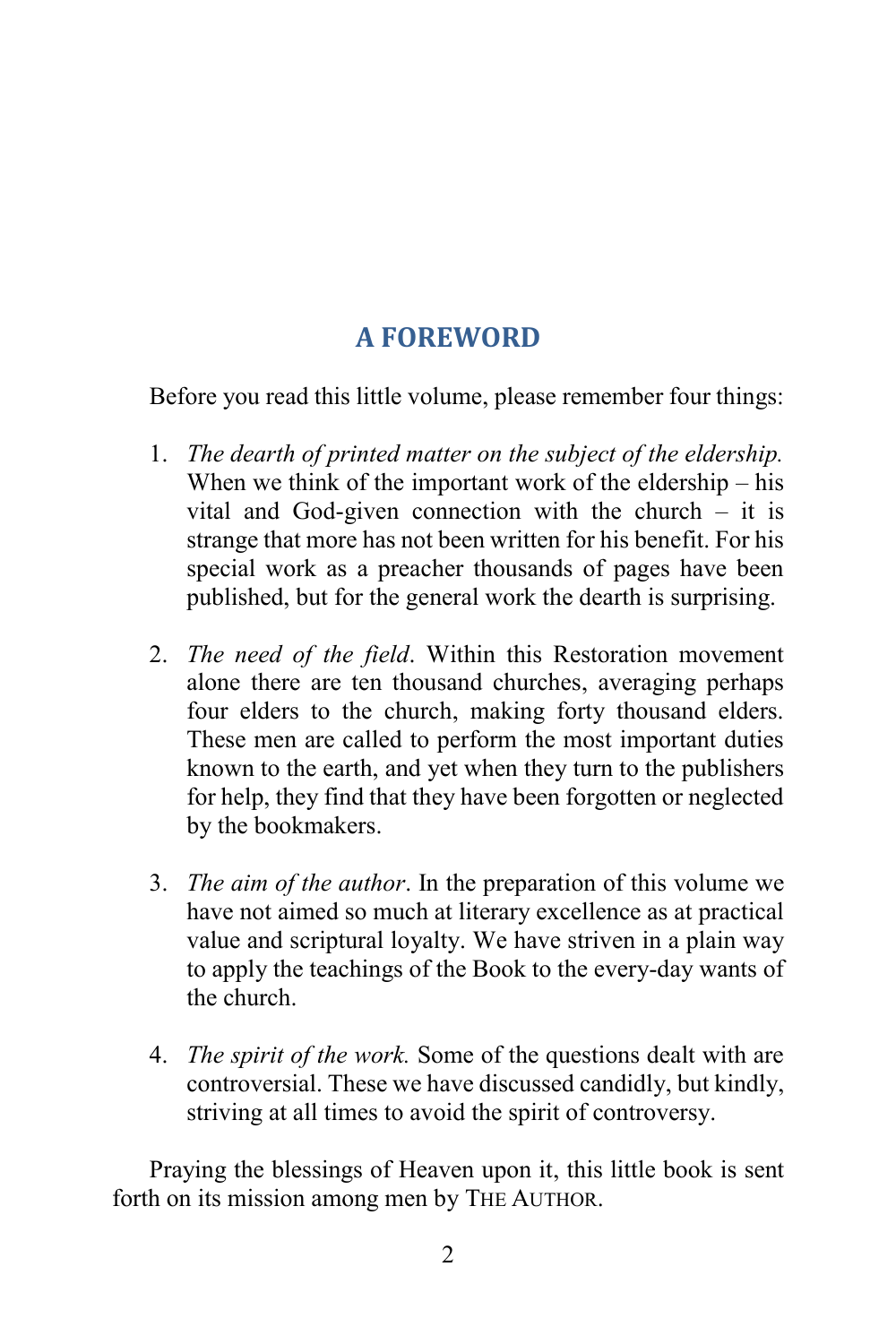# **CHAPTER I** NAMES APPLIED TO THE ELDERSHIP

The ministry of the New Testament church is fivefold: apostles, prophets, evangelists, elders and deacons. This ministry, as regards the character and duration of the work, is twofold: apostles and prophets were inspired teachers – infallible fountains of light and authority – and therefore extraordinary; but evangelists, elders and deacons were for perpetual service, and so may be called ordinary. The first, aided by special gifts, completed the organization of the church, and started her on her world-wide voyage of conquest, and then retired; but the second, as permanent features of the Lord's kingdom, are to continue until the work of the church is finished. A great ship needs help in clearing the harbor and so tug-boats aid her until she reaches the broad, deep sea, then leave her in her own strength to complete the journey. Even so, when the "old ship of Zion" was clearing the port of Jerusalem, she needed special miraculous aid: the tug-boats of the first century. But when once well out on the sea of life, with the "narrows" of Jewish prejudice and the "shallows" of racial pride behind her, these miracles were no longer necessary, and hence were withdrawn. Since then, perfectly equipped, she has crossed all seas and entered almost every port beneath the skies, bearing the glad message of salvation to a lost world. She needs no miracles now, for she has on board the perfected truth of God: that which existed in God's mind before the first miracle was wrought, and that which will continue to exist as long as God lives, with the record of the miracles. Scaffolding, during the construction of a building, is a necessity; but when it is completed it is not only unnecessary, but is a hindrance, and hence is torn away. Miracles today would be a positive hindrance to the progress of the Gospel.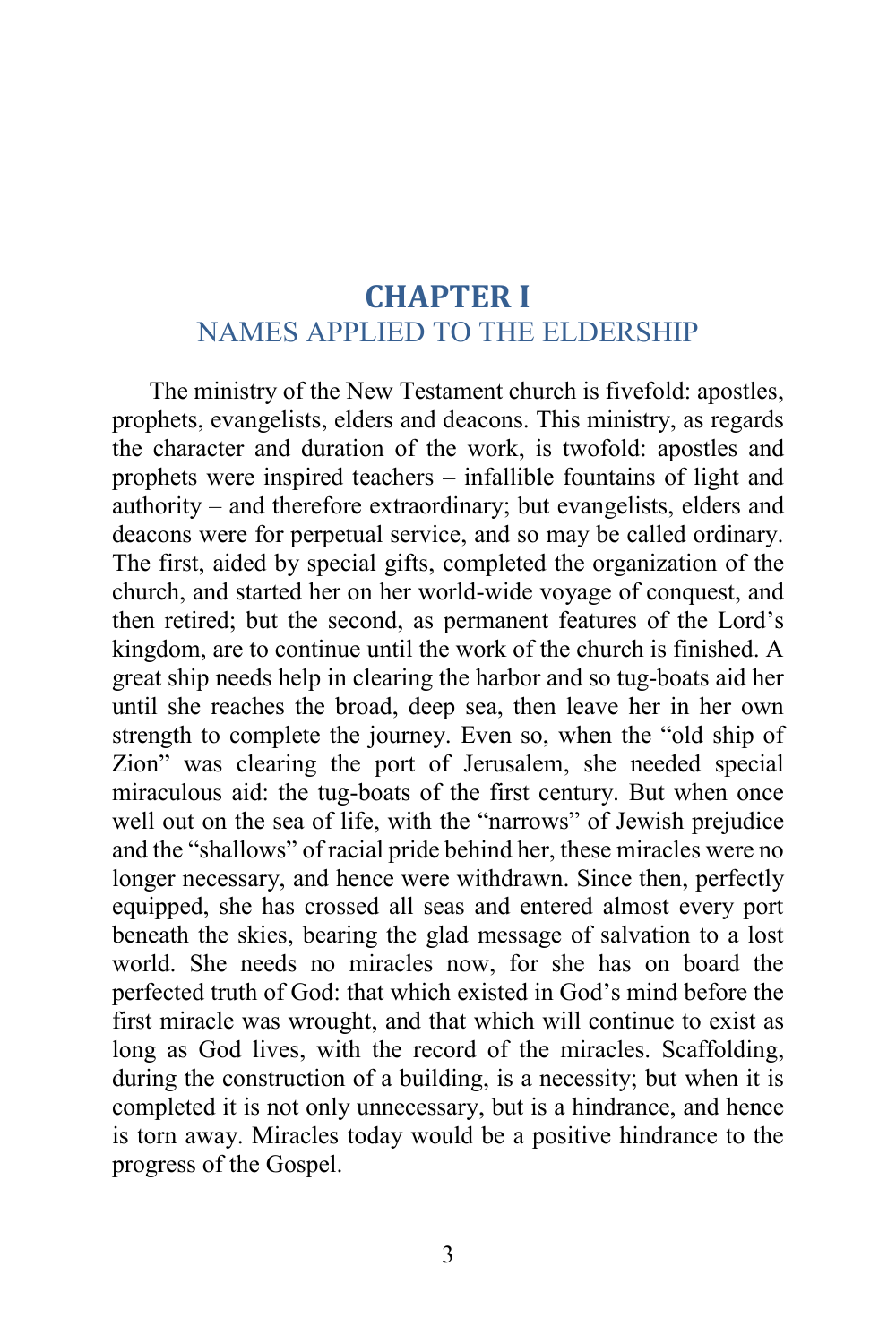Our present purpose is to study the work of the eldership, the fourth office of the New Testament ministry.

# **NAMES APPLIED TO THE ELDERSHIP**

The eldership is so wide in scope and so varied in character that no single term can fully describe it, hence several are used. Let us notice four of them:

#### *Elders*

The first occurrence of this word in the Bible is in Gen. 10:21, where Shem is called the brother of Japheth the elder. The second is Gen. 25:23, where, speaking of Jacob and Esau, it is said that the elder shall serve the younger. There are many other passages where the word indicates that one person is older than another, but is silent as to the ages of the persons spoken of. Sometimes the reference is to old men, as in the case of the elders of Israel, and sometimes to unborn babes, as in the case of Jacob and Esau. The original use of the word, then, refers to chronological order, without reference to the time involved.

The first official use of the word is found in Gen. 50:7, where it is said that "all the servants of Pharaoh, the elders of his house, and all the elders of the land of Egypt," went with Joseph to the burial of his father. As an official term, then, it is Egyptian in origin.

In Num. 11:16, 17 we learn that the Lord, in answer to a complaint from Moses that the burden of governing Israel was more than he could bear, said, "Gather unto me seventy men of the elders of Israel... and officers over them, that they may stand with thee; and I will take of the spirit which is upon thee, and will put it upon them, and they shall bear the burden with thee." Here Jehovah sets apart seventy men, called elders, to co-operate in the government of Israel. But we do not know the ages of the men.

Tracing our word onward through the Old Testament and into the New, we find it used as an official title of great influence and authority. By their truth and traditions they swayed the minds of the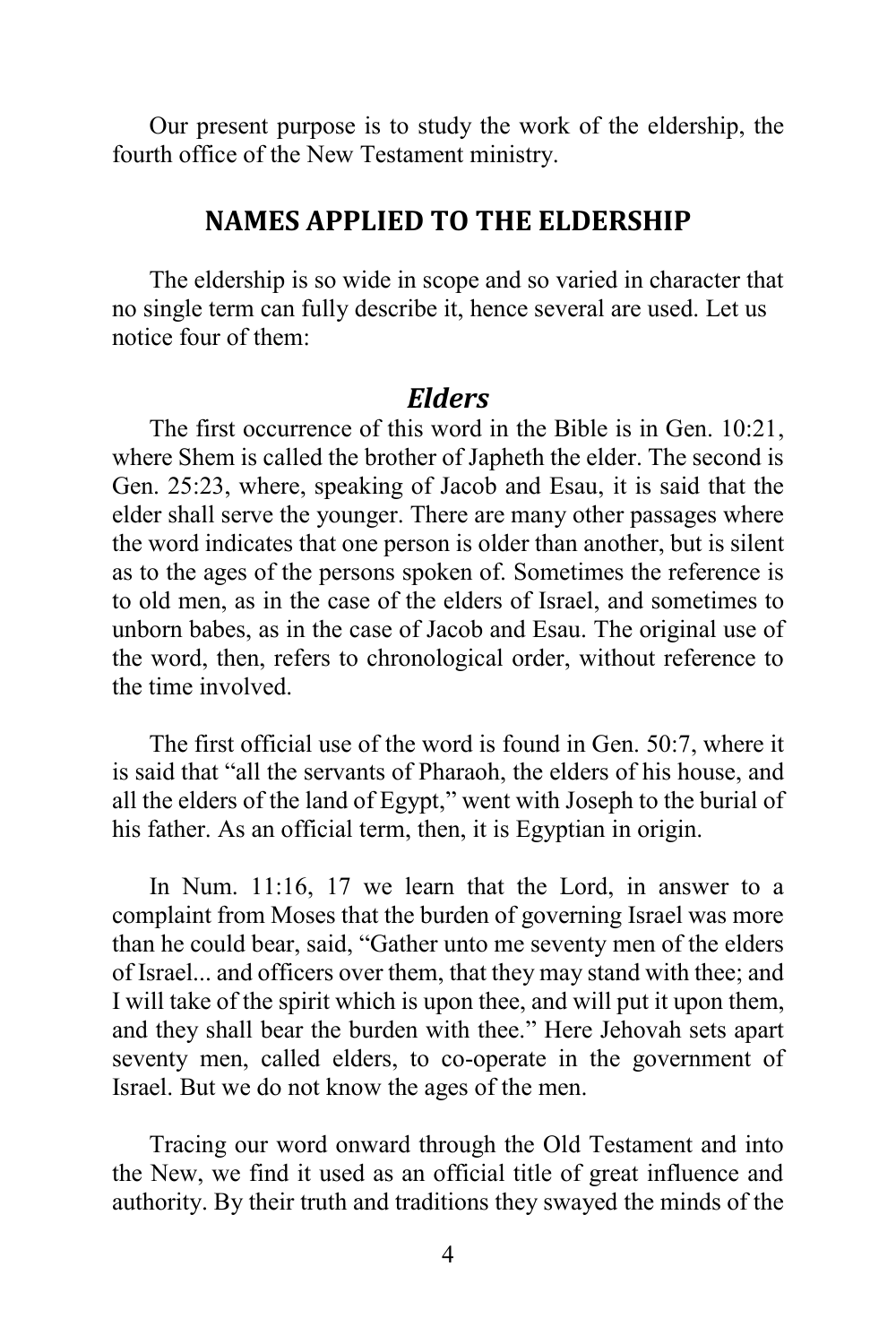multitudes, and molded the policies of the people. W. L. Hayden says, "As an official term the word expresses government by men of age, prominence, experience and wisdom." But this does not mean that every old man should be an elder in an official sense, for age is not always associated with wisdom. And often men young in years are old in wisdom. This may be the reason why the age of an elder is not given. "That man is old enough for the office," says President Milligan, "who has the wisdom profitable to direct all things."

#### *Bishops*

Acts 20:28: "Take heed therefore unto yourselves, and to all the flock over which the Holy Spirit hath made you bishops, to feed the church of God which he purchased with his own blood." Here Paul calls bishops those whom Luke in verse 17 calls elders, showing that the two titles were applied to the same officer. It is also true that the term overseer might with propriety be used here. But in spite of the fact that overseers, bishops and presbyters, in New Testament parlance, mean the same thing, it must be admitted that early in the history of the church the word bishop began to assume a meaning different from, and superior to, the others. This, considering the ambition of men, is not strange. When we band together for any purpose, it is necessary to organize. There must be a presiding officer. In legislative assemblies there must be the speaker of the house, and in the judiciary there must be the supreme judge. And after the death of the apostles, when corruption began to make serious progress, the president of the board of elders came to be called bishop. Nor was it long until these bishops of different congregations began to convene in advisory councils and issue decrees regarding the faith and conduct of their churches. This seeming to work well, other decrees of wider scope followed. And soon, spurred on by the desire for pre-eminence, decrees, mandatory in character, came forth, and the full-fledged metropolitan bishop, in the person of the pope of Rome, the Vicar of Christ, was born. Thus early was the divine method of church government centralized, debased and well-nigh destroyed.

#### *Pastors*

Eph. 4:11: "He gave some, apostles; and some, prophets; and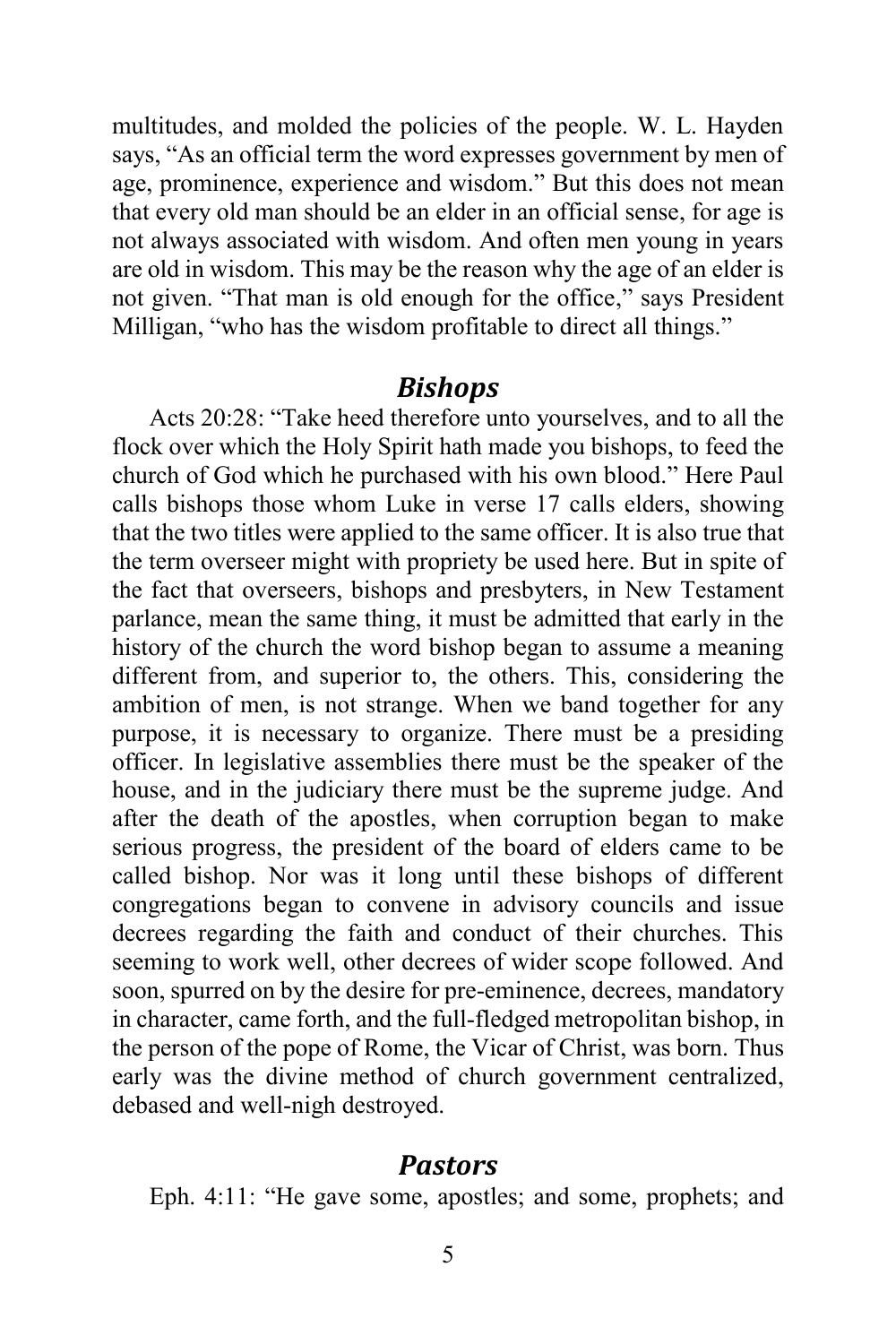some, evangelists; and some, pastors and teachers." The comparison here is to the beautiful life of the Oriental shepherd. Both the Hebrew and Greek languages are fond of the figure, and it has many applications in Bible history. No life was more familiar to the Jew than that of the shepherd. It was his business to lead the flock into green pastures, and beside still waters, and to protect them from the wolves, lions and bears, always seeking their destruction. And if one was sick, or lame, or wounded, he was to give it special care, often carrying the young lamb in his bosom. And should one stray away and be lost, he was to go out into the mountains and seek it until it was found; and then bring it, with rejoicing, into the fold.

The eldership is to shepherd the flock by leading, feeding, guiding and guarding; and this not by constraint, but willingly; not for filthy lucre, but for love; and not as lords over God's heritage, but as examples to the flock. "And when the chief shepherd shall appear, ye shall receive a crown of rejoicing that fadeth not away" (1 Pet. 4:1-4).

#### *Teachers*

Tit. 1:9: "Holding fast the faithful word as he [the bishop] hath been taught, that he may be able by sound doctrine both to exhort and to convince the gainsayers." (See 1 Cor. 12:28; 1 Tim. 5:17.) Teaching is one of the highest, most honorable, and most important phases of the work of the eldership. The Savior is called by pre-eminence the Chief Shepherd, and *the* teacher, and the eldership is composed of under-shepherds and under-teachers. It is significant and suggestive that Christ, though the Prince and model of preachers for all time, is much more often spoken of as a Teacher than as a Preacher. The eldership of today should note this vital suggestion, and become students of the Book.

It is now clear to all why these different titles are given to the same officer in the church. He is called an elder because of his age, experience and wisdom; he is called bishop or overseer, because he is to watch over and direct everything that pertains to the spiritual culture of the congregation; he is called pastor or shepherd, because he is to watch for deathless souls as one who is to give account to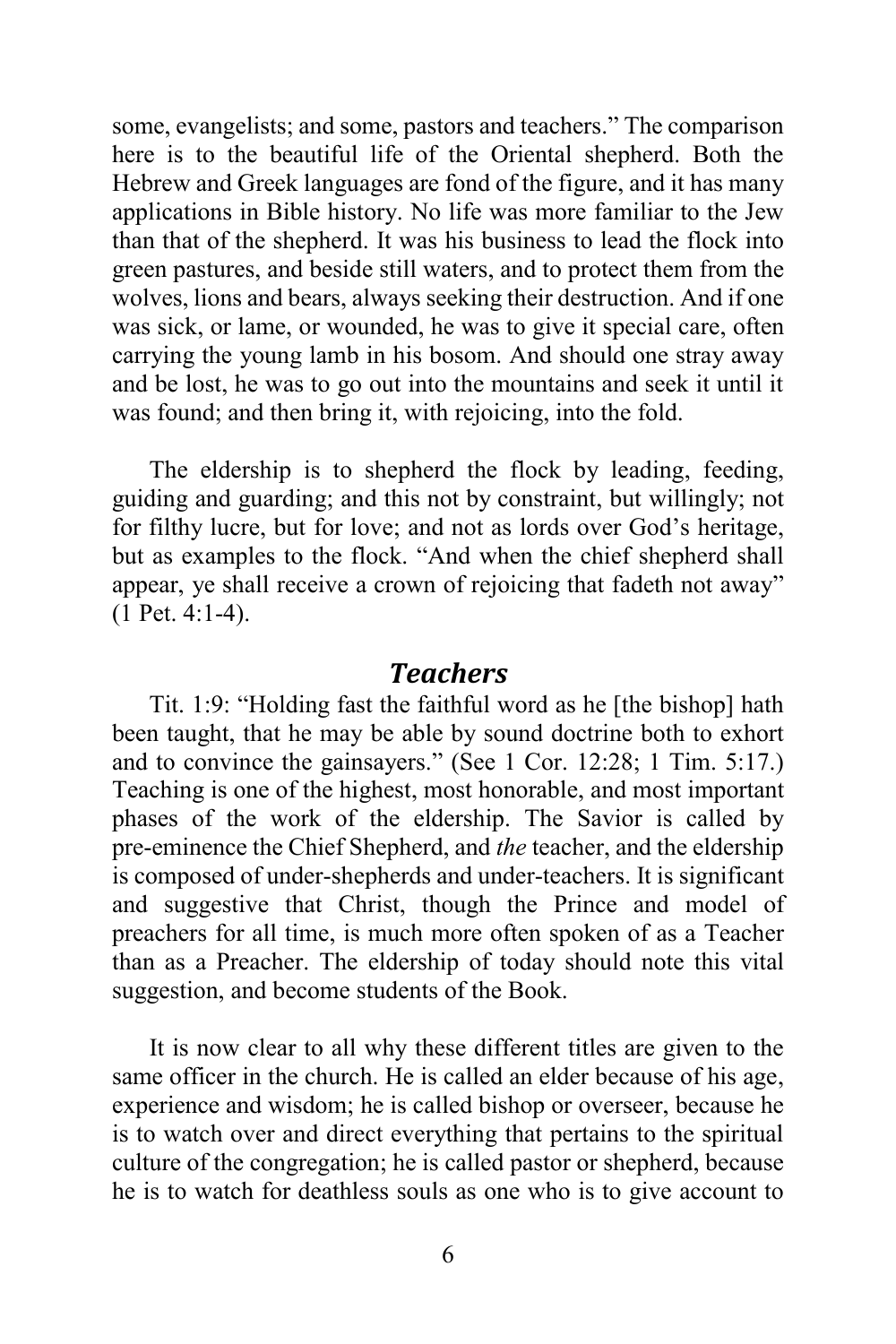God; and he is called teacher, because the church, like the students in a school, is looking to him for instruction.

# **CHAPTER II** QUALIFICATIONS OF ELDERS

Those occupying such responsible positions in the kingdom of God must be men of rare qualifications. By reference to 1 Tim. 3:1-7; Tit. 1:5-9, and 1 Pet. 5:1-4, we learn what these qualifications are. There are twenty of them – seven negative, and thirteen positive.

# **NEGATIVE QUALIFICATIONS**

# *Not Given To Wine*

Of course not. A drinking man in such a place would shock the world and disgrace the church. Like Caesar's wife, he should be above suspicion.

#### *Not A Striker*

He must not be pugnacious, either in a material or spiritual sense, but always and everywhere a peacemaker.

# *Not Greedy Of Filthy Lucre, Or Covetous*

He must be "diligent in business, and fervent in spirit," but there must be no dirty dollars in his coffers. He must not be overly eager to possess, or carried away with avarice. Not a lover of money, but a lover of men; not absorbed in laying up treasures on earth, but striving to become rich toward God. Idolatry was the besetting sin of the Old Testament, and covetousness in the New is called idolatry (Col. 3:5).

# *Not A Brawler*

Not noisy, or a wrangler, but quiet and gentle. Though he may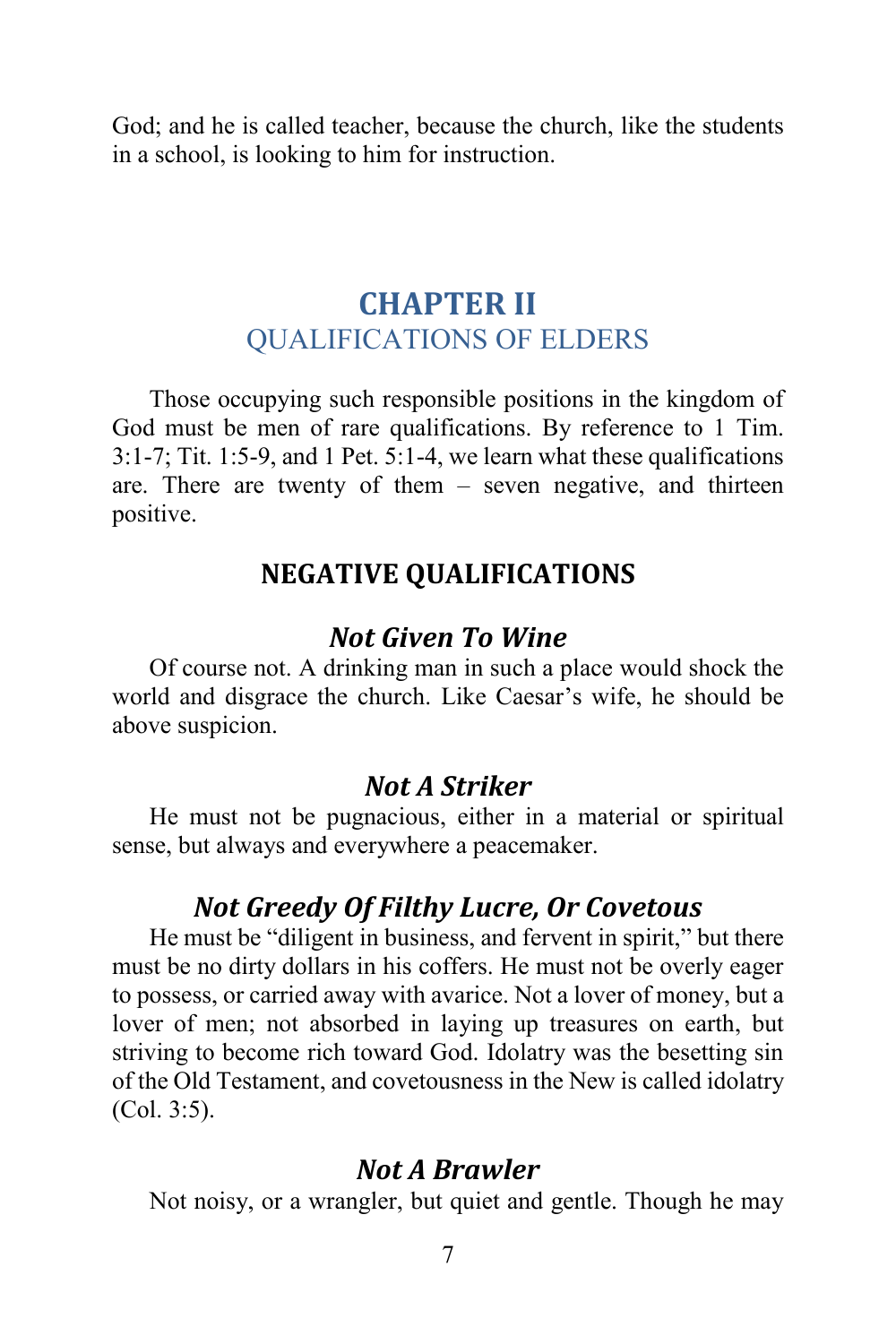often have to defend the faith, his manner must not be that of the ward politician, but that of a dignified, courteous Christian gentleman.

#### *Not A Novice*

Not a new convert, lest, being lifted up with pride, he fall into condemnation of Satan. Timber must be seasoned before it is fit for a place in a great ship or building, and a soldier must learn in the ranks to obey, before he is called to command.

# *Not Self-Willed*

Not obstinately unmindful of the will and wishes of others; but, while contending for the right, always considerately mindful of the man in the wrong. The self-willed man is sure to wreck the church over which he rules.

# *Not Soon Angry*

Not given to revengeful passions against one guilty of supposed or real wrong, but careful in words and actions in the hour of provocation. Anger blinds the eyes and dethrones the reason, and converts us into merciless tyrants. Like always begets like. The parent who rules his home in anger sows the seeds for a similar life in his children. The same is true of the church, for it is the family of God.

# **POSITIVE QUALIFICATIONS**

# *Must Be The Husband Of One Wife*

These words abstractly considered would teach that either celibacy or polygamy disqualifies one for the office of elder. But this is not true. Celibacy in itself is not an evil. Christ was never married. And it would seem that Paul and Barnabas, two of the most eminent men of the primitive church, had no wives (1 Cor. 9:5). But polygamy is one of the worst evils, and is the fruitful source of many other evils. It nullifies the purpose of God in creation, when the first home was established in Eden with one husband and one wife. It is a foe to conjugal affection. It produces envy and jealousy, and destroys harmony and love. "It is, therefore, probable," says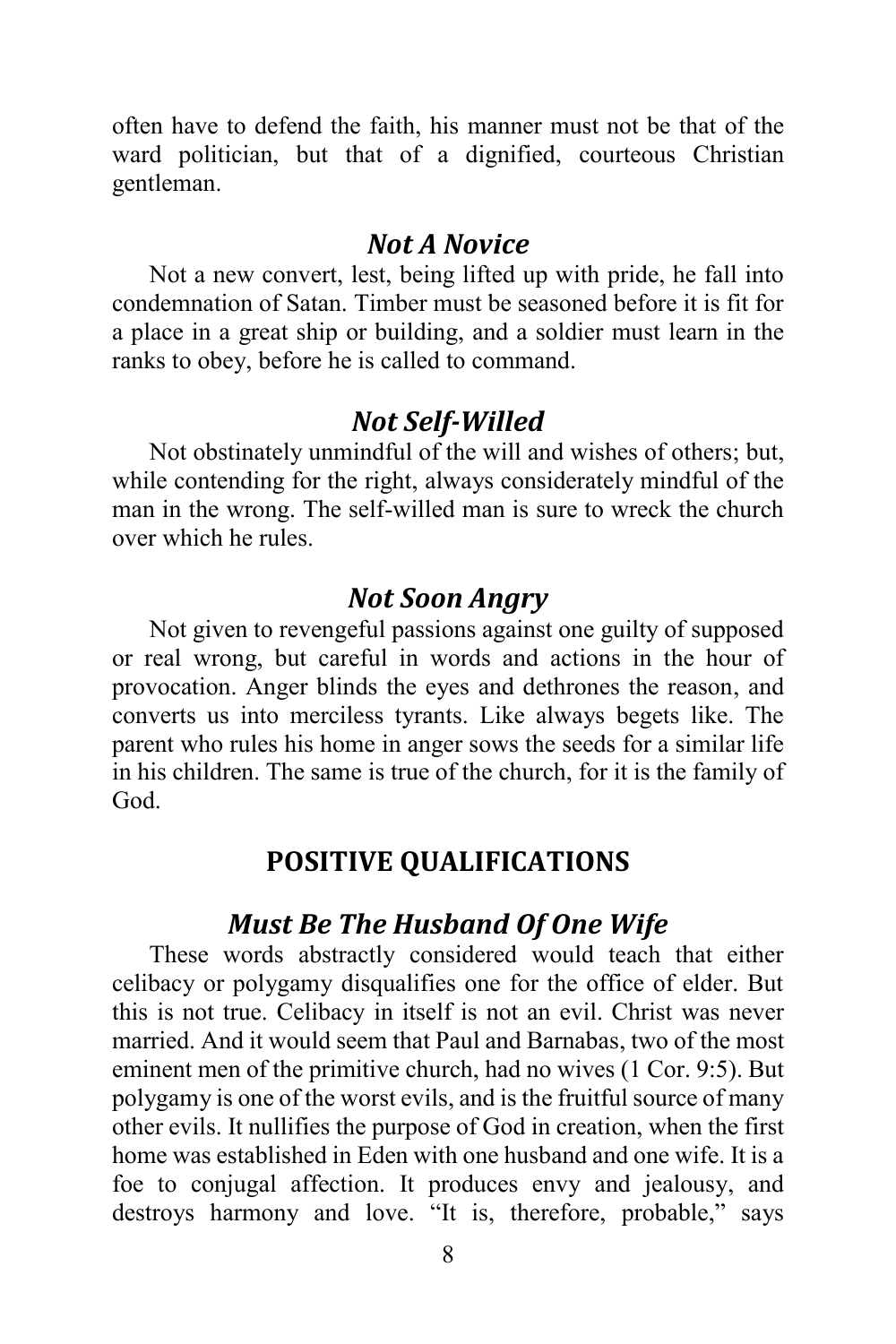Milligan, "that monogamy is here opposed only to polygamy, and that to free the church, as far as possible, from this then prevalent evil, was the benevolent object of the apostle." Isaac Errett says, "We take it that the import of the phrase is, that he must be, or must have been, a married man, with a family of his own, superior to others not in having one wife, but in the skill and faithfulness with which he rules in his family. All the directions concerning marriage in the New Testament are based on the idea of the union of one man and one woman. No man is taught how to behave toward more than one wife."

#### *Vigilant*

Always on the alert to discover and avoid danger, and to provide safety for the endangered. The shepherd who was not wakeful and watchful could not care for his flock. A sleepy saint is no match for a wide-awake sinner; and a sluggish elder cannot cope with the enemies of the church of God.

#### *Sober*

Free from extremes; rational; sane; level-headed: a man possessed of a large amount of common sense. This fine element of character will be in constant demand in the eldership; and he who has it not, though possessed of the highest culture of the schools, and though a man of piety and purity, is not fitted for this important place.

# *Of good behavior*

Not uncouth or boorish, but chaste, courteous and polite. No place in all the world is more befitting the true gentleman than the church of God. This is true of every member, but doubly so of her office-bearers.

# *Given to hospitality*

His door should be wide open, and his hospitality so generous and genuine that his brethren would delight to come into his home. He should be a lover of strangers, especially of young men away from the home of childhood. Such recognition at this time, in many cases, is the one supreme need. Extended, and a life is saved;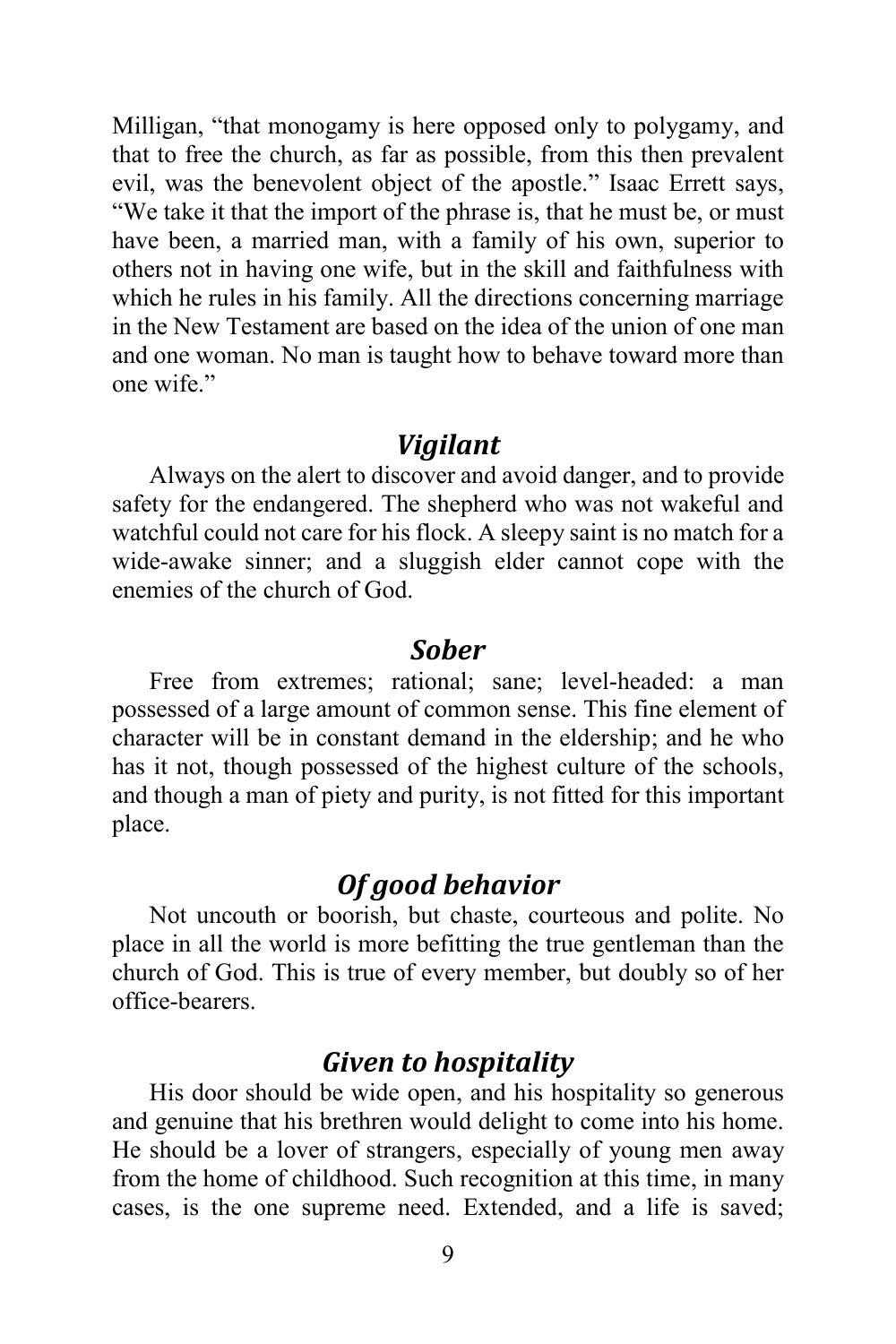withheld, and a life is lost. The elder's home is the place above all others where hospitality should never be remembered as one of the lost arts.

#### *Patient*

Able to endure provocation without murmuring or fretfulness, and willing to wait for the slow development of Christian character in his charge. No mother without this rich virtue can bring up her children in the nurture and admonition of the Lord. How great, then, must be its need in a family so much larger in number, and so varied in disposition.

# *A Lover Of Good Men*

His own life, modeled after the life of Jesus, finds an affinity in the life of every other good man. He associates with bad men, as his Master did, only that he may help them into a better life. The company he keeps tells of the life he lives. He is never compromised by his companions.

#### *Just*

An elder must not be doubtful in his dealings with his fellow-men. He must always do, or aim to do, the right thing. Such a man is an irresistible power for good. His words may not be many or eloquent, but his deeds, like the fragrance of flowers, sweet, pleasing, attractive and helpful, are known and appreciated by all men – the bad as well as the good.

# *Holy*

Consecrated and set apart to sacred purposes, as the *holy* priesthood and the *holy* Sabbath. He should be known as God's man, just as the first day of the week is known as the Lord's Day. His motto, like the motto of Paul, should always be, "This one thing I do." His business should be to serve God, though he might have to make tents for a living.

# *Blameless*

Undeserving of censure, faultless, unsullied, irreproachable. One who gives the adversary no hold upon him; one against whom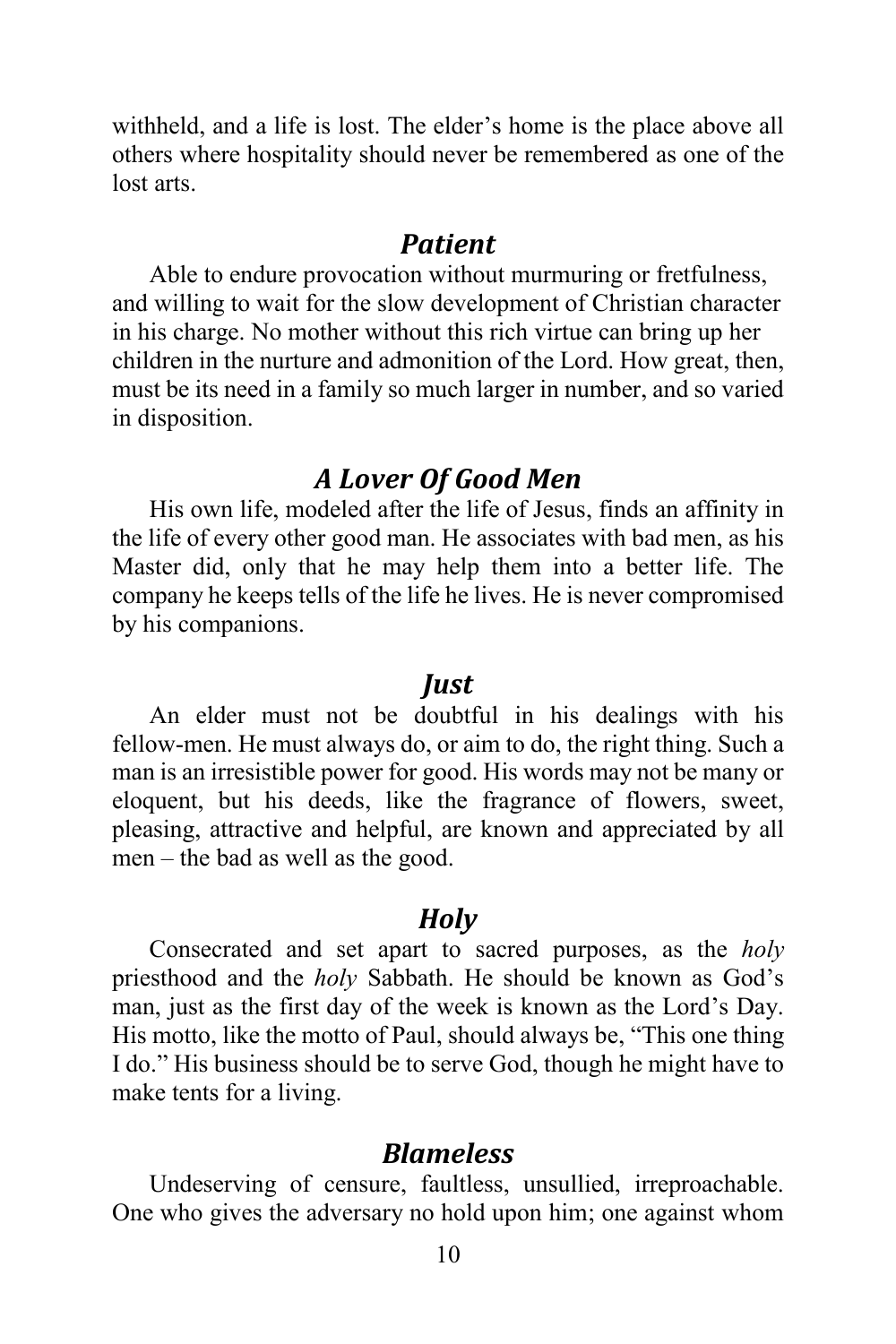no charge of purposed evil can be sustained. What a trinity of virtues: "Just," "Holy," "Blameless!" Who is able for this high calling? Not one, except his life be hid with Christ in God.

#### *Temperate*

Not excessive, lavish or inordinate, but moderate in desires, language, passions, appetite and conduct; calm, self-contained and self-restrained. This virtue shades into that of soberness, and each is strengthened by the other.

# *Apt To Teach*

Skillful in imparting instruction in Bible knowledge; able to educate the church in both the doctrinal and the practical things of the Christian religion. The teacher in the schoolroom, ignorant of the things to be taught, or knowing them, but unable to impart his knowledge to others, would not be able to hold his position. Is not the church a school, and the eldership its teachers?

# *Of Good Report Among Them Without.*

Those not Christians – Jews, infidels, scoffers, moralists – must regard him as a good man. They may not like his religion, but they must like him; they may not appreciate his theories, but they must like his practice. His deportment must be such that they shall not regard it as inconsistent with his profession; and should he personally try to lead one of them into the Christian life, they must be unable to say, "Physician, heal thyself."

Many good men, seeing this high standard, are discouraged, and refuse to serve in the eldership. Others argue that as no one man can be found possessing all these qualifications, a number should be selected combining them all, somewhat on the plan of selecting a jury. One man is not regarded as equal to the task of rendering a just verdict, and so he is reinforced by eleven others, hoping that in the wisdom of twelve men justice will be meted out to all. They claim that this is a description of the office, and not the officer.

But this reasoning is erroneous. The standard, coming from a Divine source, could not be less than perfect. The Savior in the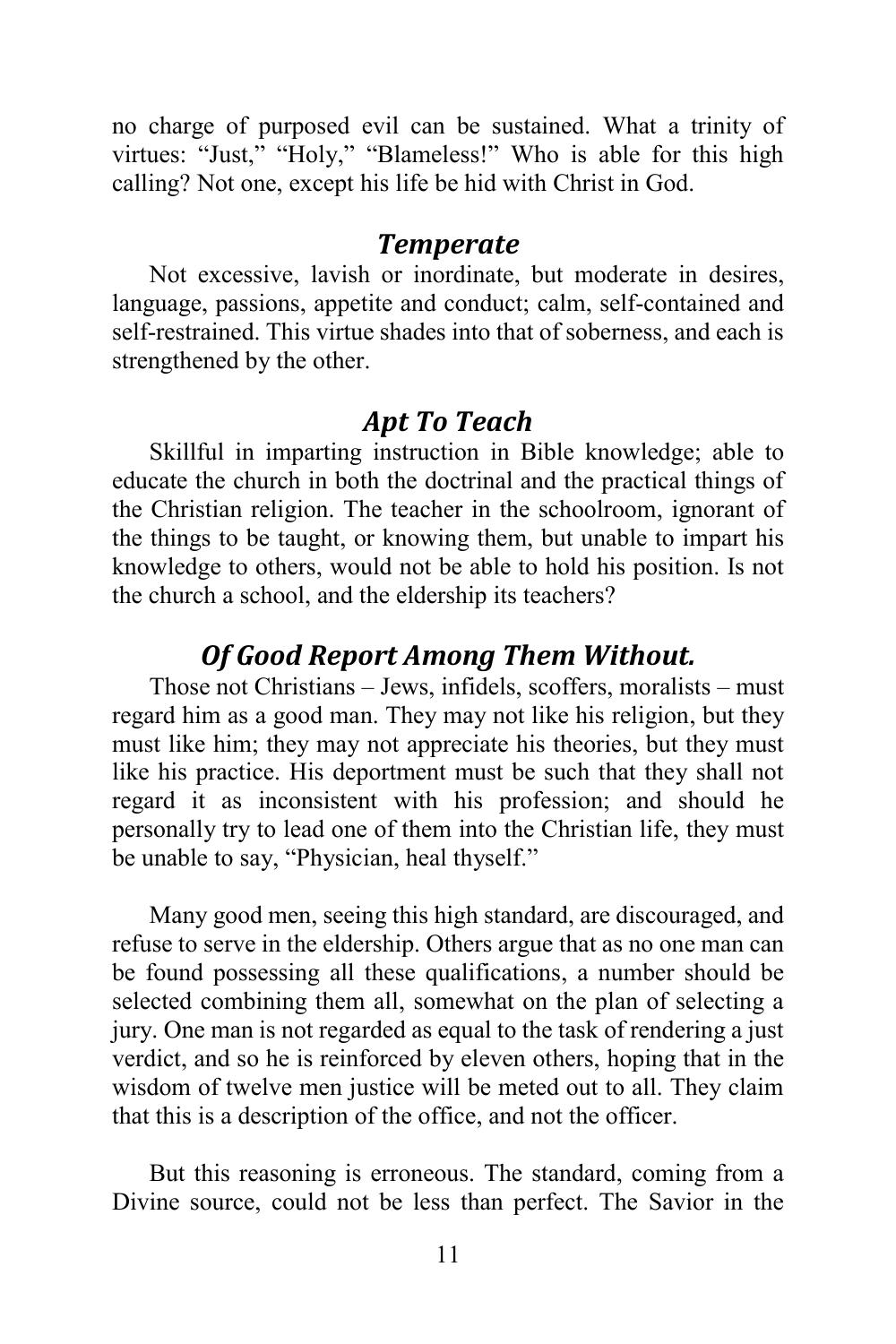Sermon on the Mount, proclaimed just such a standard for all Christians. "Be ye perfect, even as your Father in heaven is perfect" (Matt. 5:48). When a boy is learning to write, a perfect copy at the top of the page is a wonderful inspiration to him, and no one would have it less than perfect. He understands that for a time he will not be able to reproduce it perfectly. But by persistent effort, aided by his teacher, he hopes to do it in the end. And so here, as everywhere, our Father holds before us the standard of perfection, while he ever stands near to aid us in reaching it. And the time will come, if we continue our efforts, when we will succeed. Therefore, the standard must not be lowered, but our lives must be lifted higher.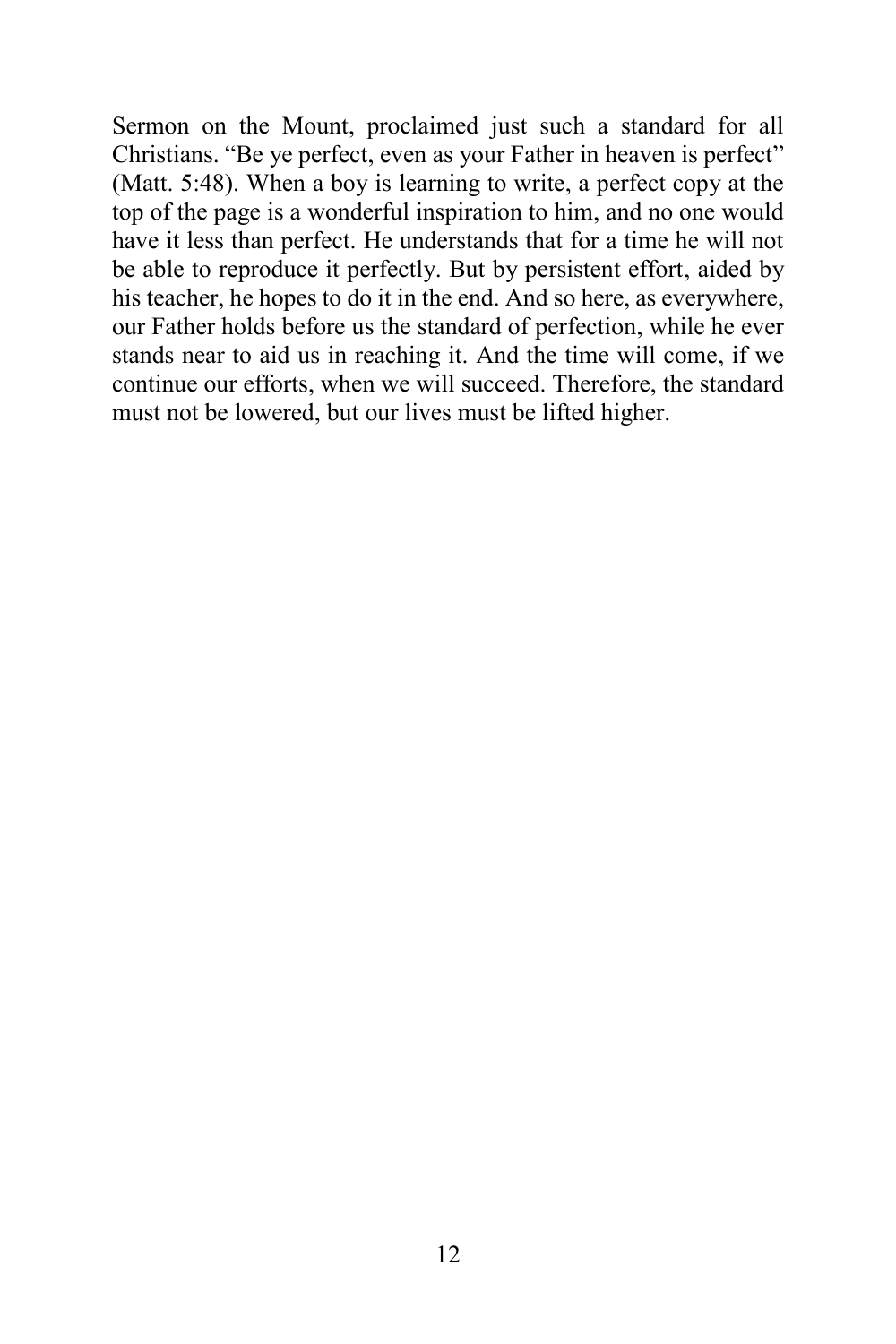# **CHAPTER III** DUTIES OF ELDERS

In addition to the Scriptures referred to in Chapter II, we must add Acts 20:28 for full information as to the duties of the eldership. There are two classes of these duties: the first class relates to the elder himself, and the second to his flock.

# **DUTIES RELATING TO THE ELDERSHIP**

# *Take Heed To Yourselves*

Luke, referring to his biography of Jesus, says, "The former treatise have I made, O Theophilus, of all that Jesus began both to do and teach" (Acts 1:1). We see here that in the life of the Lord the *doing* came before the *teaching:* and so it must be with all who would follow in his footsteps. If an elder teaches his people to be truthful, he must not be false; if he teaches them to forgive, there must be no malice in his heart. He must do these things first, and then his teaching will tell.

Before his work begins, let there be a thorough introspection. Let the searchlight of heaven be turned on in full force, that no sin be left lurking in his bosom. Let the prayer of David be his prayer: "Search me, O God, and know my heart: try me, and know my thoughts; and see if there be any wicked way in me, and lead me in the way everlasting" (Psalm 139:23-24). His faith must be unfeigned; his purpose must be unselfish; and his piety must be pure. He must be loyal to his Lord. Temptations and dangers will assail him as they did his Master, and if there is a flaw in his armor they will find it. He must have the courage of his convictions, and if need be, die, rather than prove false to the faith. He must be every whit a man.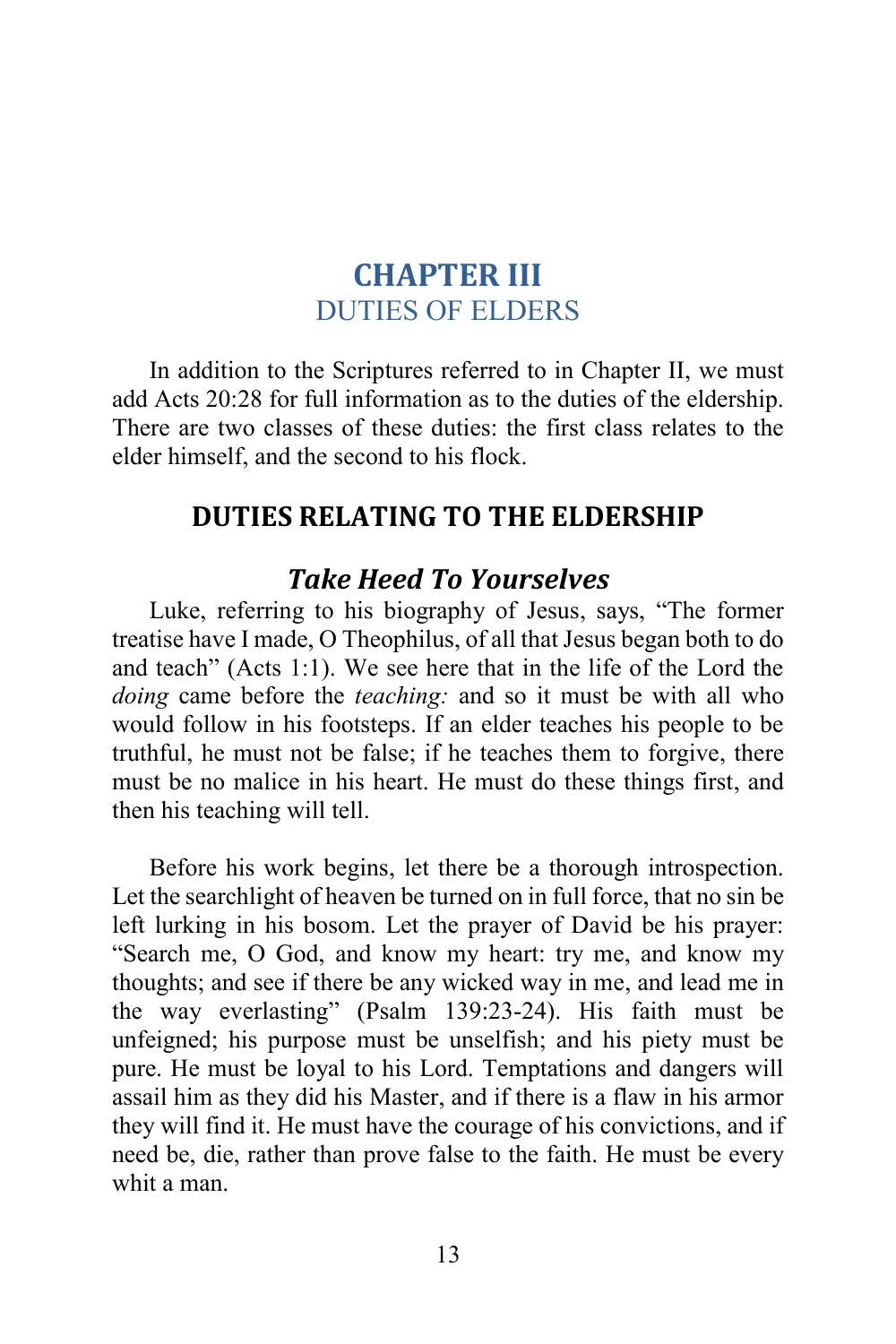# *He Must Rule His Own House Well*

Elders were chosen from the older men, and they generally had families. And their fitness or unfitness for the office would be manifest in the way they governed in the home. The man who cannot train his children in the nurture and admonition of the Lord is unfit to train God's children in the way of life. But one who can do this, other things being equal, is the very man for the place. Confucius says, "He who knows not how to govern his own family cannot govern a people." And a greater than Confucius asks, "If a man know not how to rule his own house, how shall he take care for the church of God?"

The home was God's first institution, and like its author, it is immortal. It began with Adam and Eve in Eden; it continued through the Patriarchal age, and made possible the Jewish nation; and it continues to this day, one of the most important of the conserving powers of this remarkable people. Many other things peculiar to them in their early history have passed away, but not this. It is emphasized and exalted in the Christian age. Christ came into the world through the door of a home, and His last act on the cross was providing one for his mother after He was gone. And when this world shall cease to be, and we enter upon the eternal age, it will still be a home, for we will then be in our "Father's house."

The home is not only first and last in the economy of Jehovah, but it is fundamental. It came before both church and state, and made their existence possible. And if they were destroyed, and the home preserved, they would be reproduced; but if the home were destroyed, all would be quickly swallowed up in hopeless ruin. What dignity and glory, therefore, to be the head of a home, and how fitting that one successful there should be called to rule over the church of God.

#### *Holding Fast The Faithful Word*

If the Truth is the "lamp unto our feet, and the light unto our path" (Psalm 119:105), how important that it be preserved in all its original purity and power? What sailor would dare an ocean voyage without his chart and compass? And what would be the fate of him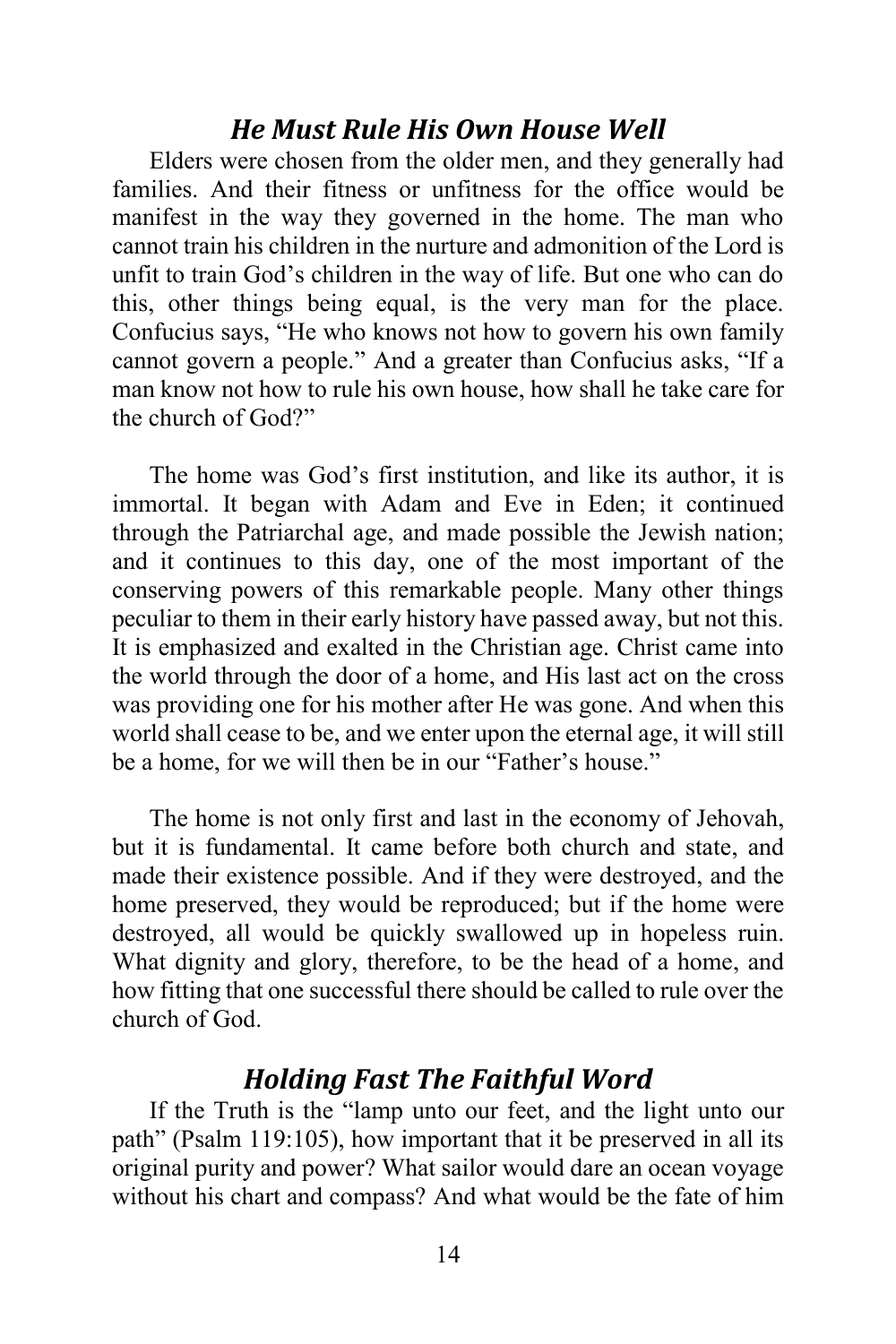who would mutilate or destroy that which was to guide him amid the winds and waves of the sea?

Paul said to the Ephesian elders: "I know that after my departing shall grievous wolves enter in among you, not sparing the flock. Also of your own selves shall men arise, speaking perverse things, to draw away disciples after them" (Acts 20:29, 30). And John says, "If there come any unto you, and bring not this doctrine, receive him not into your house, neither bid him Godspeed; for he that biddeth him Godspeed is partaker of his evil deeds" (2 John 9-11). And we are exhorted to "earnestly contend for the faith once delivered unto the saints" (Jude 3). These bad men did come, and they are still coming, and they will continue to come till the end of time. The genuine man and the true doctrine, like a genuine coin, will always be counterfeited. The eldership, therefore, must watch for these outside foes and these inside enemies – wolves in sheep's clothing – and protect the flock over which the Lord has made them overseers. They stand related to this flock as a father to the home, and they must protect it with the same fidelity and courage with which they would protect their own child. In this defense they must not be like ruffians or reptiles, but like valorous Christian soldiers, loyal to their Leader, and true to the sacred trust committed to their charge. They must realize that without this Word the spiritual world would be like the material universe with the sun blotted out; all would be darkness and death. The church would be like a ship in mid-ocean with chart and compass thrown overboard.

And there never was a time when this vigilant oversight was more needed than now. Men denying the very fundamentals of the faith are seen in the pulpit, the schoolroom and in the editorial chair. There is scarcely one such doctrine which has not been assailed recently by these men. And it is doubtful if Paine and Ingersoll ever uttered ranker infidelity than is heard from some of them.

# **DUTIES RELATING TO THE FLOCK**

# *Be Examples To The Flock*

An ounce of example is worth a pound of precept. People are so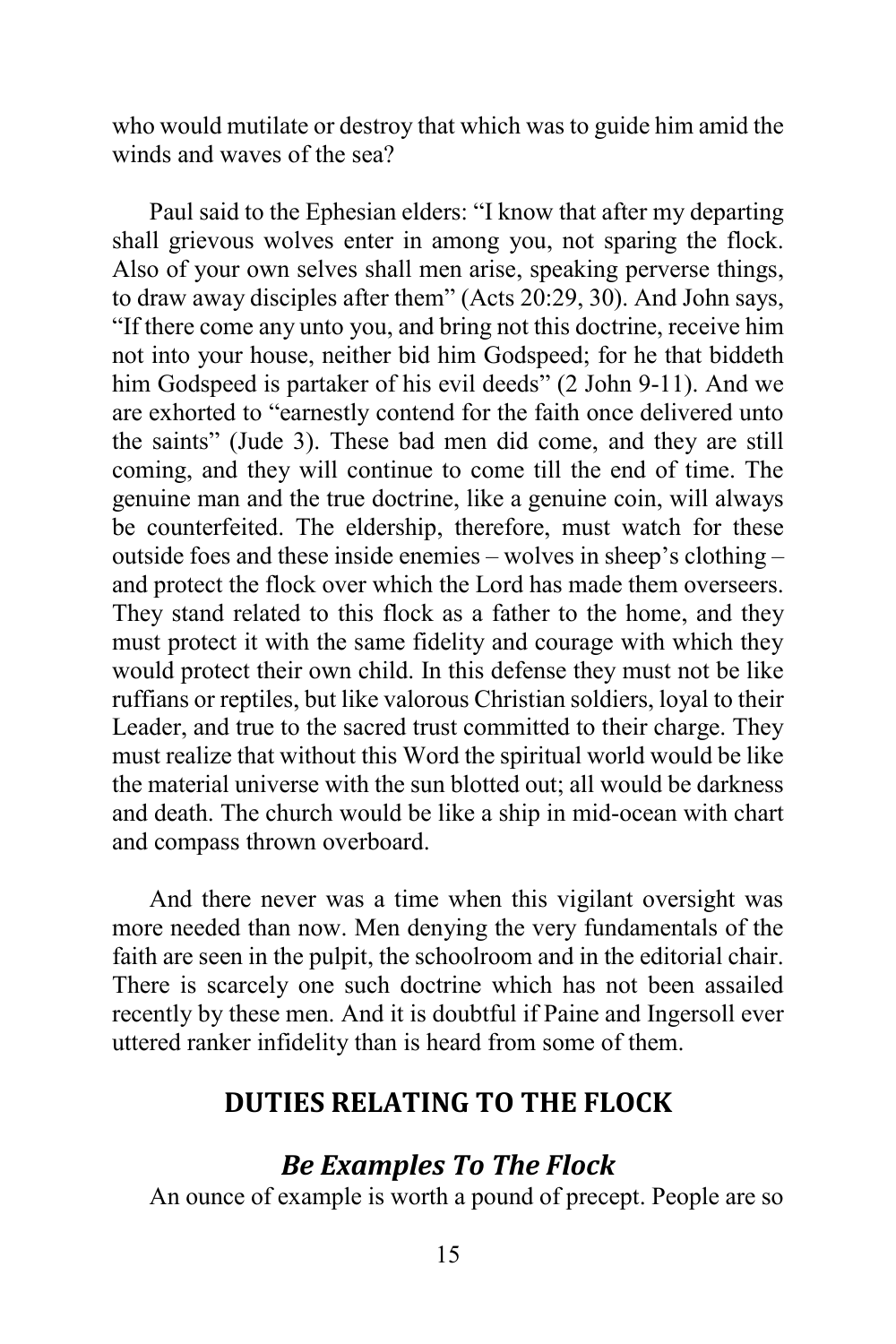busy watching what we do that they have little opportunity to hear what we say. The world is largely governed by examples. Children imitate their parents. Inferiors imitate superiors. Young men imitate older ones. And old ones are influenced by the remembered example of some strong friend long since dead. The daring deed of some chivalrous leader prompts multitudes to rush into the jaws of death.

Who can fully estimate the value of a godly mother's life upon her children? Or that of a great teacher upon his students? Or that of a pious preacher upon his people? Or that of a noble hero upon his followers? Christ's example in the wilderness teaches us how to meet the Tempter; His example at the Jordan teaches us the lesson of obedience; His patience with the erring makes us forbearing; His tears at the grave of Lazarus fill our hearts with sympathy; His busy life for others makes us unselfish; His prayers in the hour of sorrow send us to God when the burden is heavy; and His triumphant death on Calvary shows us how to die. How poor the world would be without the record of His example as he went about "doing good."

An elder must be an example to his flock: an example in his chaste conversation; an example in his righteous conduct; an example in forgiving love; an example in his devotion to the Lord; an example in prayer; an example in giving. In a word, he must be able to say with Paul, "Be ye followers of me, even as I am also of Christ" (1 Cor. 11:1). "O! it is glorious in honor," says O. A. Burgess, "but fearful in responsibility, to be a Christian bishop." May our hearts yearn for this honor and responsibility.

# *Take Heed To The Flock*

The look before was inward, now it is outward; then he was to examine self, now he is to examine others. And his feelings at this time must be akin to that of a mother as she looks for the first time into the face of her first-born. What possibilities and responsibilities she sees there. She beholds a spirit capable of becoming an angel of light, or a demon of darkness; of mounting into the highest heaven, or of sinking into the deepest hell. What an appeal in this vision for her to be to this little one all that a mother can be. And so, when an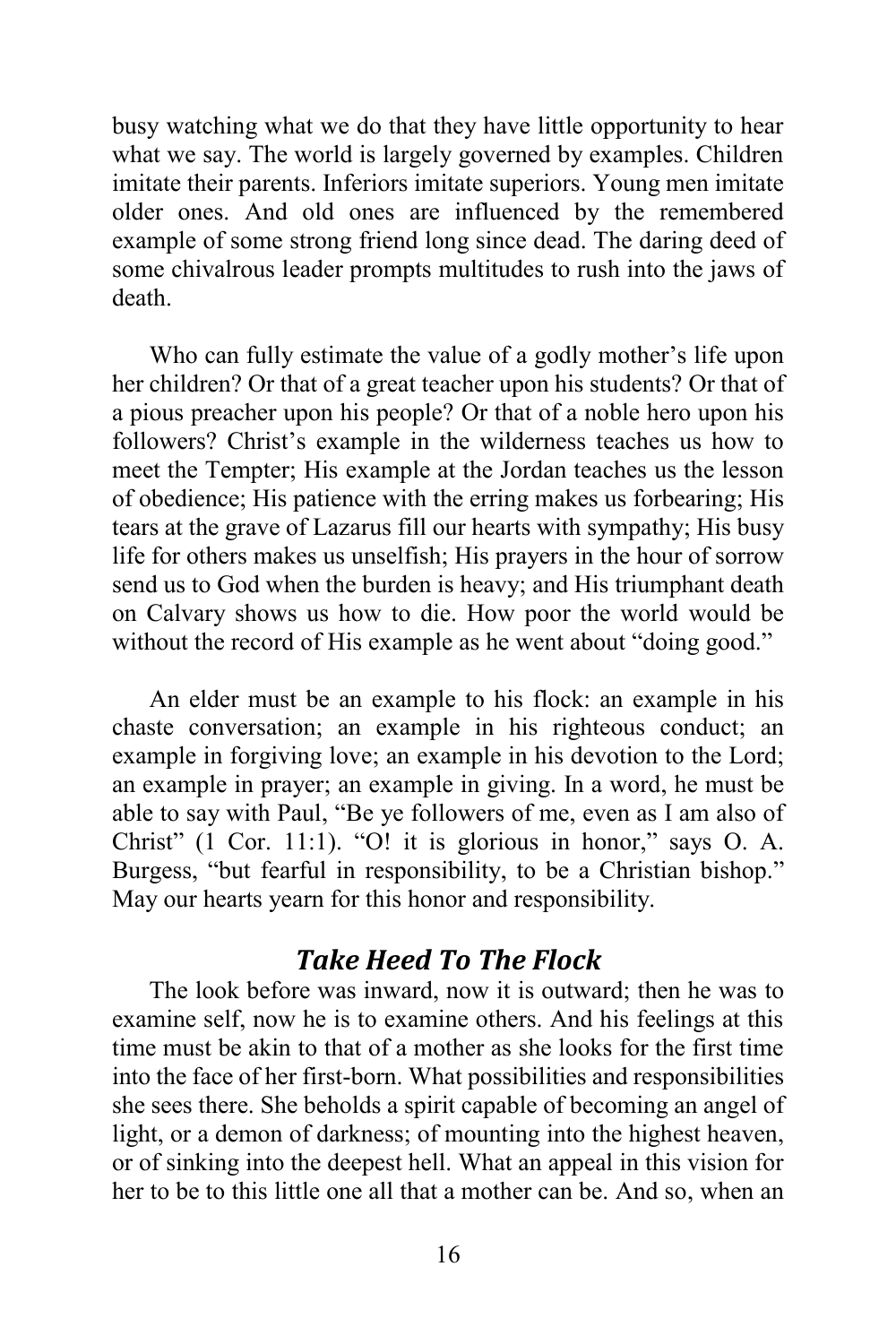elder, called of God, looks into the faces of his flock, his spirit must be stirred within him. Here is, not one of God's children, but many of them, made in the image of the Father, and destined to live with him forever, or be cast into endless outer darkness; and their destiny to a large degree is placed in his hands. "If we work upon marble," says Webster, "it will perish; if we work upon brass, time will efface it; if we rear temples, they will crumble into dust; but if we work upon immortal minds, if we imbue them with principles, with the just fear of God and love of our fellow-men, we engrave on those tablets something that will brighten to all eternity."

#### *Feed The Flock*

Nothing is of more importance to the body than the food we eat, and the parent who is unfaithful here is guilty of the blood of his own offspring. The shepherd who would permit his flock to feed on poisonous food would be dismissed in disgrace. The eldership must see that the church is properly fed. This food is twofold: doctrinal and practical. There can be no strong life without both of these. Those who want the practical without the doctrinal are like men who expect flowers without roots and stems, and houses without foundations and frames. And those who would have the doctrinal alone would have pressed flowers without life, beauty, fruit or fragrance. As in holy wedlock, the twain are one flesh, and neither is perfect without the other.

The doctrinal ought to include a brief but comprehensive view of the Bible, with a clear conception of the development of the scheme of redemption through the Patriarchal, Jewish and Christian dispensations. The difference between Moses and Christ, and the Law and the Gospel, should be made so plain that no one could misunderstand it. The great divisions of the Old and New Testaments – especially the New – should be made to stand out with the distinctness of the divisions in a text-book on mathematics. The law of pardon as it relates to both the sinner and the transgressing Christian should be made simple as the alphabet. The place and purpose of the two ordinances, Baptism and the Supper, should be clearly defined. And following this, there should be a short sketch of the apostolic church as seen in the Acts and Epistles with an account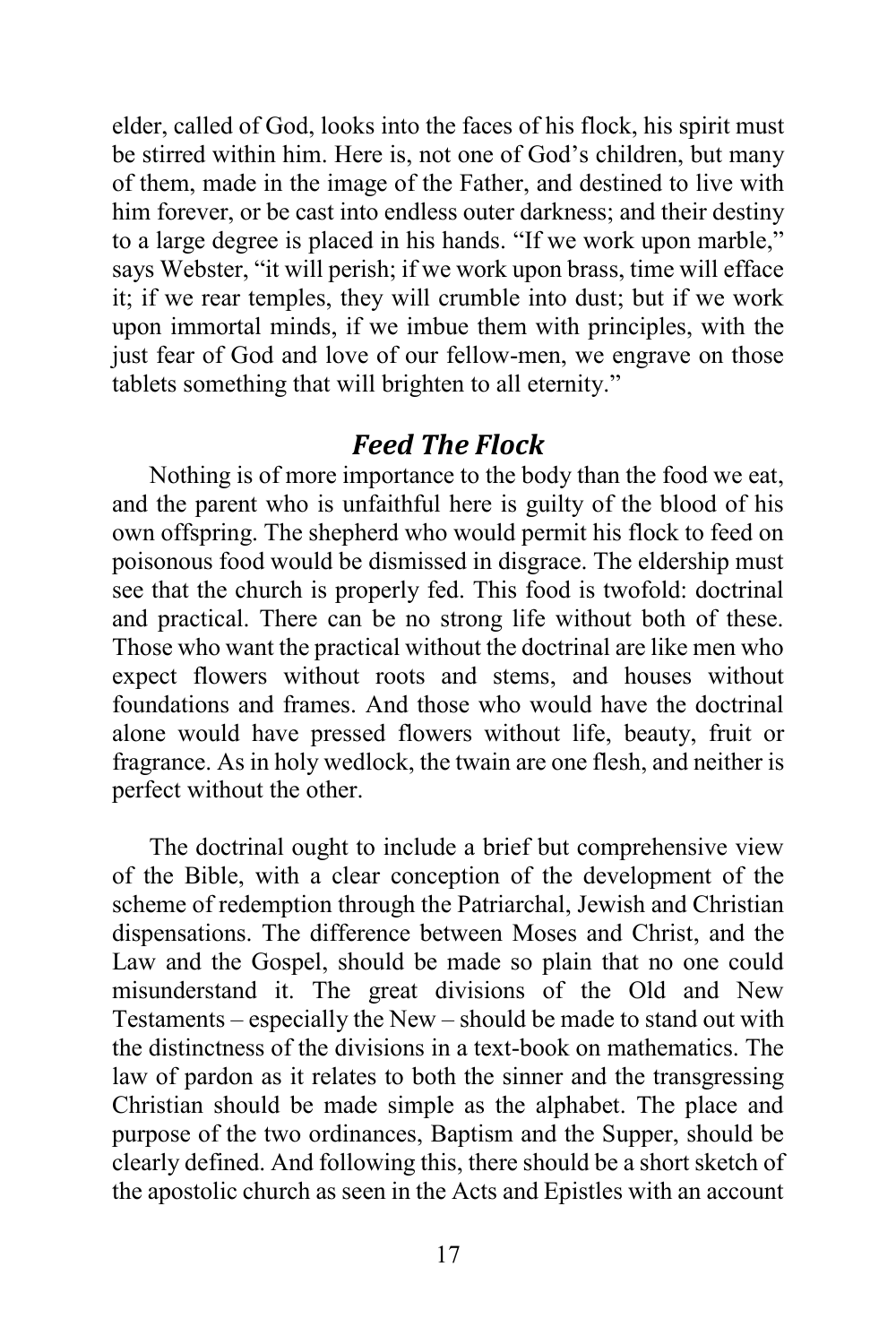of her corruption, and the "Dark Ages" following. And then there should be a brief account of the Reformation of the Sixteenth century, with other kindred movements of the time, and closing with a careful study of the Restoration Movement of the Nineteenth century. Also a few of the strongest proofs of the Inspiration of the Bible, and of the Divinity of the Christ, should be given. All of this could be easily grasped by every one – even the busiest and the uneducated – and the average elder ought to be able to give it. Converts thus trained would be "no more children, tossed to and fro, and carried about with every wind of doctrine" (Eph. 4:14), but would be steady and strong in the Lord. They would be ready always to give an answer for the reason of the hope within them (1 Pet. 3:15). They would not be like the bright girl who, when asked what she believed, said, "I believe what my church believes." And when asked what her church believed, she answered, "My church believes what I believe." And finally, when asked what they both believed, she said, "We both believe the same thing." Such a girl, had her teachers done their duty, would never have been caught in this dilemma.

The practical opens up a field which never can be finished, for it includes the things that enter into the full development of the Christian life. The foundation and frame of the house have been completed, and now it is theirs to finish a temple fit for the indwelling of God himself (1 Cor. 3:16). They are now to strive to attain "unto a perfect man, unto the measure of the stature of the fullness of Christ" (Eph. 4:13). And here the eldership should do its best work. These young Christians should be carefully drilled in things spiritual as they are by their day teachers in things intellectual. They should be taught how to read the Bible, the importance of church attendance, the meaning of the Lord's Supper, prayer, praise, the fellowship, missions, Sunday-school and Endeavor work, the value of good books and good associates, etc. Thus would they learn how to live and labor for Christ. Thousands of precious young lives are lost because they are not put to work for the Master immediately after entering His vineyard. Do or die is the law in the spiritual realm as it is everywhere else. Satan is always with us, and idle brains and idle hands are used by him in the church as well as in the world.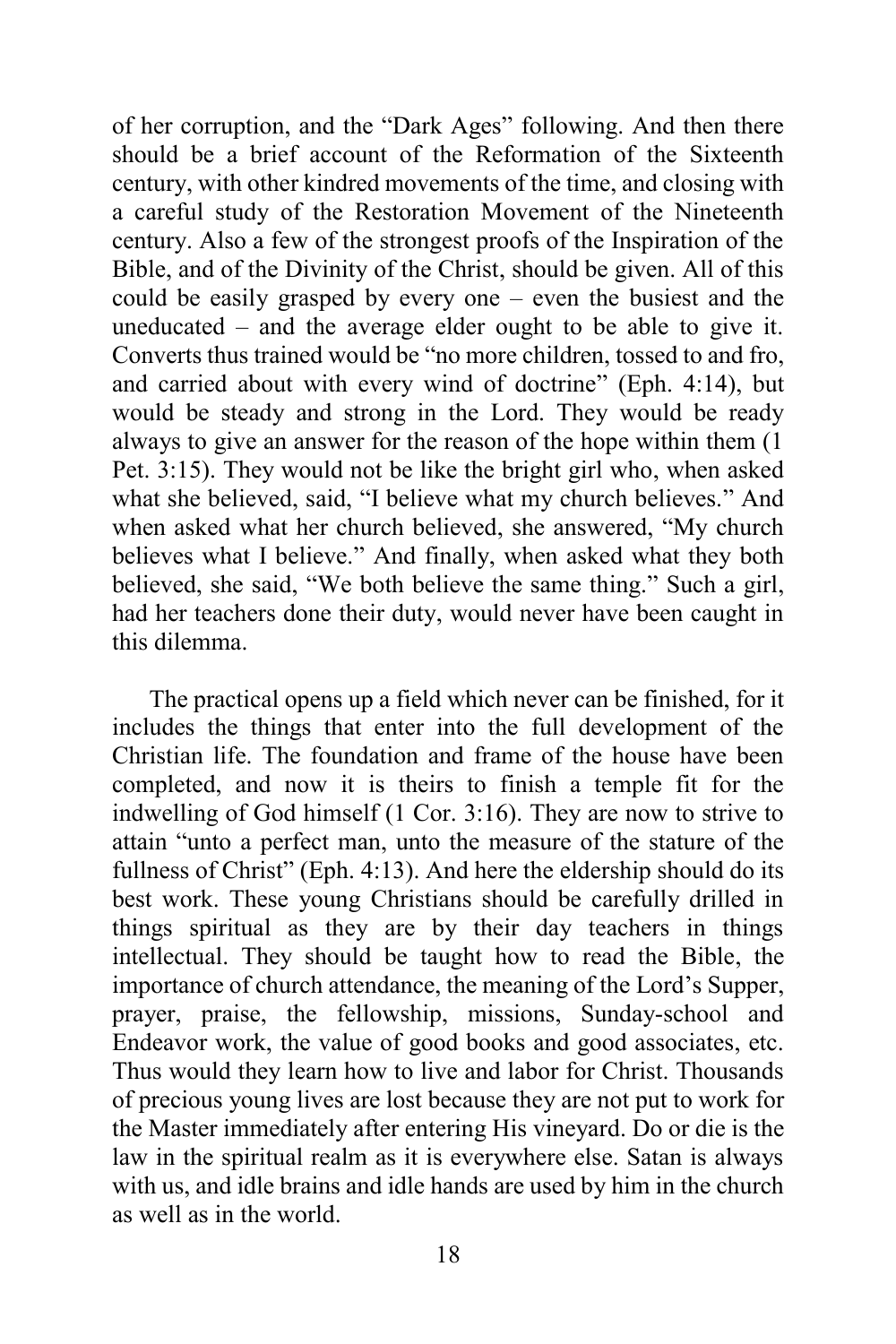#### *Rule Well*

We have seen so much of arbitrary power, and so much of the "one man power," and so much of the tyranny of creeds and councils in the history of the church, that we are liable to swing to the other extreme, and discard all power. But let us not forget that the kingdom of God is neither Republicanism nor Democracy, but a monarchy, with Christ as King. The organization is perfect, and the rulership is in the hands of Christ's representatives, the eldership, and He will not hold them guiltless if they shrink from their responsibilities.

The Scriptures are clear on the question of this rulership. "Let the elders who rule well be counted worthy of double honor" (1 Tim. 5:17). "Remember them who have the rule over you, who have spoken unto you the word of God" (Heb. 13:7). "Obey them who have the rule over you, and submit yourselves; for they watch for your souls as those who must give an account" (Heb. 13:17). The elder, then, must be a ruler. Not a tyrant, cruel and heartless, lording it over God's heritage, but a father, with a wise head and a loving heart, ruling in his own home. And in order to do this he must possess in a high degree the three virtues: wisdom, tenderness and firmness. And when these are properly blended the work will generally be easier than we are apt to think. Most of the erring ones, if approached wisely and tenderly, will respond to the appeal. But occasionally this will not be true. The wrongdoer angrily resents the well-meant efforts of his elders, and repudiates their authority. Then they must be firm, and other methods must be used. These people, if not ruled in one way, must be ruled in another. The church, like the family, must have rulership, or it will have ruin. There are times when the shepherd gently leads his flock by still waters and in green fields; and there are also times when in the might of his strength he must tear away the disguise of the wolf and save the flock. Christ was generally as tender as a nursing mother; but when it was necessary His denunciations were terrible (Matt. 24:1-33). When the temple was being polluted by bad men, and being changed from a place of prayer to a house of merchandise, He, with a scourge, drove them into the streets (John 2:13-17).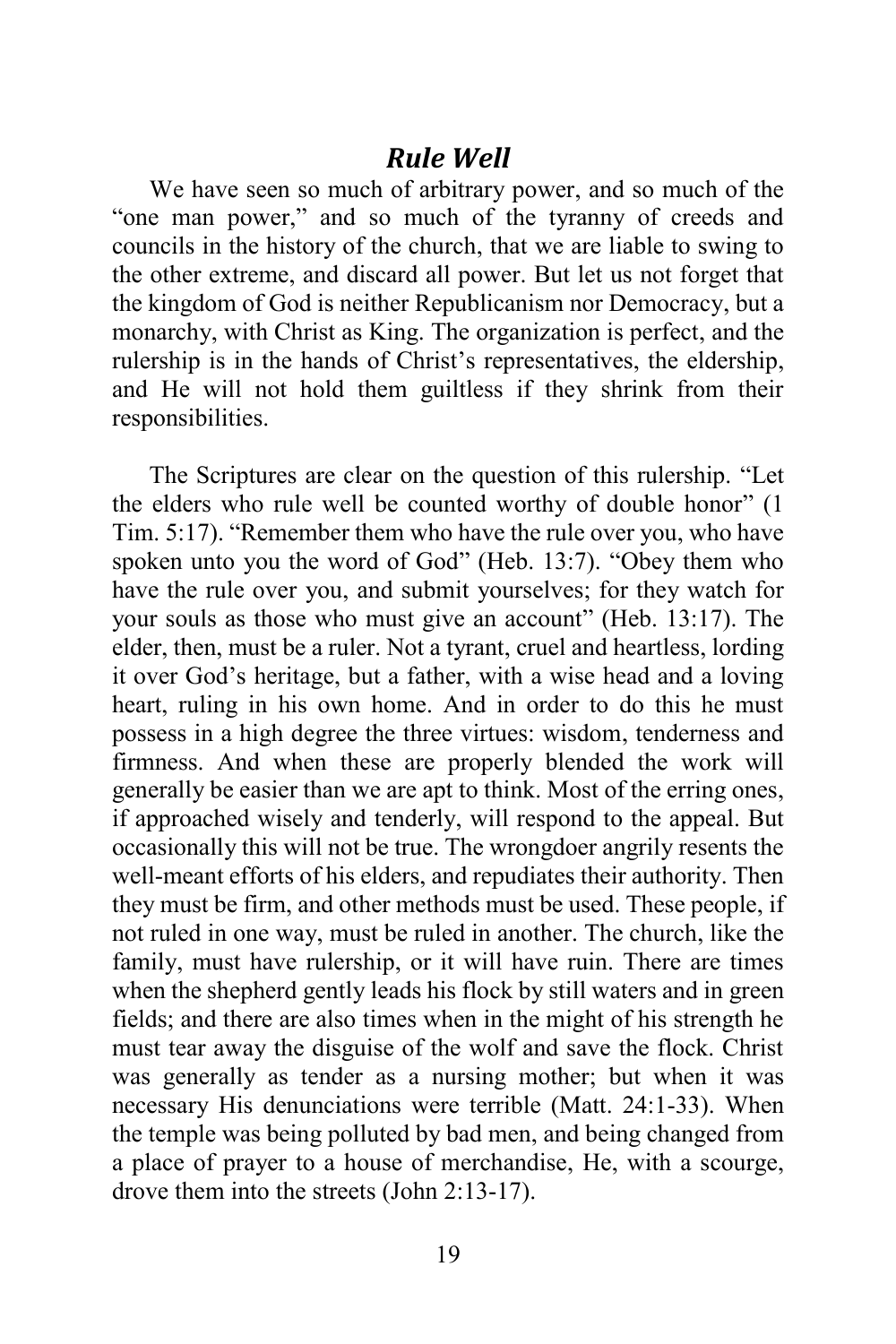In view of the qualifications and duties of the eldership it is not strange that many good men, when called upon by their congregations, hesitate, and often decline to accept the office. The standard is so high, and the obligations are so many, so difficult, and so sacred, that it would be stranger still were it otherwise. But let all such men remember that the honor and reward are correspondingly great. In military life, when difficult and dangerous duties are to be performed the best troops are selected. And so our Commander tenders you honors and rewards richer than the world ever knew, and you must not decline them.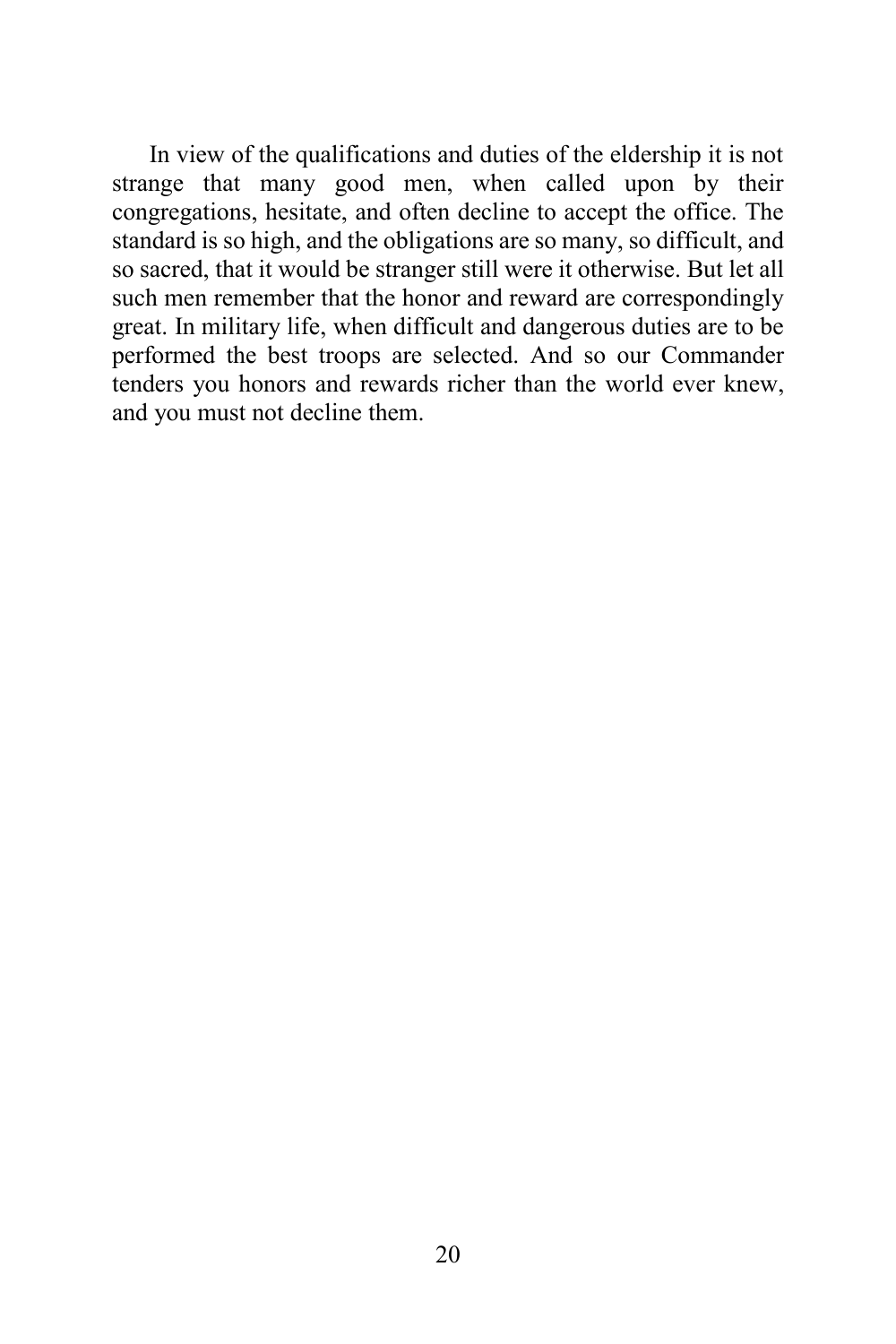# **CHAPTER IV** PLURALITY OF ELDERS

The New Testament church has a plurality of elders. Just how many should be in each congregation depends on circumstances. If the congregation is small, and the material for such officers is scarce, there should be only a few; but if it is large, and the material is abundant, there should be many; but in every fully organized church there is a plurality. A few quotations will make this clear:

- 1. "Then the disciples, every man according to his ability, determined to send relief unto the brethren who dwelt in Judea. Which also they did, and sent it to the *elders* by Barnabas and Saul" (Acts 11:29).
- 2. "And when they had ordained them *elders* in every church, and had prayed with fasting, they commended them to the Lord, on whom they had believed" (Acts 14:23).
- 3. "And from Miletus he [Paul] sent to Ephesus and called the *elders* of the church" (Acts 20:17).
- 4. "For this cause left I thee in Crete, that thou shouldst set in order the things that are wanting, and ordain *elders* in every city, as I commanded thee" (Tit. 1:5). See also Acts 15:4; Phil. 1:1; 1 Tim. 4:14; 5:17; Jas. 5:14; 1 Pet. 5:1.

This is in striking contrast with modern Christendom, and shows how far many have wandered from the original model. It is common now to see a single elder, or bishop, with many congregations under him, but not the single congregation with a plurality of bishops over it. And yet it is always true in the New Testament that *each church had a plurality of bishops, but no bishop had a plurality of churches*. The substitution of effusion for immersion is not a greater departure from Bible teaching than is the modern idea of the bishop. Mosheim, the eminent church historian, speaking of this change,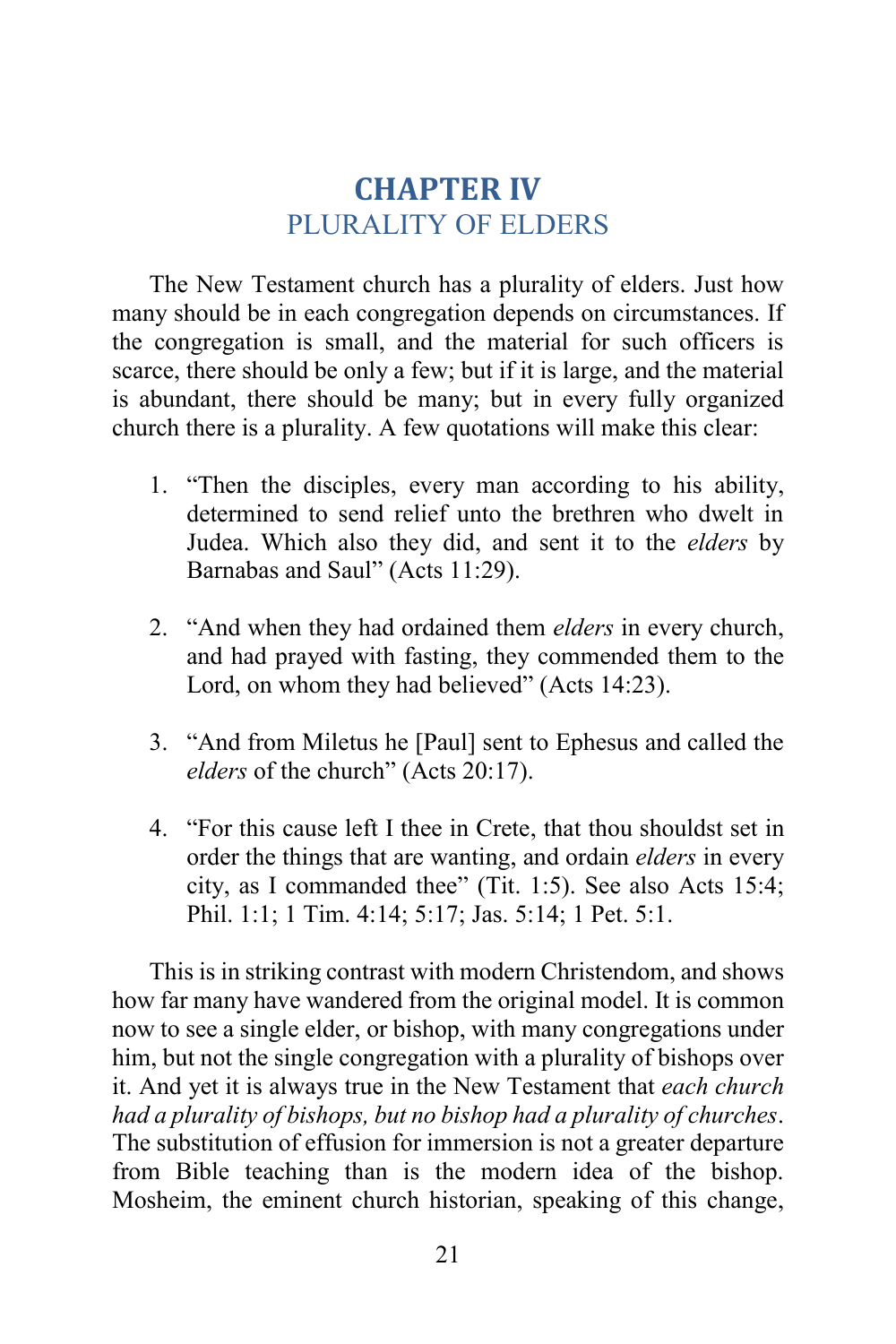says, "Let none confound the bishops of this primitive and golden period of the church with those of whom we read in the following ages; for, though they were both distinguished by the same name, yet they differed in many respects. A bishop during the first and second centuries was a person who had the care of one Christian assembly, which, at that time, generally speaking, was small enough to be contained in a private house. In this assembly he acted, not so much with the authority of a master, as with the zeal and diligence of a faithful servant."

The growth of this apostasy was as rapid as it was deadly. The ambition of men, and the love of pre-eminence and power, have ever been among our chief dangers. For a while one bishop presided over each assembly, or church, and was called to this office by a vote of the people. He soon organized a presbytery, which varied in numbers, to whom he assigned their several tasks.

The churches at this time were independent of each other, and knew nothing of any associations or confederacies, other than the bonds of charity. Each was a little government within itself. But in process of time the churches of a state or territory were formed into a large ecclesiastical body, and they met at certain times to consider their general interests. These assemblies, composed of representatives of the churches, were called councils or synods, and the laws they enacted were called canons, or rules. These synods in a short time changed the church entirely. The privileges of the people were much reduced, but the power and authority of the bishops were greatly increased. But these men were wise enough not to assume at first all the power with which they were later invested. When they first appeared in these councils they modestly claimed that they were the delegates of their respective churches and acted only in their name. But this humble tone soon changed, and imperceptibly the limits of their authority were enlarged, and their influence became authority and their counsels became laws; and they boldly proclaimed that Christ had empowered them to prescribe to the churches *authoritative rules of faith and practice*.

The next step was the abolition of the equality which reigned among these bishops. In their great assemblies they needed a head –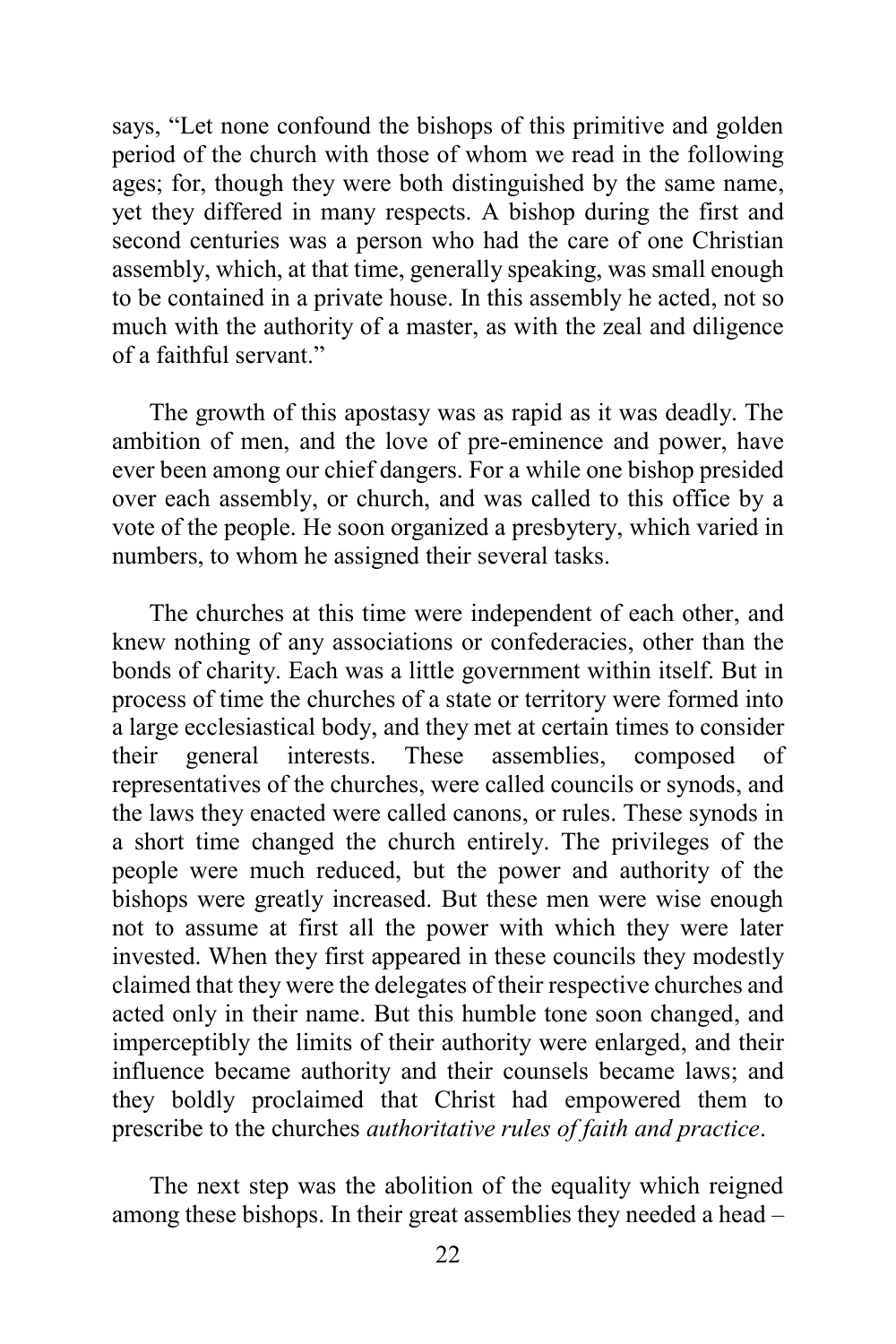someone invested with superior power and authority – and hence the appearance of the metropolitan bishop. But another, and final step, was necessary. The bounds of the church were enlarged, and new officers, called patriarchs, were appointed in different parts of the world, as heads in their provinces. By this time the people were helpless, and these rulers had become insolent, and they created a new dignity: a world ruler, whom they called the Pope of Rome, the Vicar of Christ.

The church of today should not lose this lesson. Centralization of power is as dangerous now as it was then. At that time it was followed by the "Dark Ages." This is its natural product. Great power held long and easily naturally produces corruption and oppression. This is not true in the commercial and political world only, but it is awfully true of the religious world. And here is the danger in mammoth organizations in the church. Their rulers, after long service as rulers, being human, are liable to forget that they are servants, and arrogate unto themselves the prerogatives of masters. Examples of this tendency can be found in modern, as well as in ancient, history. One of our churches, struggling hard to build a house, decided to omit her missionary pledge for one year. The preacher was promptly informed by the authorities in the society that this must not be. He replied, telling them that the action of the congregation was not because of decreasing interest in missionary work – that they would resume their pledge at the earliest possible day – but solely because of heavy local pressure. In due process of mail he was informed that the pledge must be forthcoming, and that if he could not see that it was sent, they would find a man for the place who would. Is this not embryonic Popery? When a Missionary Society adds to its legitimate work that of a pulpit supply company, ousting men who will not do its bidding, and giving their places to others who will, in principle, what is the difference between that and the work of Rome? The people with God's truth in their heads and hearts must rule, or the devil will ruin.

The elders of the church are all equals *officially;* but in order to the greatest efficiency in their work, they should have a simple organization, consisting of a president and secretary, and such rules of procedure as are necessary for such a body. Our representatives in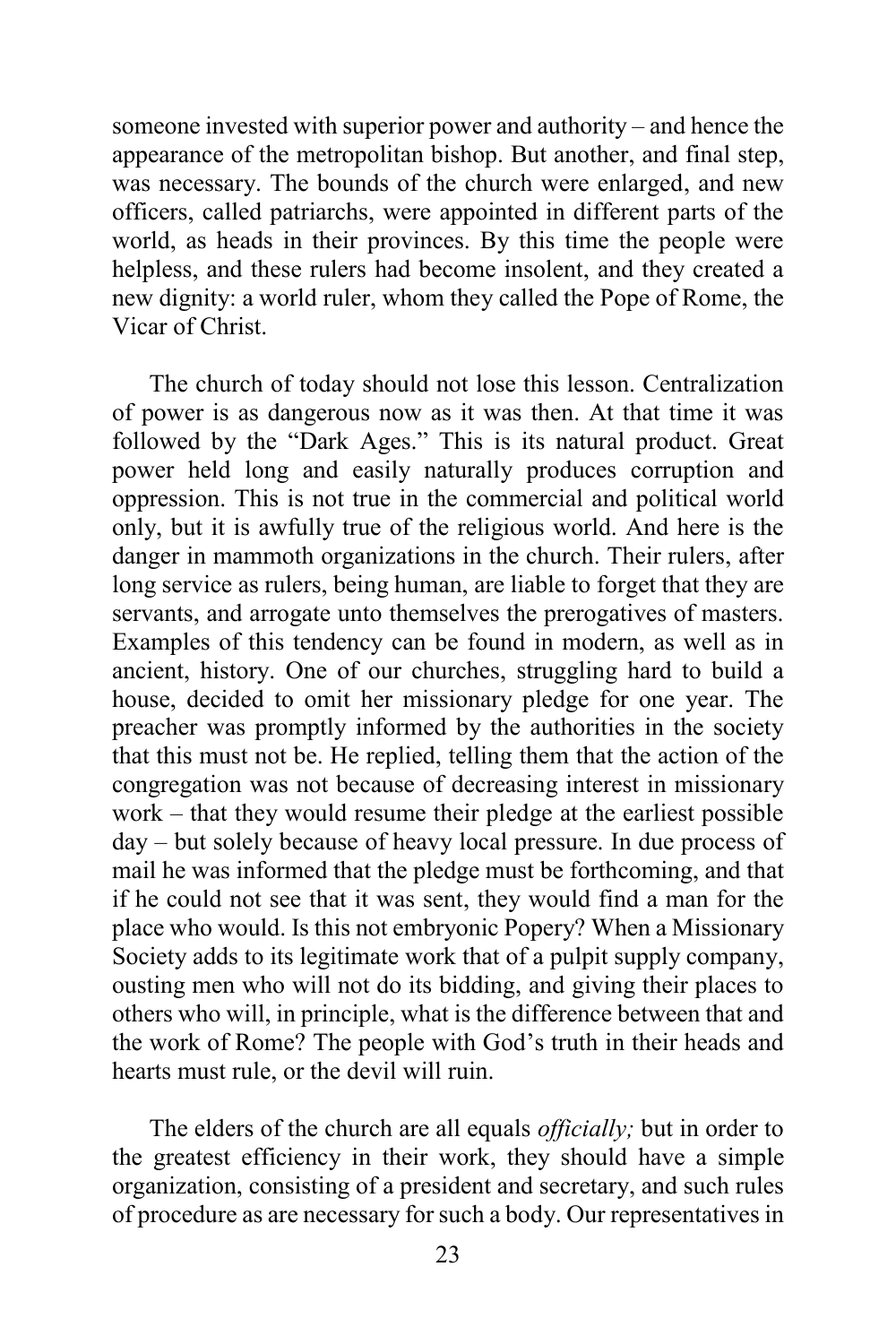the state and national legislatures are equals officially, but they find it necessary to organize. In the old church at Bethany, Virginia, the eldership was composed of Alexander Campbell, Robert Richardson and Robert Milligan, with Mr. Campbell as president. In every body of men there are natural and educational differences in men, fitting them for the different phases of their common work. And so, let the eldership see that there is a division of labor. One man rules well, – let him be president. A skillful presiding officer, in the dispatch of business, and in the suppression of mischief-makers, is of great value. Another is skillful in keeping records, let him be your secretary. How often, when looking over the records of the congregation for business or historical purposes, we see the need of a faithful and efficient secretary. Often the deed to property is beclouded because of this inefficiency. Another mixes and mingles well with the people. He knows just how to admonish the erring, to encourage the despondent, to comfort the sorrowing, – let his be "the house to house" (Acts 20:20) ministry used by Paul in Ephesus. The right man in this particular ministry is of inestimable worth to the church. Another is "apt to teach," – let him be in charge of the Bible school. Another is strong as a laborer "in word and doctrine," – let him be your preacher, breaking the bread of life to the starving masses.

How are these men thus working for the church, to be supported? Alexander Campbell answers this question as follows:

> "Elders must be supported by their congregations, and that according to the usual principles of justice where service is rendered. 'The laborer is worthy of his *hire;'* and 'who goeth to warfare any time at his own charges?' What right has a congregation to devote their *own* time to their own private ends and uses, and then ask the elder to sacrifice *his* to their service free of compensation? A congregation may not need the whole time of all the eldership – nor, indeed, the whole time of one member; yet so much service as they need they ought to have and pay for.... We do not teach our own children, nor do we rule over ourselves in the state; we appoint teachers and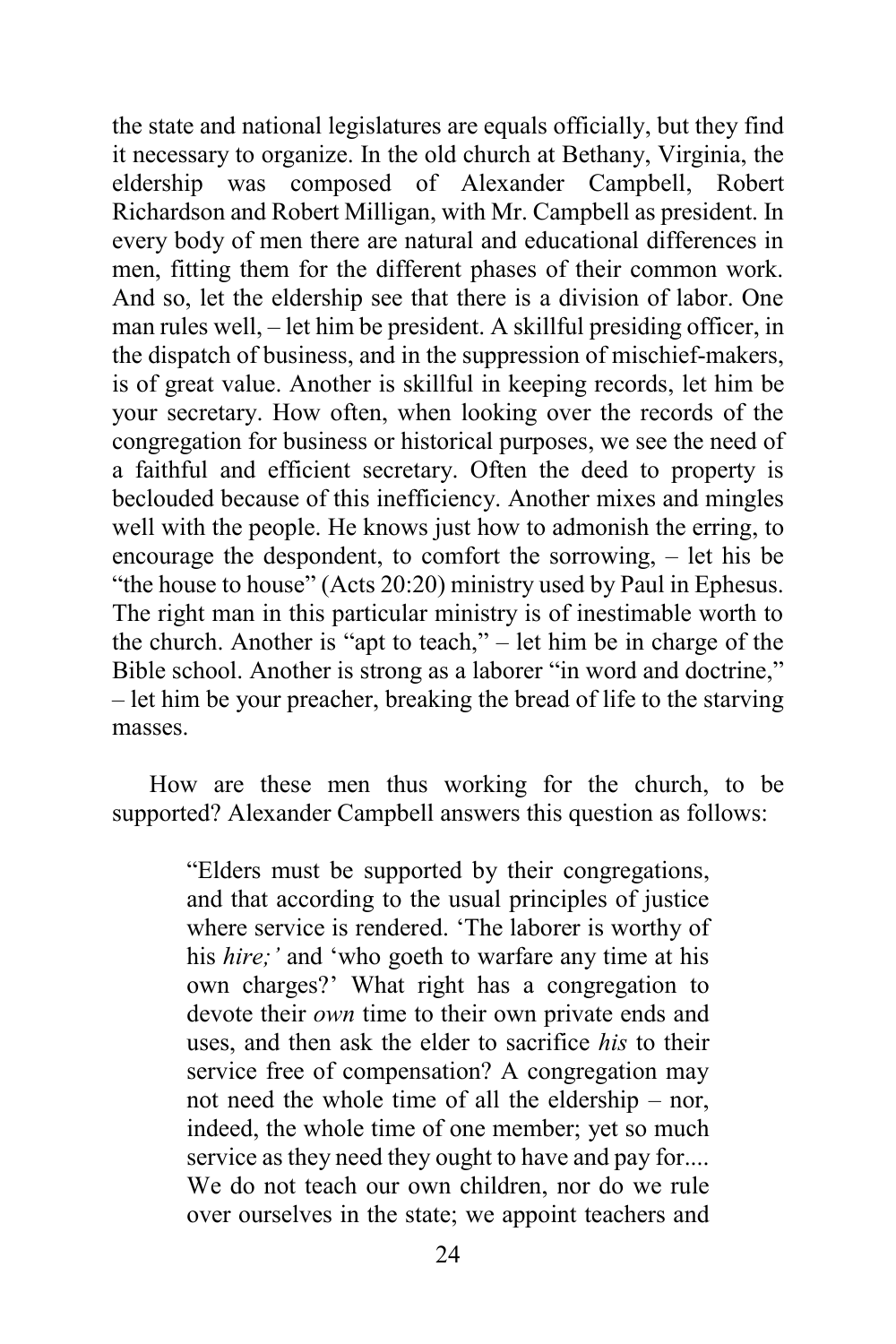rulers, and pay them for their services. '*Know ye not, brethren, that they who wait at the altar, are partakers with the altar?"*

Here is the Bible truth of the modern and much-perverted idea of "the pastor." He is not an officer of the church different from the eldership, for all of them are pastors; but because of special gifts, he is laboring in word and doctrine – giving his time to preaching. The obligations and responsibilities of an elder are his, whatever we may call him. "His field of labor," says Milligan, "extends no farther than the limits of his own congregation. To preach the Gospel to the heathen is no part of the elder's office; and to rule over other congregations would be usurpation. The elder who leaves his own church and goes to another, enters it simply as a private member. Just as the Governor of Kentucky would have no rights in Ohio beyond the rights of citizenship."

This is the ideal congregation, so far as the plurality of the eldership is concerned; there must be two or more elders. But in a small congregation, where there is only one man fitted for the position, it would seem wise, for the time being, to have but one elder. The matter of *qualifications* is more important than the matter of *numbers*. "To appoint men without Bible qualifications," says Isaac Errett, "merely for the sake of a plurality, has always seemed to us a strangely perverted zeal for Scriptural order."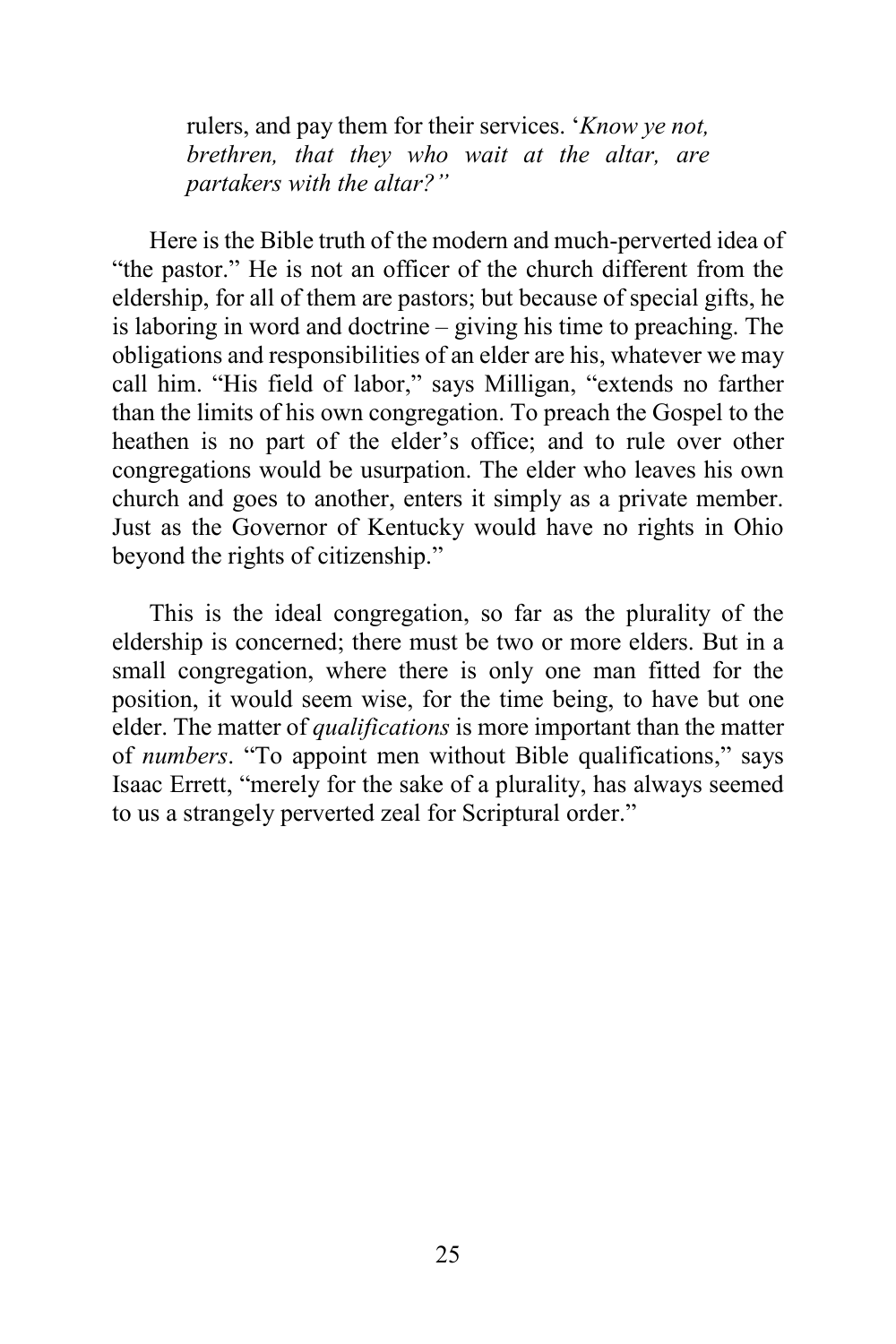# **CHAPTER V** ELECTION OF ELDERS

How are elders chosen? To those who would see the apostolic church restored, this is a question of importance. They are anxious to heed the admonition to Moses, when building the tabernacle, that he be careful to "make all things according to the pattern shown him in the mount" (Heb. 8:5). If Jehovah was careful about the building of this material structure, we may be sure that we are not left without sufficient instructions as to the building of the church. The point involved here is important, for most of the controversies about church organization have come from the erroneous and dangerous idea that there is no apostolic model, and hence the question is to be decided by the emergencies of the times and the good sense of the saints. In this, as in all important matters, let the appeal be "to the law and to the testimony" (Isa. 8:20).

There is no New Testament record of the election of elders. We are told that Paul and Barnabas had *ordained* elders at Lystra, Iconium, and Antioch (Acts 14:21-23); and Titus was left in Crete to set things in order, and to *ordain* elders in every city (Tit. 1:5); but not a word is given as to how these officers were elected. But this is not an admission that there is no light on the subject. The light is elsewhere, and we must look it up.

# *Example Of The Jerusalem Church*

"In those days when the number of the disciples was multiplied, there arose a murmuring of the Grecians against the Hebrews, because their widows were neglected in the daily ministrations. Then the twelve called the multitude of the disciples unto them, and said, It is not reason that we should leave the word of God and serve tables. Wherefore, brethren, *look ye out among you* seven men of honest report, full of the Holy Spirit and wisdom, whom we may appoint over this business. But we will give ourselves continually to prayer, and to the ministry of the word.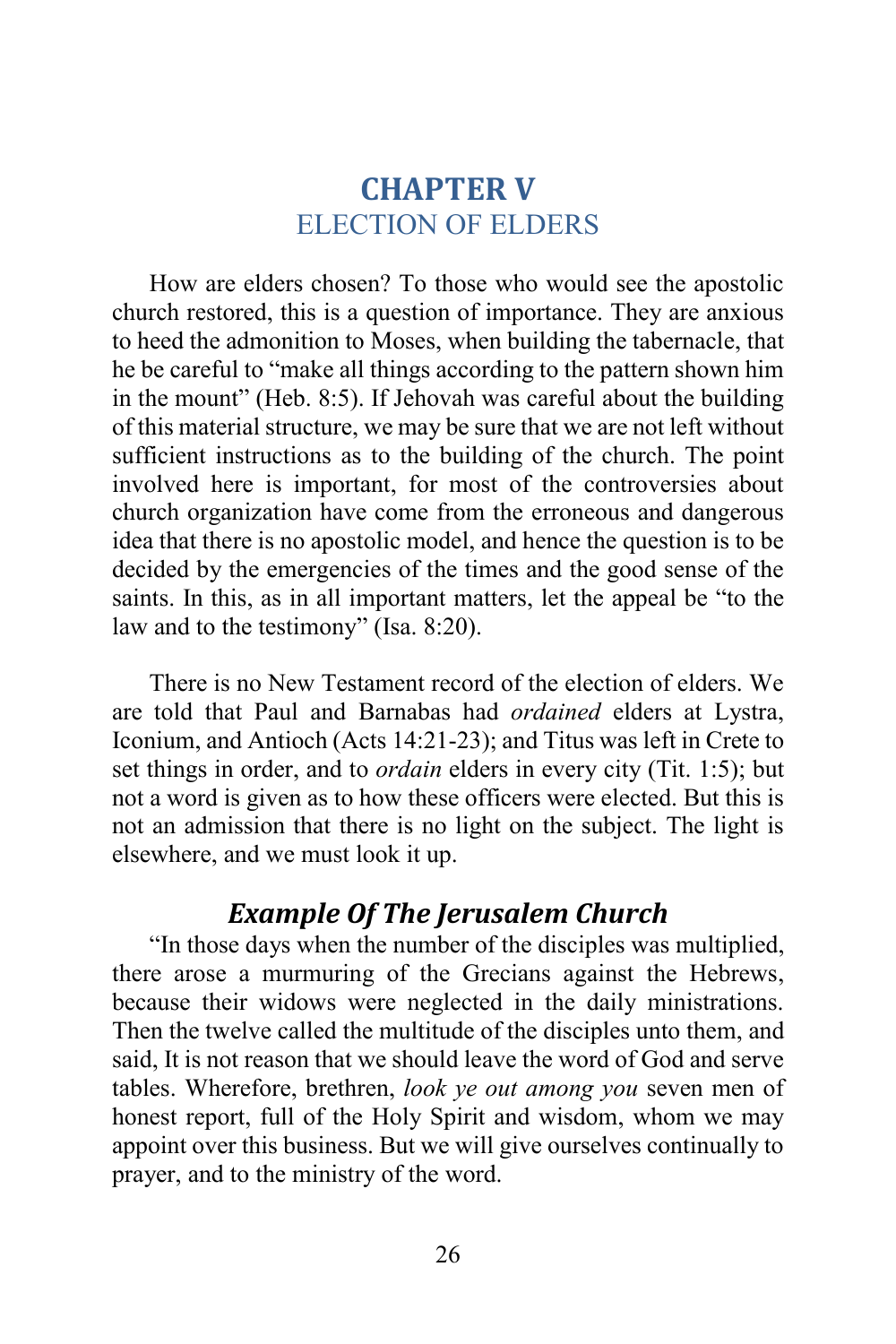"And the saying pleased the whole multitude: and they chose Stephen, a man full of faith and of the Holy Spirit, and Philip, and Prochorus, and Nicanor, and Timon, and Parmenas, and Nicolas, a proselyte of Antioch, whom they set before the apostles; and when they had prayed, they laid their hands on them."

If there was ever a case when the selection of officers for a church might with safety have been committed to the hands of others, it was here. The entire college of apostles was present, and being under the infallible guidance of the Holy Spirit, their selection would have been free from error, and satisfactory to the people. There was serious friction, and party spirit would be aroused to the hurt of the church unless matters were wisely handled. And all had confidence in the wisdom and impartiality of the apostles. "Surely," says Milligan, "to the eye of sense and finite reason, the shortest and best way to settle the whole matter would seem to be that the apostles themselves should choose and appoint men to wait on the poor and needy." But they did nothing of the kind. The choosing of her officers was the work of the church, and they would in no way interfere with that choice.

Here we learn how the deacons of the church at Jerusalem were elected. And since the principle is the same in the election of other officers, we also learn how elders are elected. This one example, directed by inspired men, and occurring in their immediate presence, should settle for all time the question of how to choose church officers.

# *Example Of The Churches At Derbe And Lystra*

Acts 16:1, 2: "Then came he [Paul] to Derbe and Lystra: and, behold, a certain disciple was there, named Timotheus, the son of a certain woman, who was a Jewess, and believed; but his father was a Greek, *who was well reported of by the brethren at Lystra and Iconium."*

Timothy was a young man of promise, and Paul, always on the lookout for such men to go with him in his great work as an evangelist, inquires as to his standing at home, and finding him "well reported of," selects him for his companion and helper. This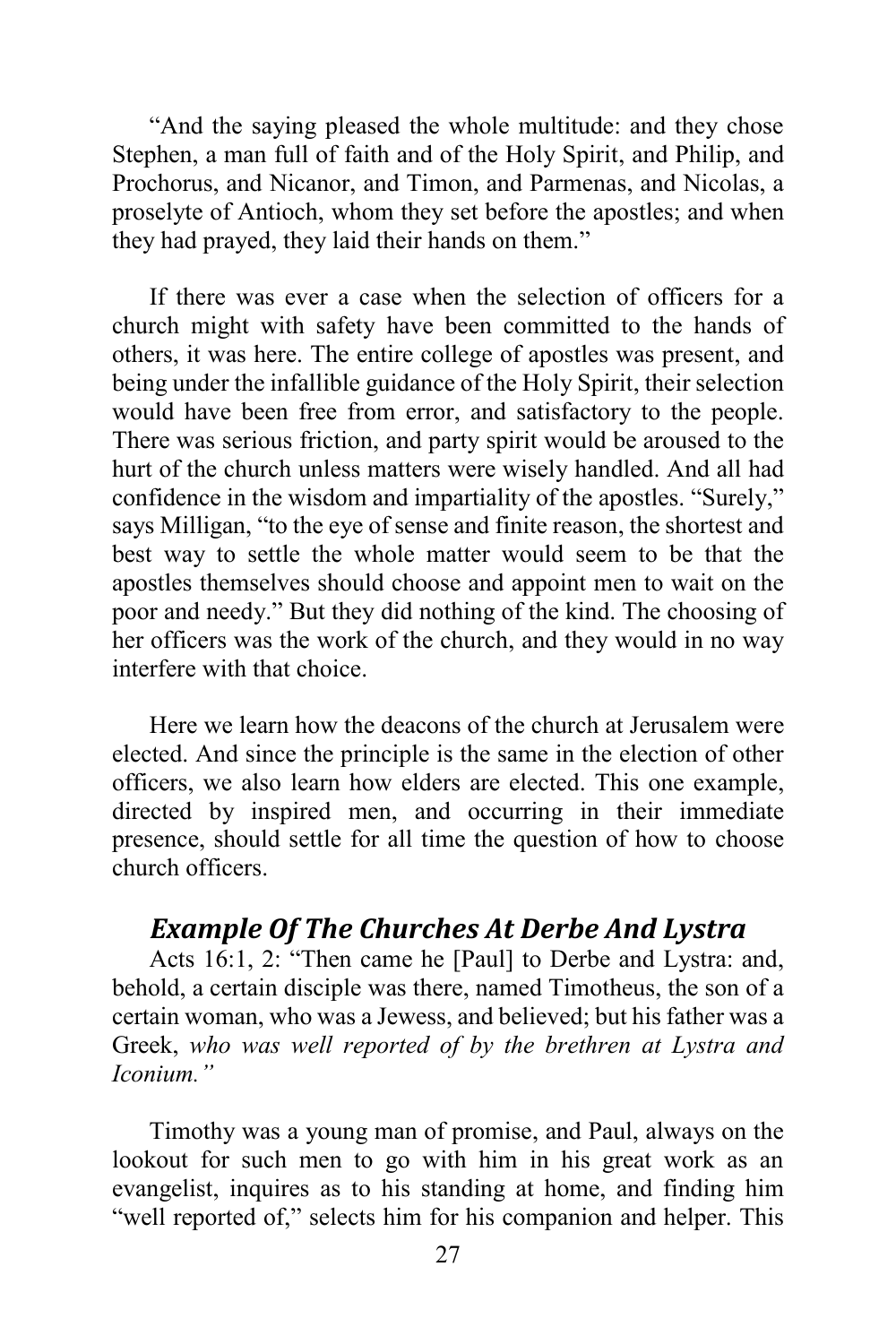incident strongly emphasizes the fact that the voice of the people should be heard when the officers of the church are selected. Not only deacons, whose work is local, but evangelists, whose mission is to go abroad and do a general work, were thus chosen. And in the case of the latter a plurality of churches should join in the recommendation. This rule should be rigidly observed today, for it would often save the church humiliation and injury. The precocious youth, gifted mainly with self-conceit and the "gift of gab," would not be allowed to take upon himself the work of an evangelist, without either recommendation or ordination. This would be hard on the "boy evangelist," but good for the church of God.

# *Example Of The Corinthian Church*

1 Cor. 16:3: "When I [Paul] come, *whomsoever you approve by your letters,* them will I send to bring your liberality to Jerusalem." Here we see that the primitive churches selected their agents for any special work they might have to do. Paul, though the chief man in the kingdom, and possessed of a miraculous endowment of the Spirit, would do nothing to interfere with the rights and responsibilities of the church. (See 2 Cor. 8:18, 19, 22, 23.)

# *Election of Elders Today*

This evidence seems sufficient for our purpose. If the churches, under the immediate supervision of inspired men, elected their own deacons, evangelists and inspired messengers, surely they are competent to elect their elders.

In the election of church officers prudence and "sanctified common sense" are all-important in the matter of details. In a well-organized congregation, the officers, after prayer and consultation among themselves, and with other good and wise men and women, should recommend such persons as are fitted for official positions. But in their recommendation there must be no ground for a charge of favoritism, or the suspicion that any one has been "railroaded" into office. In matters so sacred there should be nothing like electioneering or "wire-pulling." There are many in large churches too young to act wisely in this matter except as aided by others, and some, though older, are not well enough acquainted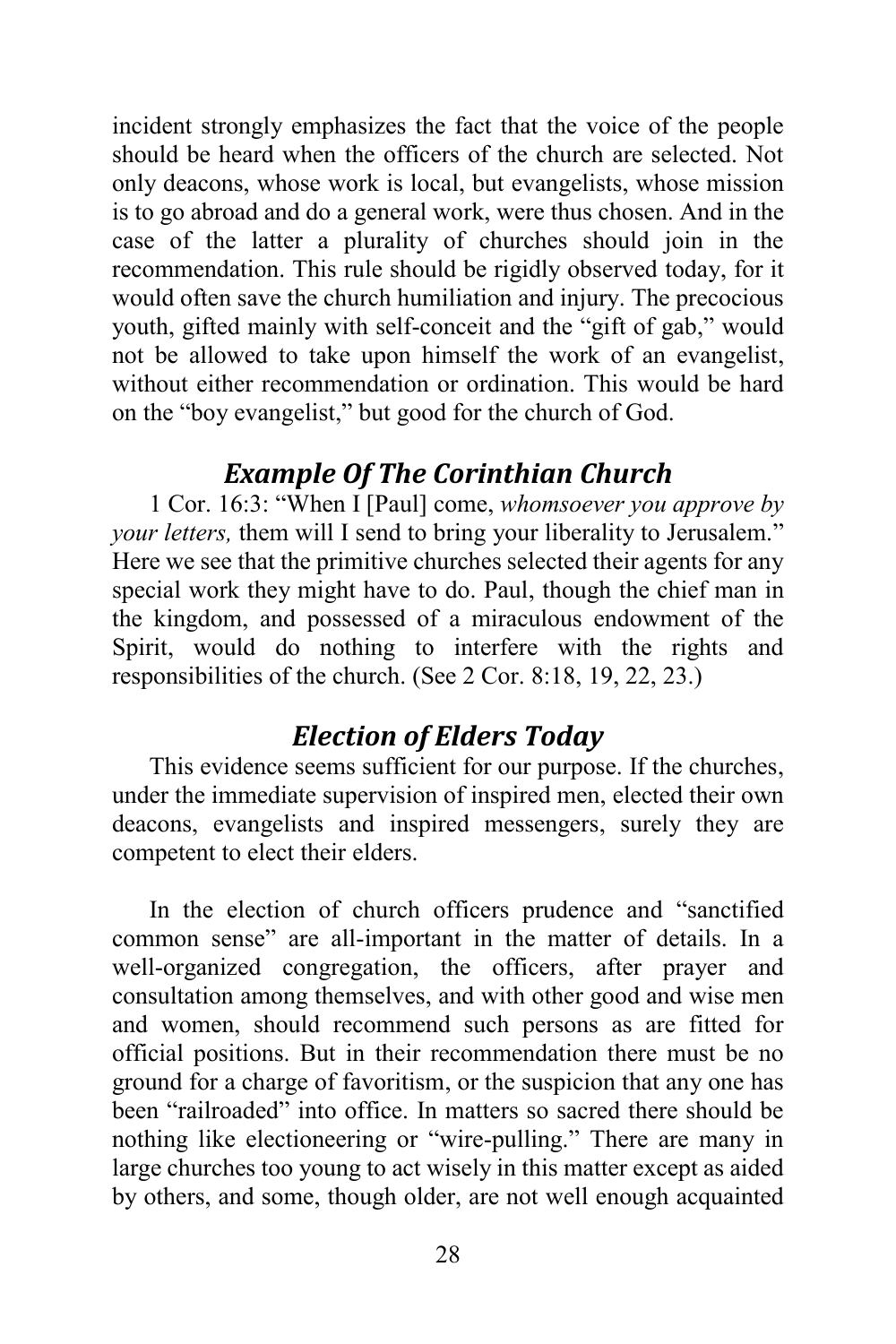with the membership, to make a proper choice.

In unorganized churches, the evangelist, after prayerful conference with the wisest and best people, should have a committee composed mainly of the older and more thoughtful brethren, to suggest the names. By all means avoid promiscuous nominations in open meeting, for this is Satan's favorite place to make trouble.

For what length of time should an elder be elected? The Book being silent on this point, "sanctified common sense," free from dogmatism, must guide us. There are two answers often heard, representing the two extremes. One is: "Once an elder, always an elder;" and the other favors electing them for a term of years: one-third for three years, one-third for two years, and one-third for one year, thus always having in office two-thirds of the board, men of experience. As regards the first theory, it would be just as sensible, speaking of the "preacher," to say, "Once a preacher, always a preacher." When the preacher ceases to be effective for good, there should be a change; and so of the elder. This first theory is sometimes pleaded by the very man who, of all others, ought to resign. He is self-willed, and is lording it over the congregation like a pope. His will must be supreme. He is pre-eminently the "ruling elder," and frequently in proportion to his ignorance is his assumption of authority. Here is an actual note from one of this class:

> "Bro. \_\_\_\_\_\_\_\_.: We can't hire Bro. \_\_\_\_\_\_\_\_\_ to preach for us. Some of the members wants him, but we won't have no man what parts his hair in the middle. Very truly,

" ... Rulin' Elder."

What must be done in a case like this? The man must be removed, or the church will be destroyed. The people who made him an elder can unmake him, and they should proceed, without loss of time, to do so. The thing created is not greater than the creator. A large petition, asking for his resignation, ought to be sufficient. But if not, charges should be brought against him, and he should be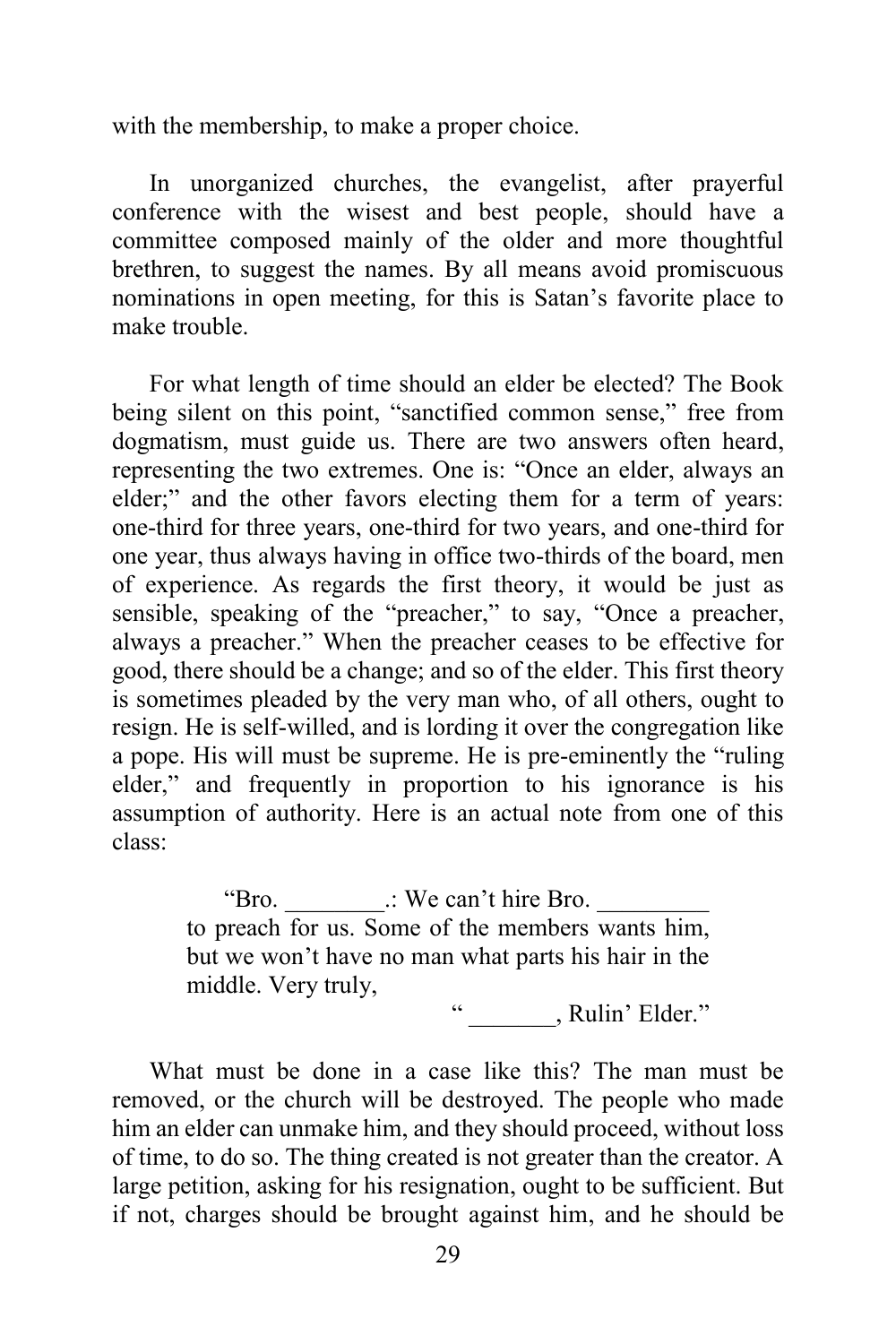tried. Paul said to Timothy, "Against an elder receive not an accusation but before two or three witnesses" (1 Tim. 5:19). This shows that an elder is subject to "accusation," with the single wise precaution that their rights as officials in the church should be carefully guarded. An elder, in the faithful discharge of duty, is liable to give offense to wicked men by his rebukes of sin; and his position in the church is such that the welfare of the entire congregation may be involved in the disposition of his case, hence this precaution.

J. W. McGarvey says: "It often happens that in the course of his career an elder falls into bad repute, sometimes unjustly, but oftener justly. Many churches are now languishing under the incubus of an eldership composed partly of such material, and they can never flourish till relieved by the death or resignation of the unfortunate party. It is too hazardous, in such cases, to wait for death to bring desired relief, and voluntary resignations are least likely to occur with just that class of men. It is the duty, therefore, of all churches thus afflicted to call upon the party to resign the office. It is a duty of a most delicate nature, requiring all the wisdom and prudence of which the leading men of the church are capable, but it must, at all hazards, be done."

The least possible publicity in the case is best. Avoid public accusations and trials, if possible to end the trouble without them. The quietest way of reaching the result is always the best. Often an arbitration committee of wise men capable of judging between brethren (1 Cor. 6: 5) would settle the matter. But if necessary, the case should go before the eldership of sister churches (Acts 15:1-6).

As regards the second theory, the most serious objection to it is that it requires annual elections, and thus gives to evil-minded men choice and frequent opportunities for getting in their evil work. Perhaps, on the whole, the best plan would be to elect them for life, on good behavior, subject to a change at any time according to the desires of either party. The wisdom of this plan has been abundantly manifested in the relation of the preacher and the church. When the right man is in the right place, the longer he stays (so long as he is able to do the work) the stronger he becomes. This is true of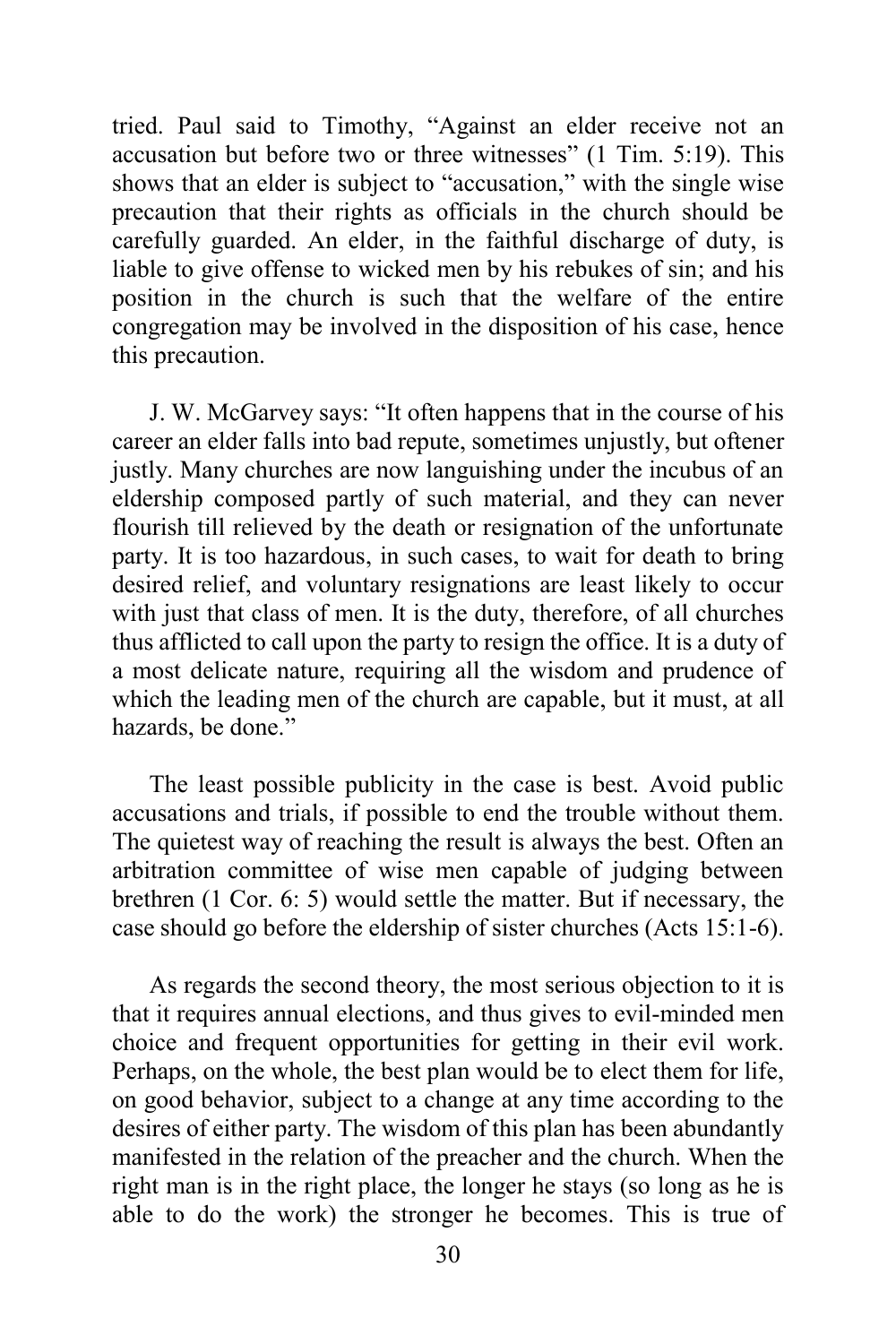statesmen, doctors, lawyers, merchants, teachers and preachers, and why should it not be true of elders? This writer, after a third of a century in the pulpit, always employed on this plan, would give it the heartiest endorsement; and his testimony would but echo the sentiments of most of the preachers in the most important pulpits of the land.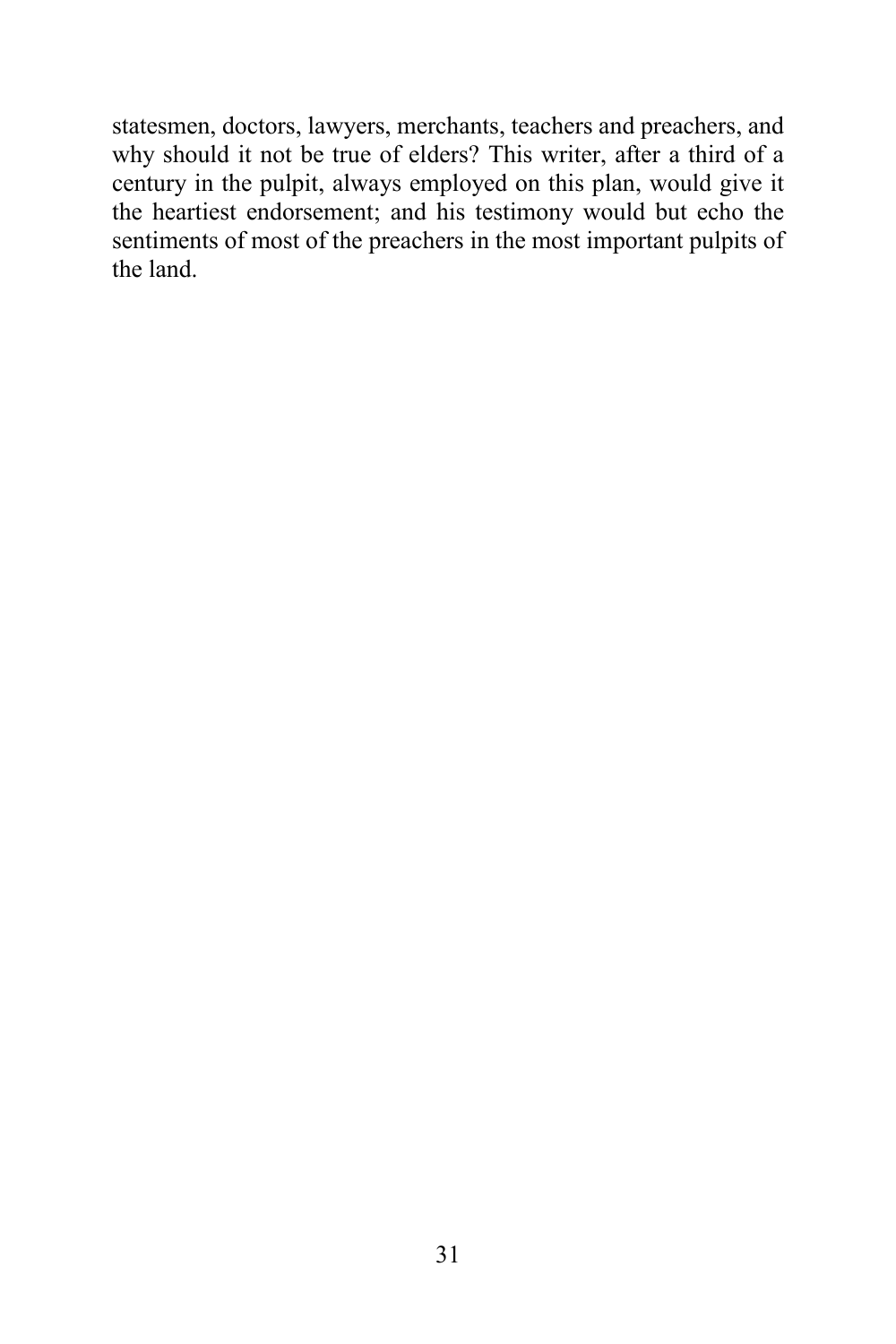# **CHAPTER VI** ORDINATION OF ELDERS

The elders having been duly elected by the church, they should next be ordained, or set apart to their new work by a solemn and impressive ceremony. By common consent this seems to be appropriate on such occasions. The President of the nation, the Governors of States, the presidents of colleges, etc., are thus inducted into office. When Jehovah introduced Jesus of Nazareth to the world as his Son it was in connection with an ordinance which he made permanent as a part of all inductions into the kingdom (Matt. 3:13-17; 28:19, 20).

Does the Book throw any light on this subject? In the answer to this question there is not perfect harmony. The discord, however, is not great, and no serious results have followed. Yet, it exists, and it ought, if possible, to be removed. The precise point of difference is as to whether elders should be ordained by p*rayer, fasting and the imposition of hands*.

We look to the Scriptures for light:

1. Acts 6:5, 6: "And the saying [that the people should select their deacons] pleased the whole multitude. And they chose Stephen, Philip, Prochorus, Nicanor, Timon, Parmenas and Nicolas, whom they set before the apostles. *And when they had they laid their hands on them."*

Here we see that prayer and the imposition of hands were a part of the ordination ceremony of the deacons in the church at Jerusalem.

2. Acts 13:1-3: "Now there were in the church at Antioch certain prophets and teachers: as Barnabas, and Simon who was called Niger, and Lucius of Cyrene, and Manaen, who had been brought up with Herod the tetrarch, and Saul. As they ministered to the Lord, and fasted, the Holy Spirit said, Separate unto me Barnabas and Saul for the work whereunto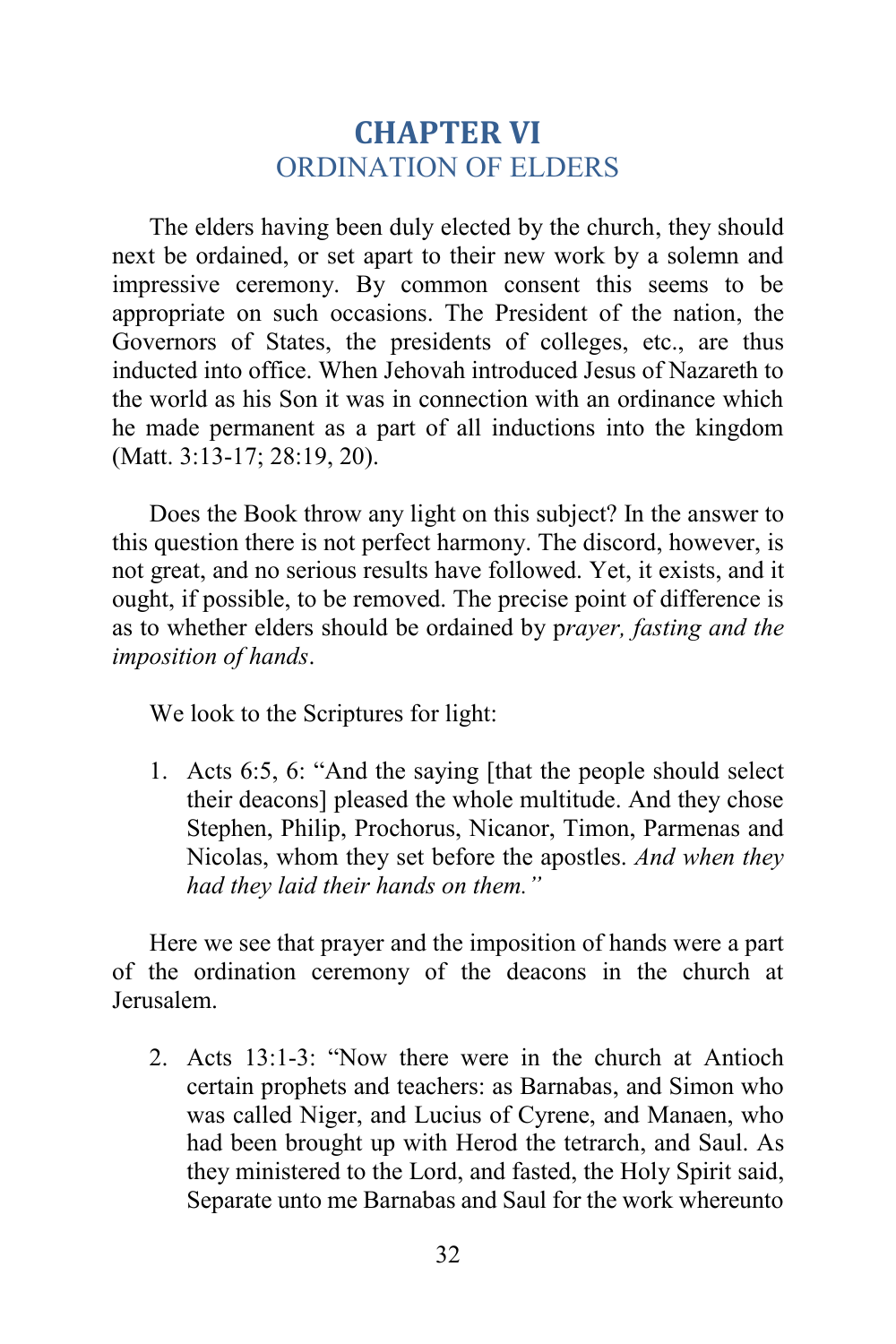I have called them. *And when they had fasted and prayed, and laid their hands on them, they sent them away"*

In addition to prayer and the imposition of hands, as seen in the ordination of the deacons at Jerusalem, we here find that fasting was a part of the ceremony of the ordination of Barnabas and Saul.

3. Acts 14:23: "And when they [Saul and Barnabas] had ordained them elders in every church, *and had prayed, with fasting,* they com mended them unto the Lord, on whom they believed."

In this passage Luke only mentions fasting and prayer.

4. 1 Tim. 4:14: "Neglect not the gift that is in thee, which was given thee by prophecy, *with the laying on of the hands of the presbytery"*

Here only one item – the laying on of hands – is mentioned.

Since these four passages are all different in their details, some have concluded that there was no uniform practice in the matter of ordination in the New Testament church. But this is a mistake, and in the light of a parallel case, the reader will see it as such.

In the Commission under which the Savior sent out the apostles to convert the world, we learn that man must believe, repent and be baptized in order to the remission of sins, and induction into the church. (See Matt. 28:19, 20; Mark 16:15, 16; Luke 24:46, 47.) In the first sermon preached under this Commission, it is said: "Now when they heard this [Peter's sermon], they were pricked in their heart, and said unto Peter and the rest of the apostles, Men and brethren, what shall we do? Peter said unto them, *Repent, and be baptized* every one of you in the name of Jesus Christ for the remission of sins, and ye shall receive the gift of the Holy Spirit" (Acts 2:37, 38).

Here only two items of the Commission – Repentance and Baptism – are mentioned.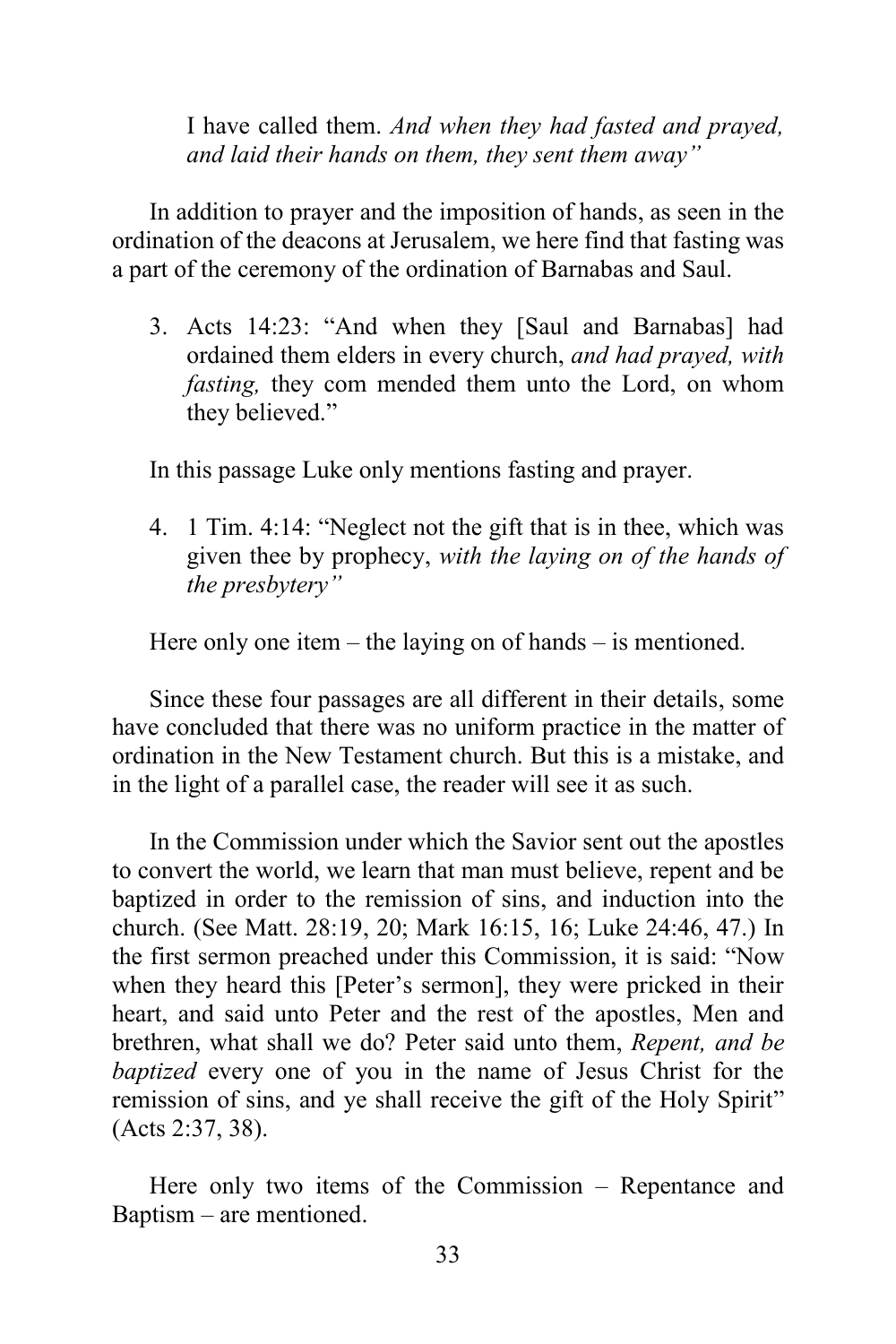In Acts 16:30-33 we have an account of the conversion of the Philippian jailer. At the hour of midnight Paul and Silas prayed to God and sang his praises. The Father heard their worship, and came to the rescue of his faithful followers. He shook the prison with an earthquake, and the doors flew open, making it possible for the prisoners to escape. The jailer seeing this, and supposing they had escaped, and being responsible for them, was just in the act of taking his own life, when Paul called to him, telling him to do himself no harm, for they were all there; then he called for Paul and Silas, and brought them out of the prison, and said unto them, "Sirs, what must I do to be saved? And they said, *Believe on the Lord Jesus Christ,* and thou shalt be saved, and thy house. And he took them the same hour of the night, and washed their stripes, and was *baptized,* he and all his straightway."

Here only two of the three items of the Commission – Faith and Baptism – are mentioned.

In Acts 22:16, Paul, giving an account of his own conversion, says the Lord appeared to him on the Damascus road while he was rushing on toward that city for the purpose of destroying the church there; and a great light shined about him, and a voice said unto him, "Saul, Saul, why persecutest thou me?" And he fell to the ground, and asked who it was that was speaking to him; and when he learned that it was Jesus, he cried to him, saying, "Lord, what wilt thou have me to do?" He was told to go to Damascus, and he would be told what he must do. He did so. And after three days of fasting and prayer, Ananias came and preached to him, closing with these words: "And now why tarriest thou? *arise and be baptized, and wash away thy sins calling on the name of the Lord."*

In this notable conversion only one of the three items – Baptism – is mentioned.

To the superficial reader there is no harmony here; and he is liable to conclude that the Bible is a book without system or order: a heterogeneous jumble of contradictions. But to the careful Bible student no such conclusion is possible. He sees in the circumstances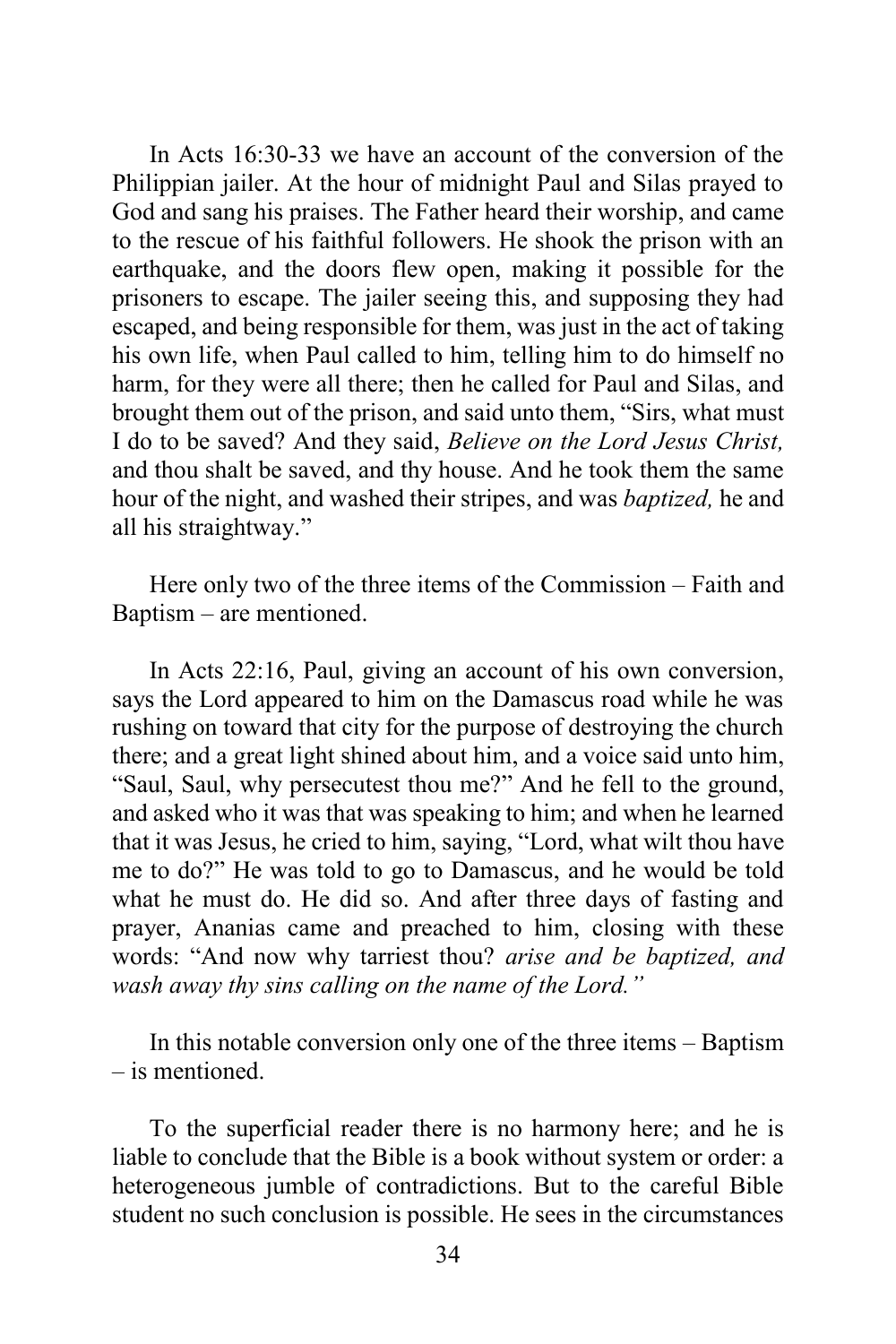under which these instructions were given ample reason for not expressing what was well understood. At Pentecost Faith is not mentioned, but it was clearly implied. The jailer, being a heathen, had to be taught everything. And in the case of Saul, his Faith and Repentance were implied, and only his Baptism declared. Thus we see that in all cases the Commission was carried out to the letter.

The same rule of interpretation applied to the passages on ordination, shows that the officers of the church should be ordained, or set apart to their special work, with *prayer, fasting, and the imposition of hands.* With the seven deacons we find *prayer, and the laying on of hands;* with Barnabas and Saul, we find *prayer and the laying on of hands*; in the ordination of elders by Saul and Barnabas, we find *fasting, prayer, and the imposition of hands;* and the case of Timothy, we find the *imposition of hands.*

And so it seems safe to infer that as in the case of the induction of the sinner into the kingdom of God there are three distinct requirements; so, in the induction of saints into the official positions of the church, there is also a sacred and solemn ceremony threefold in its character.

The ordination service, when a good man is called by his brethren to the high and holy work of the eldership, should be made of great value to both him and them. The congregation, fasting, assembles for this special purpose. After songs, prayers and Bible reading, all deeply devotional, someone talks about the character and work of an elder  $-$  a work superior to that of any earthly king; and another impresses the church with her obligations to stand by him, as he strives by example and precept to lead them in the way of life. Then, with the hands of holy men upon his head, the solemn service is closed with prayer. What man fit for such a work, and what church fit for the work of such a man, could fail to be benefited by such a service?

The ordination of C. L. Loos to the work of an evangelist is well-nigh a modern illustration of primitive ordination. Having spent four years in Bethany College, and having given full proof of his Christian character, as well as his ability to labor in word and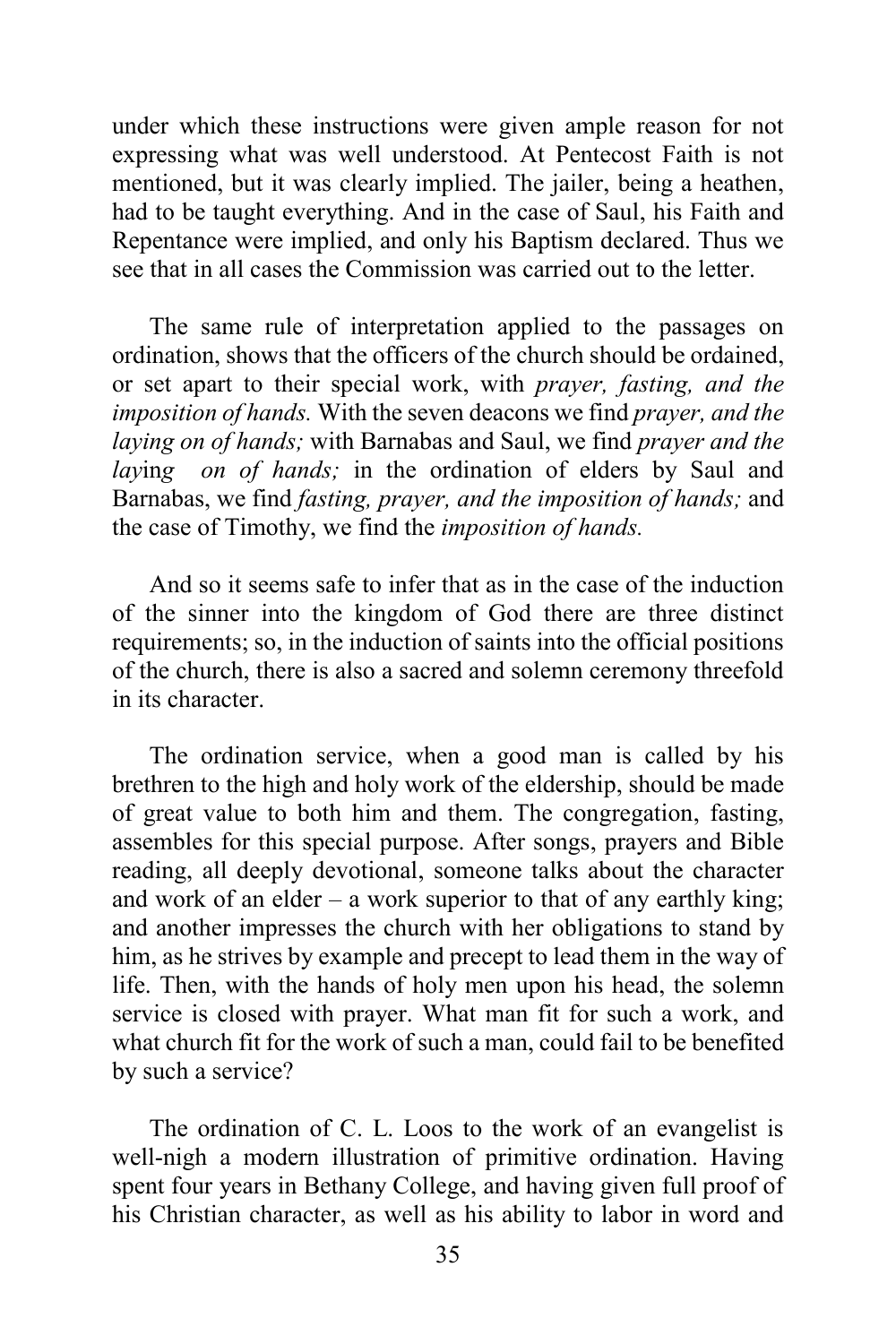doctrine, and being of good report in the churches near Bethany, he was, on the first Lord's Day of December, 1849, formally set apart to this work by prayer, and the imposition of the hands of the eldership of the Bethany and Wellsburg Churches. After the character and responsibility of the work had been presented to the congregation, with the necessity of cordial concurrence and co-operation on their part, the young man came forward, and kneeling, bowed his head, while the presbytery laid their hands upon it. The entire congregation rose and stood reverently while all joined in the prayer for Heaven's blessings upon the labors of him whom they thus authorized to go forth to a lost world with the glad tidings of salvation. A charge, solemn and impressive, was then addressed to the young preacher, in which the work of an evangelist was set forth with earnestness and power. After this all the people joined in singing the hymn beginning –

> "Go with thy servant, Lord, His every step attend; All needful help to him afford. And bless him to the end."

Surely, after this, Bro. Loos must have felt as never before the dignity and sacredness of the work to which he was to devote his life; and if, at any time afterward, in his long and fruitful ministry, he has been tempted to give it up, the memory of this solemn ordination service would have been a mighty appeal to persevere faithful to the end.

Let all who contemplate entering the public ministry of the church study the step well before they take it. Too often it is taken up and laid down with as little concern as they would that of law, medicine or merchandise. Under the impulse of zeal, but without counting the cost, they begin it, but feel no obligation to continue longer than it is pleasant or profitable to them. Like John Mark (Acts 13:13), when the way becomes rough and dangers multiply, they turn back. There is no recollection of a solemn covenant entered into before God and men in which they pledged themselves to be true until death, impelling them to endure hardness as a good soldier of Jesus Christ. They are unable to share Paul's feelings when he said,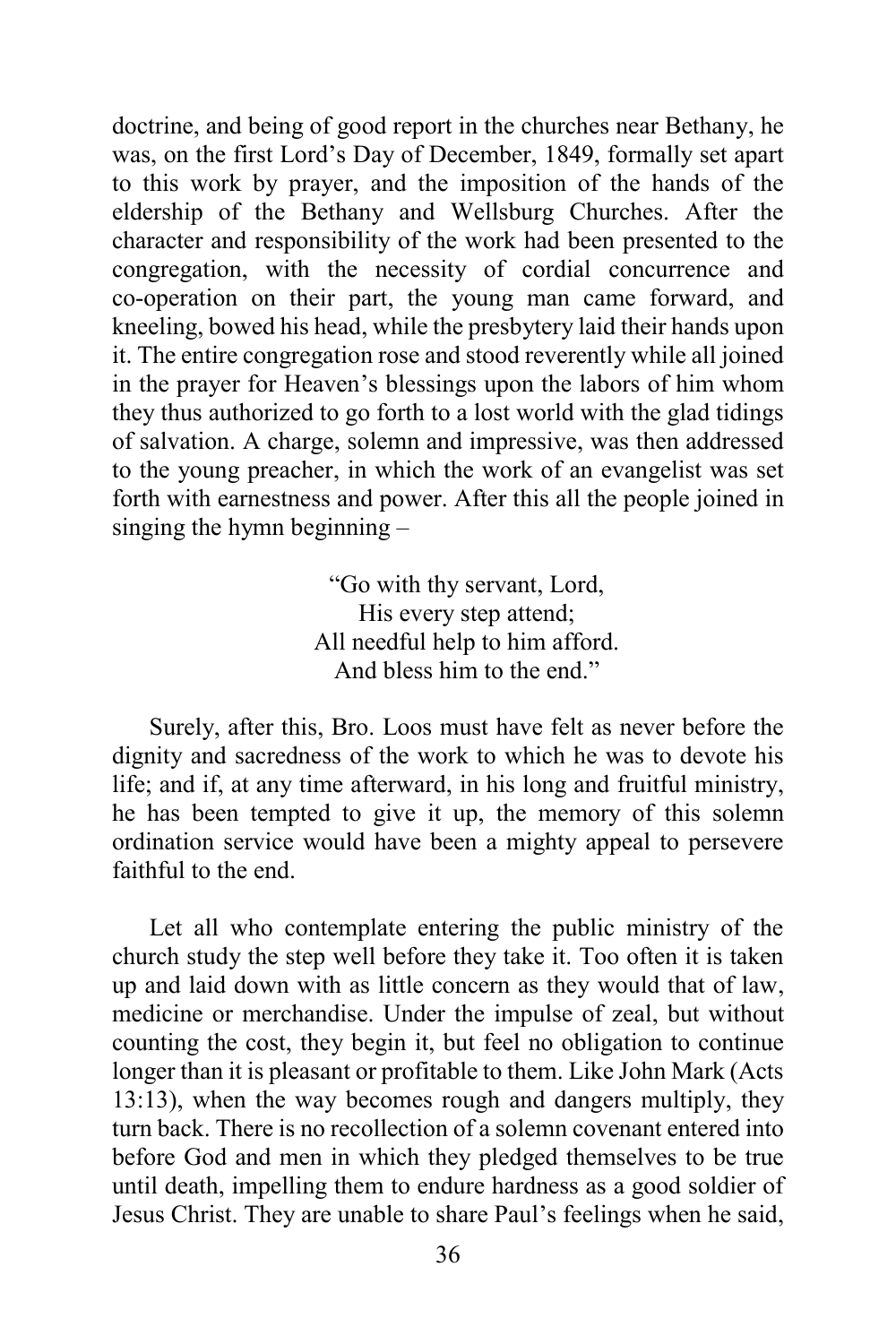"Woe is me if I preach not the Gospel."

As this question is still in controversy, we close with the testimony of two men whose words will command the respect of all who know them. W. K. Pendleton, one of the most reliable of men, says: "It [ordination] was unquestionably done in primitive times, by the imposition of hands and prayer, either by a presbytery or an evangelist. The apostles, indeed, set the first example of the practice in the Christian church in the ordination of the seven, to minister on tables in Jerusalem. The church at Ephesus ordained, by this form, even an apostle, and set apart Paul and Barnabas to the work to which the Holy Spirit had called them, by prayer, and the imposition of hands. Timothy, it seems, was thus set apart to his office, and as he was commanded *to lay hands suddenly on no man,* no doubt, he, in turn, practiced a like ceremony in the organization of the churches which he planted. We regard, therefore, the practice and example of the primitive church on this point as unquestionably made out." Alexander Campbell says: "Bishops should be solemnly set apart to the work assigned them by the imposition of hands, either by an evangelist or by the existing eldership, accompanied with prayer and fasting." Speaking at another time on this subject, he further says: "The apostles did express their concurrence with the peopled choice by an act of this sort (imposition of hands), and when congregations were fully set in order there was always a plurality of elders, or a presbytery, instituted in each congregation, who always did express their concurrence with the brethren's call by the joint imposition of hands."

It will be seen from the testimony of these eminent authorities that ordination was practiced by the apostolic churches, and that it consisted in *prayer*, *fasting and the laying on of hands*. It is true that Mr. Pendleton does not mention fasting, but this writer believes it implied by him. And if not, he fails to follow fully the teachings of the Book. But Mr. Campbell is clear in his endorsement, not only of ordination, but of the three items of which it consisted.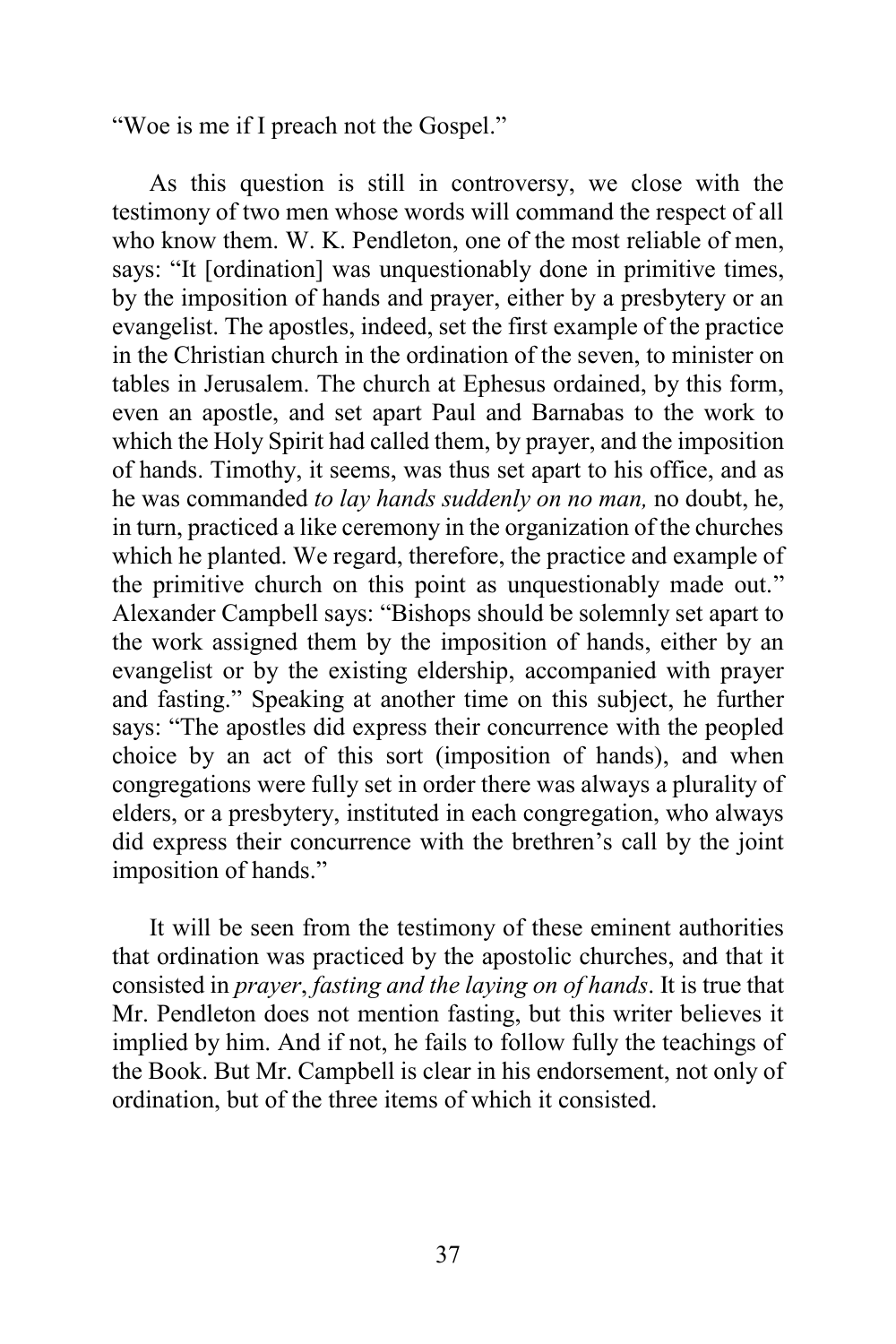# **CHAPTER VII** NECESSITY, PURPOSE AND SPIRIT OF DISCIPLINE

Discipline means training, and in its broadest sense, includes everything essential to the full development of Christian character. But in its narrow sense it pertains specially to the righting of wrongs. In its broad sense it may be called formative discipline, and in the narrow sense, corrective discipline. Having already in Chapter III discussed it in the first sense, we now call attention to its secondary meaning.

#### **NECESSITY OF CHURCH DISCIPLINE**

The analogies of life show the absolute necessity of discipline. If neglected in the home, children are sure to become worthless, or worse. If neglected in the school, idleness, ignorance and evil must follow. If neglected in business, bankruptcy is inevitable. If neglected in the State, property, liberty and life are imperiled. If neglected in the army, it becomes an unorganized mob, and an easy prey to almost any foe. If neglected in the vineyard or in the orchard, in the flock or on the farm, bad results always follow. Evil is always present where good is trying to grow. Grass and weeds grow in every field and garden, and that without cultivation. And when the good seed is sown in the heart Satan is always near, to steal it away, or to pervert it in its growth.

If, therefore, we cannot have a good son or daughter, or a good scholar, or a good business, or a good soldier, or a good farm or flock without discipline, it is not strange that it is impossible to have stalwart Christian character without it. Paul says, "I keep under my body, and bring it into subjection, lest that by any means, when I have preached to others, I myself should be a castaway" (1 Cor. 9:27).

# **DESIGN OF DISCIPLINE**

The purpose or design of discipline is threefold: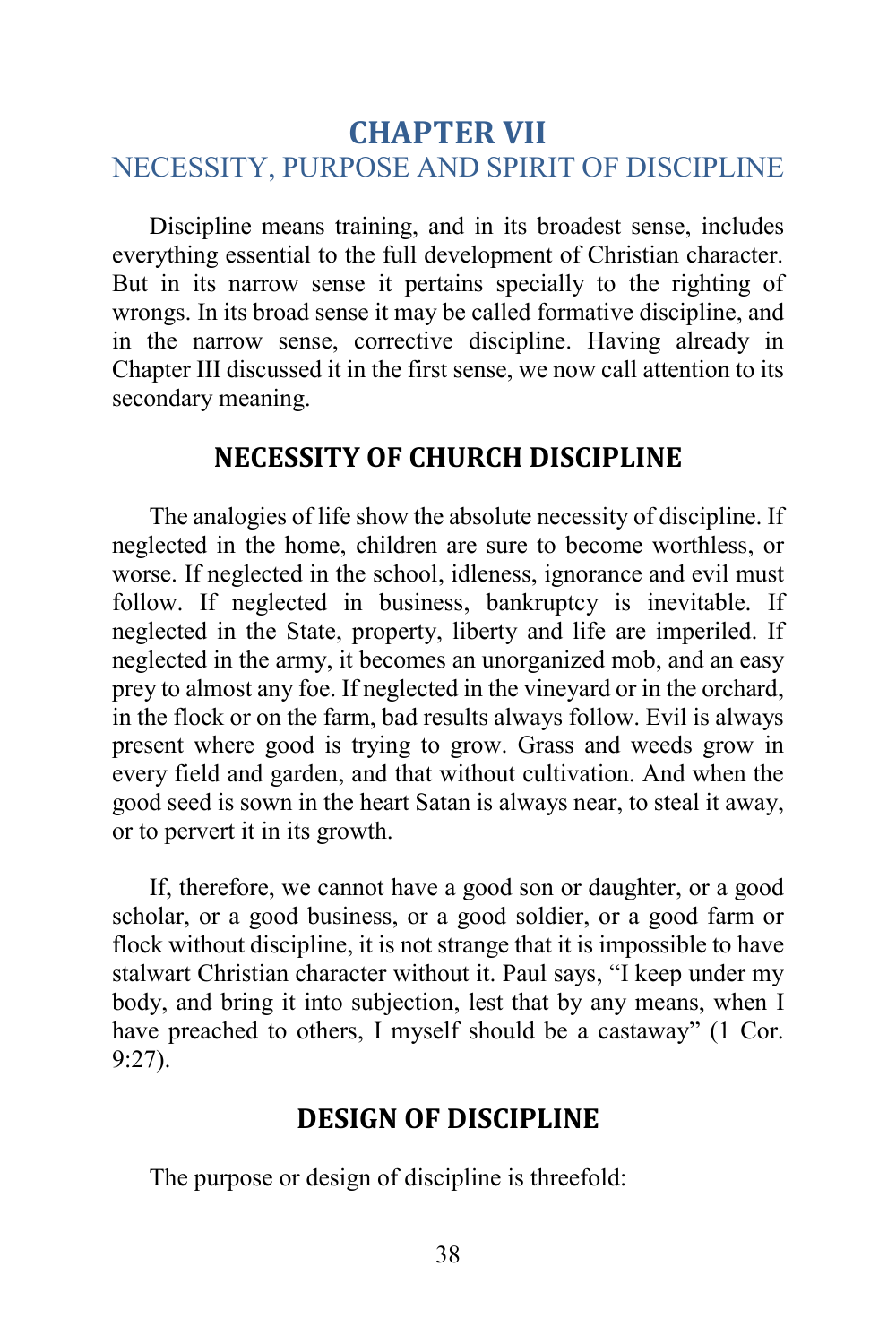# *For The Good Of The Offender*

A father, loving and wise, sees his son wandering away. He admonishes, he entreats, he warns; but all in vain. The boy regards him not, and rushes on toward ruin. What must he do? What can he do? There is but one thing to do: with tears in his eyes and sorrow in his heart and strength in his will, he must resort to corrective discipline. In this way our Father deals with his children. When Israel was wayward and wicked and would not hear or heed the messengers sent in mercy to them, but despised and slew them, at last the Lord allowed them to be carried into captivity, where, in a furnace of affliction for seventy years, they saw their sin and turned again to God and were saved. And so the church today, not willingly, but of necessity, disciplines her offenders. But the first object is always "to gain thy brother" (Matt. 18:15). When one is "overtaken in a fault," the spiritually minded are to "restore such an one in the spirit of meekness" (Gal. 6:1). And when thus restored, we "save a soul from death, and hide a multitude of sins" (Jas 5:19, 20). Note these three strong words: "to gain," "restore," and "save a soul from death." The reclamation, the restoration, and the salvation of the erring, so far as he is concerned, is the supreme object of discipline. He is not to be treated as an enemy, but entreated as an erring brother. Many Christians with dying consciences could be saved by such discipline.

# *For The Good Of The Church*

To save the body we often have to amputate a diseased limb. The law of self-preservation demands this. And to save the church, the body of Christ, it is sometimes necessary to cut off a sick member.

It is an awful thing for a man to work the ruin of the church for which the Savior died, and the Master has pronounced an awful curse on such. "If any man defile the temple of God, him shall God destroy" (1 Cor. 3:17). Men who are making no effort to live the Christian life have no business in the church. They are neither imparting nor receiving good; but, on the other hand, both they and the church are being injured. In their hypocrisy their own lives become worse day by day, and their evil influence, like leaven,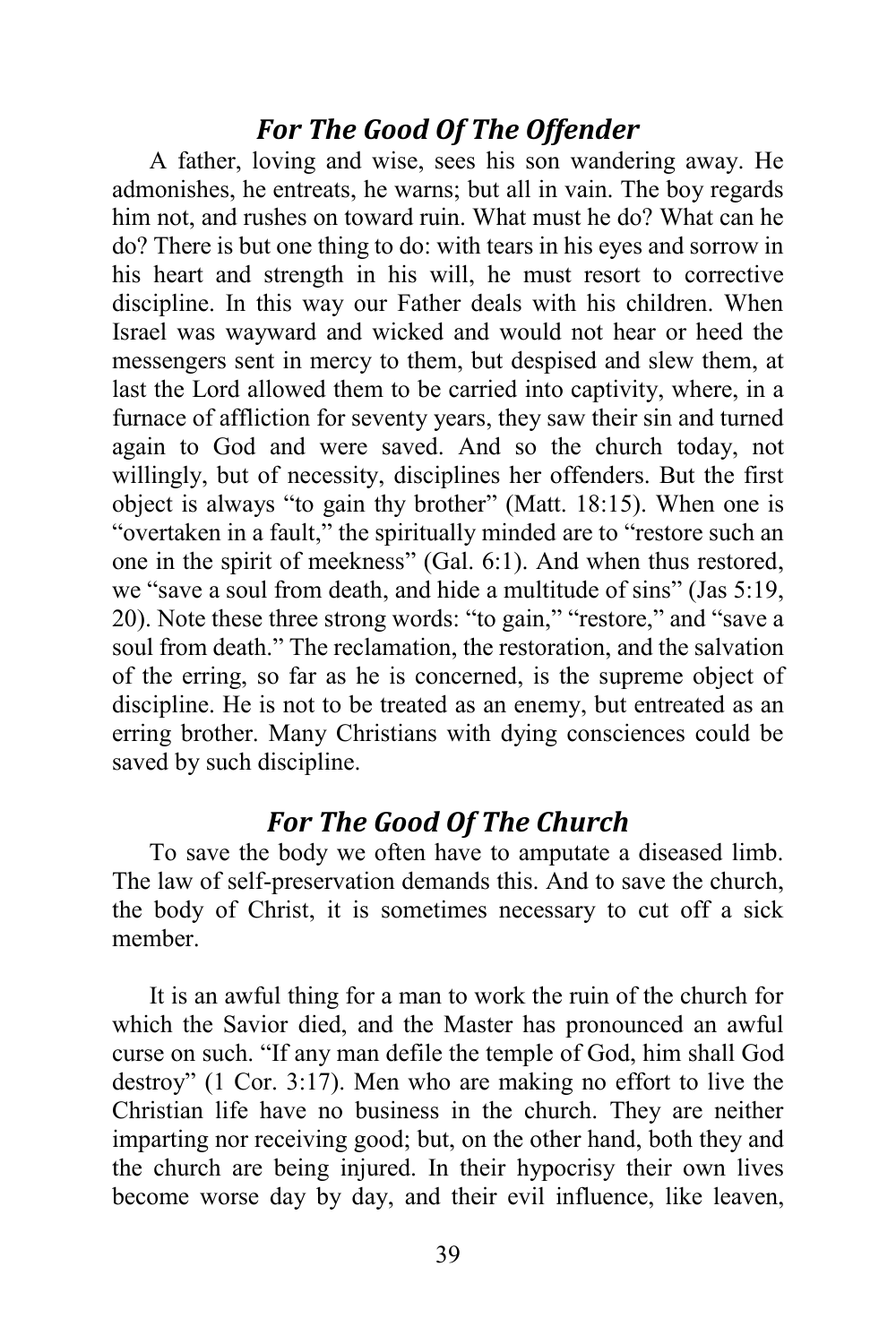spreads through the church, and leaves poison at every point.

An impure church can never represent the pure Christ. She is to be without "spot or wrinkle," and free from "blemish." She is to be "a city set upon a hill, whose light cannot be hid" (Matt. 5:14). She is to be the "chaste virgin of Christ" (2 Cor. 11:2).

# *For The Good Of The World*

The most formidable barrier in the way of the progress of the church is not open infidelity: bombardment from the outside, but the inconsistency of her membership: traitors within the walls. An open-eyed world, looking for a practical rather than a theoretical church, sees this, and decides that there is nothing there for them, and so decline to enter her fold. How often, when dealing with such men, are we met with the undeniable declaration that they are as good as Mr. A. or Mr. B., prominent men in the church. They are free from drink, profanity and hurtful lusts, and they pay one hundred cents on the dollar. In their eyes the candlestick has lost its light and the salt its savor.

In most cases where such men, sincerely desiring to become Christians, but hindered in this way, hesitate and halt, they could be induced to go forward but for this great stumbling-block. They are not reading the Bible so much as they are reading its professed friends. The church to them is literally the "epistle known and read of all men" (2 Cor. 3:2). If they could see the standard of righteousness lifted again to the lofty plane where the Lord placed it, and could witness a firm but kind discipline, cutting off those who were making no effort to reproduce the Christ life, the effect would be wholesome. After Achan's death – a severe case of discipline – Israel rallied from defeat and marched to victory (Josh. 7:1-26). And immediately following the death of Ananias and Sapphira – another severe case of discipline in the New Testament times – Luke says that "great fear came upon the church,... and believers were added to the Lord, multitudes of both men and women" (Acts 5:1-14).

Discipline is the most difficult and the most dreaded work of the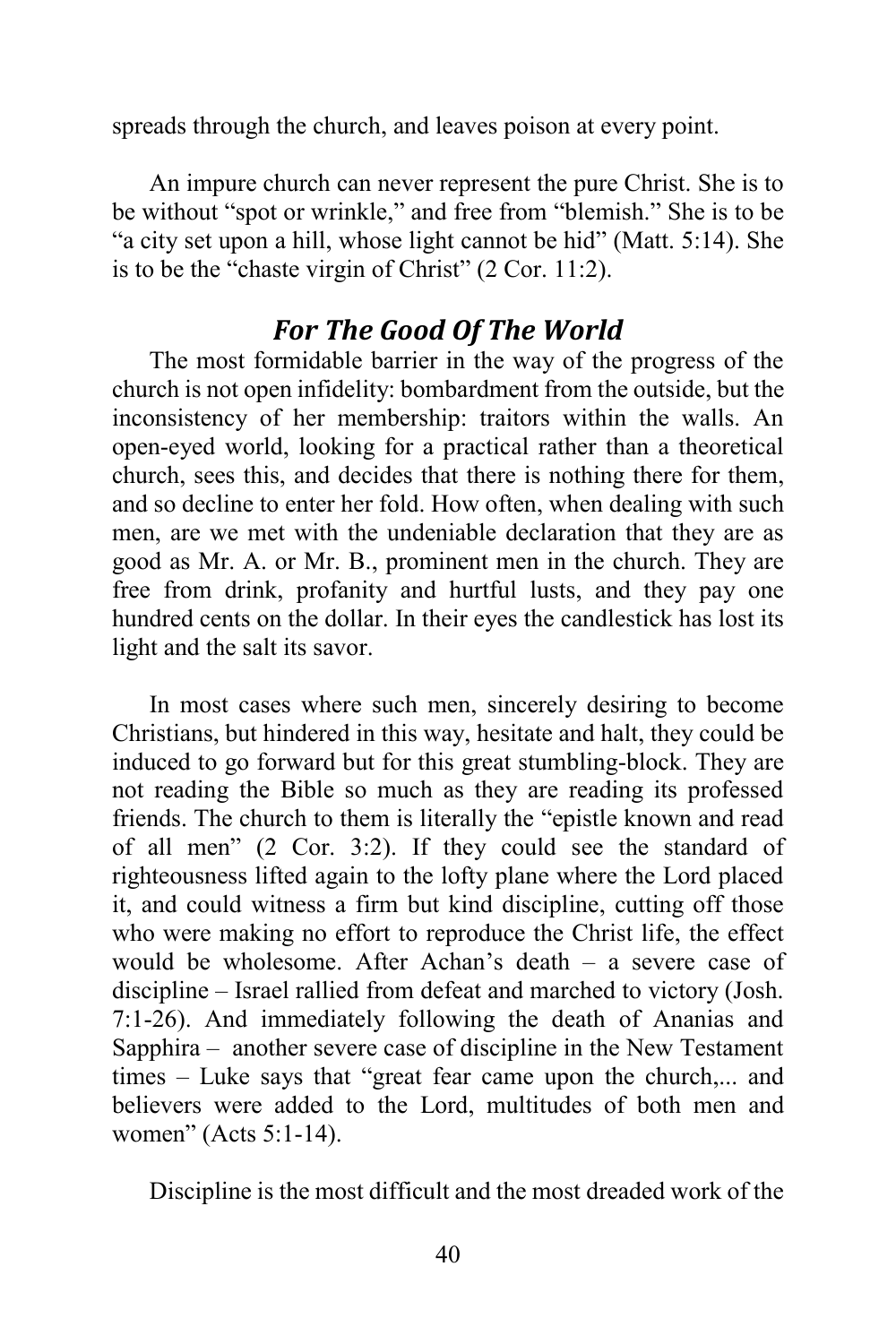eldership. It will likely make enemies, not only of the disciplined, but also of his family, and a circle of friends both in the church and in the world; and the man devoid of a strong combination of conscience and courage will fail at this point. But he who possesses this combination will do his duty regardless of consequences, and in after-life the consciousness of duty done will make his memory sweet, and fill his soul with songs of joy. Duty frowns only when we flee from it; follow it and its face is wreathed in smiles. We can no more choose our duties than a soldier can choose his. It will often be our duty to do what we would not, and to leave undone what we would. Abraham became the founder of "a great and mighty nation," and was known as the "father of the faithful and the friend of God" because he "commanded his children and his household" (Gen. 18:16-19), and Eli brought down the condemnation of Heaven upon himself and his sons because he would not do this (1 Sam. 2:27-30). "Fear God and keep his commandments; for this is the whole duty of man" (Eccl. 12:13).

#### **THE SPIRIT OF DISCIPLINE**

The manner in which we do things is second only in importance to the thing done. Our words and actions will attract or repel according to the spirit which characterizes them. We can grant a request in such a way as to alienate forever the beneficiary, or we can so deny him as to make him a friend for all time. Stem work does not demand a stem manner, but just the reverse. The parent who punishes his child in anger and haste deserves the condemnation of God and man. In this work the eldership must be tender as love, wise as serpents and harmless as doves. There must be nothing hasty or harsh in withdrawing fellowship from a member. Every reasonable effort to save him must be exhausted before we come to this. It is a serious thing to lose an arm or a leg, and we have to be fully assured that it cannot be saved before we submit to the surgeon's knife. The spirit in which fellowship is withdrawn is sometimes the worst part of the whole sad affair. Surely, if the church ever needs a double portion of the Spirit of Christ it is when she comes to the solemn and awful act of excluding one of her members.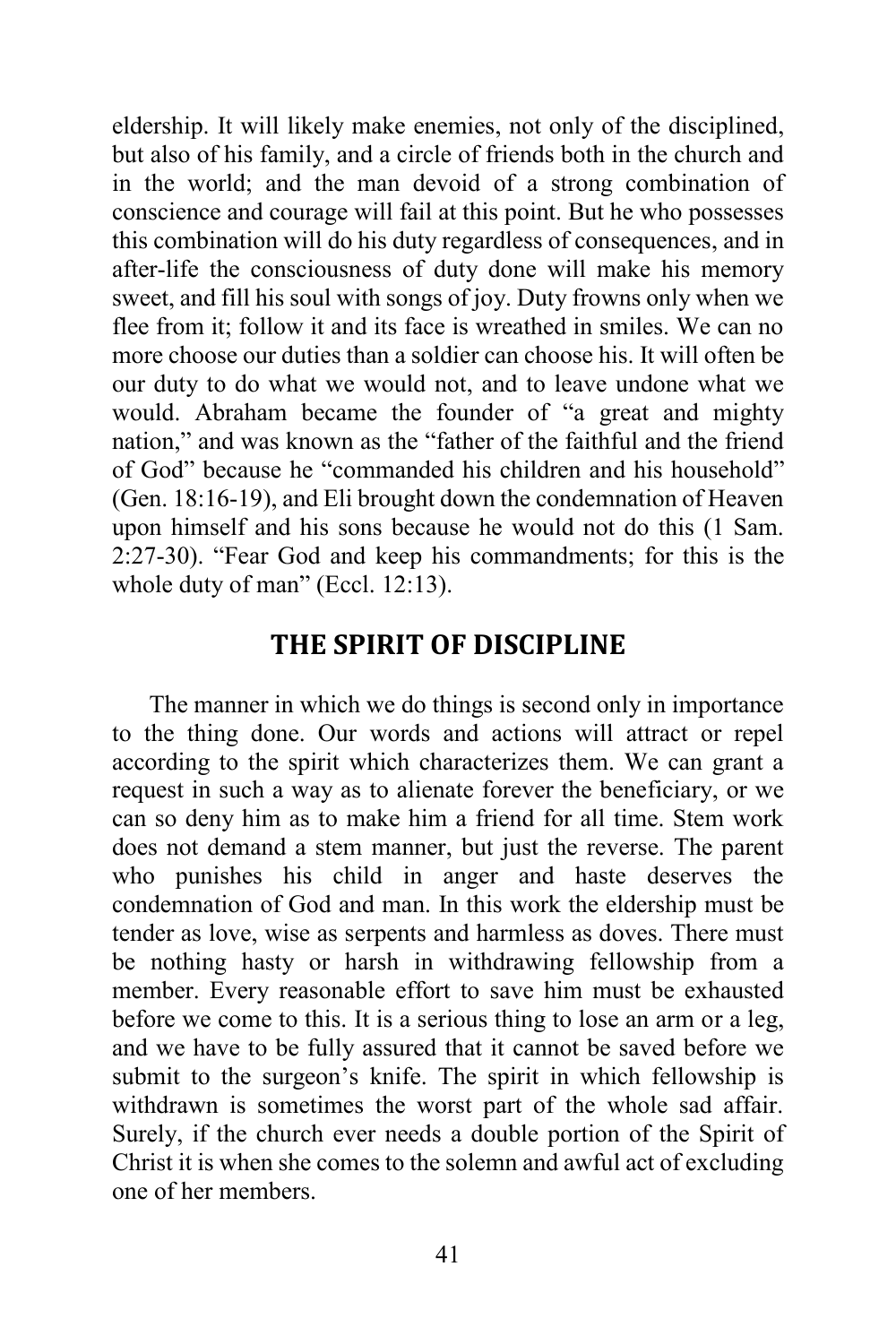# **CHAPTER VIII** DEALING WITH OFFENSES

Church discipline has to do with two kinds of offenses: private or personal, and public or general.

# *Private Offenses*

The rule for dealing with private offenses is given by the Savior as follows: "If thy brother shall trespass against thee, go and tell him his fault between thee and him alone: if he hear thee, thou hast gained thy brother. But if he will not hear thee, then take with thee one or two more, that in the mouth of two or three witnesses every word may be established. And if he shall neglect to hear them, tell it unto the church; but if he neglect to hear the church, let him be unto thee as an heathen and a publican" (Matt. 18:15-17).

This may well be called a second Golden Rule, for it is so simple and comprehensive, and so righteous and reasonable, that it commends itself to everyone who wants to do right. It involves four steps, and these should be taken promptly, for delays here are peculiarly dangerous. Many an amputated limb could have been saved by prompt and skillful action, and many lost souls could have been saved by a speedy application of this Golden Rule.

The first step is: "Go and tell him his fault between thee and him alone." Many are the errors at this point. We often tell of the offense, but not to *him;* and thus it is published abroad and made doubly hard to deal with. And often, conscious of innocence in the matter, we persuade ourselves that there is no obligation upon us to go to the other party, but that we do well to wait in a kindly spirit for him to come to us and confess his wrong. But this is to impugn the wisdom of the Lord, and to rebel against his command. And, besides, it only requires a moment's reflection to realize that the innocent party, clear-visioned and stronger because of his innocence, has the first and greater obligation upon him. His poor brother has been wounded and weakened by sin, and his vision is clouded, and hence is not in so good condition to do his duty as the innocent party. Let it be emphasized that the wrong is not to be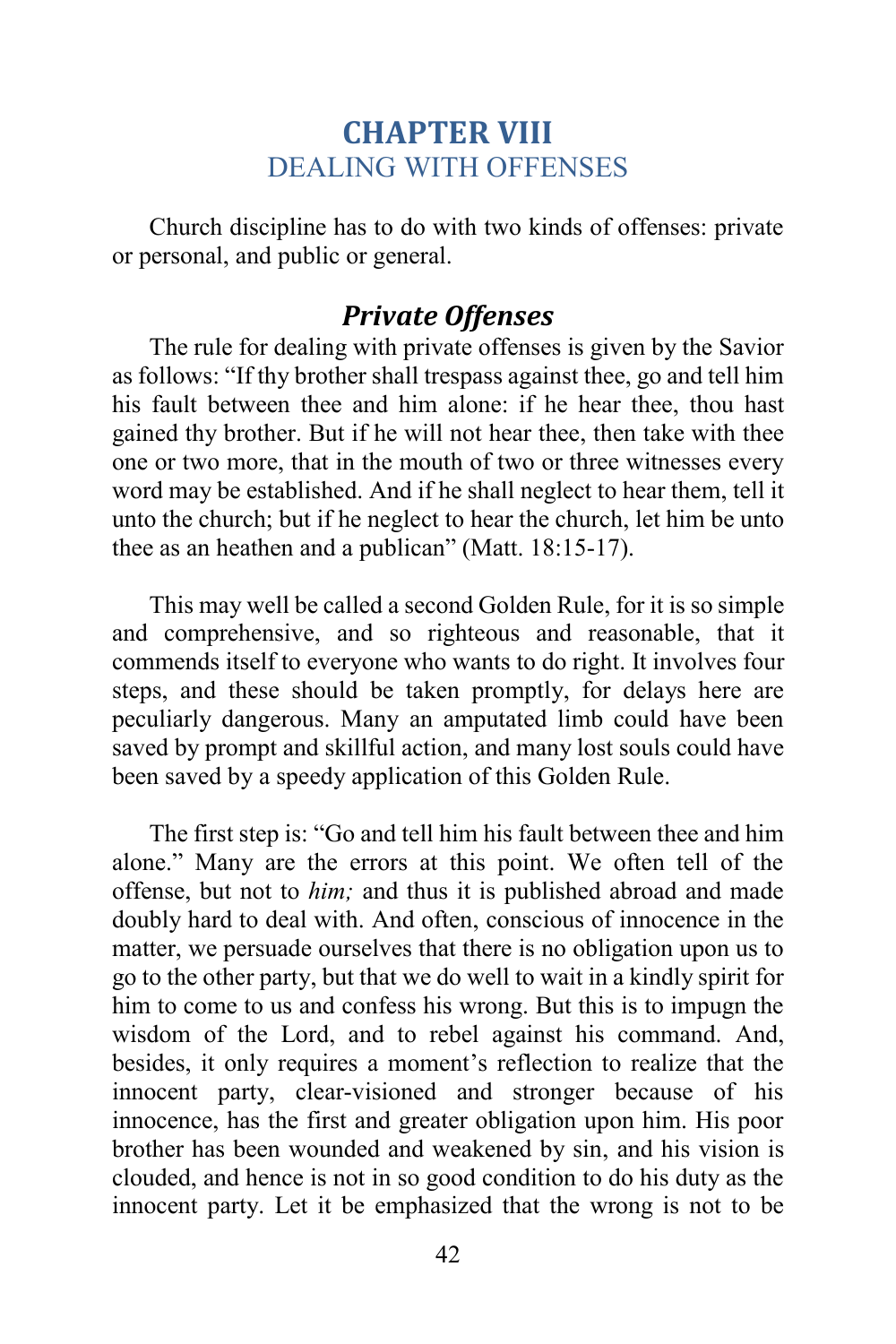published in the papers, nor even discussed among the brethren; but face to face, and alone with God, the two must meet and talk it over, and, if possible, settle it between themselves.

But if this effort fails, the second step must be taken. "If he will not hear thee, take with thee one or two more, that in the mouth of two or three witnesses every word may be established." Much wisdom should be exercised in the selection of these witnesses. The wrong men will ruin everything, but the right men may save all. Be sure that they are fair-minded, peace-loving and Spirit-filled. Then, in their hearing the case is to be gone over again, and another effort made to settle it.

But if the offender is still incorrigible, then the third step must be taken: "Tell it unto the church."

And if he will not hear the church, the fourth and final step must be taken: "Let him be unto thee as an heathen man and a publican."

If this rule was faithfully and kindly followed, it is safe to say that nine-tenths of our church troubles would never be known to the church or to the world. But so many will not follow it. A man in ignorance or in perversity seeks to ignore the first two steps, and bring a purely personal matter into the church. What shall be done? Must the church hear him? Here is work for the eldership. By no means. He must be shown his duty and urged to do it, and if he refuses, he must be dealt with by the church for contempt of the authority of the Lord.

Or, suppose that the offended party silently submits to the wrongs inflicted, would that meet the requirements of the Savior? It would not; for in that case he would not be making the proper effort to save his brother. His patience is beautiful, and his lack of resentment is worthy of all commendation, but his duty to his erring brother must not be neglected.

But supposing that neither party will do his duty, and the trouble continues, then what? The church herself must take hold of the case and settle it according to the law of Christ, and they must be to her as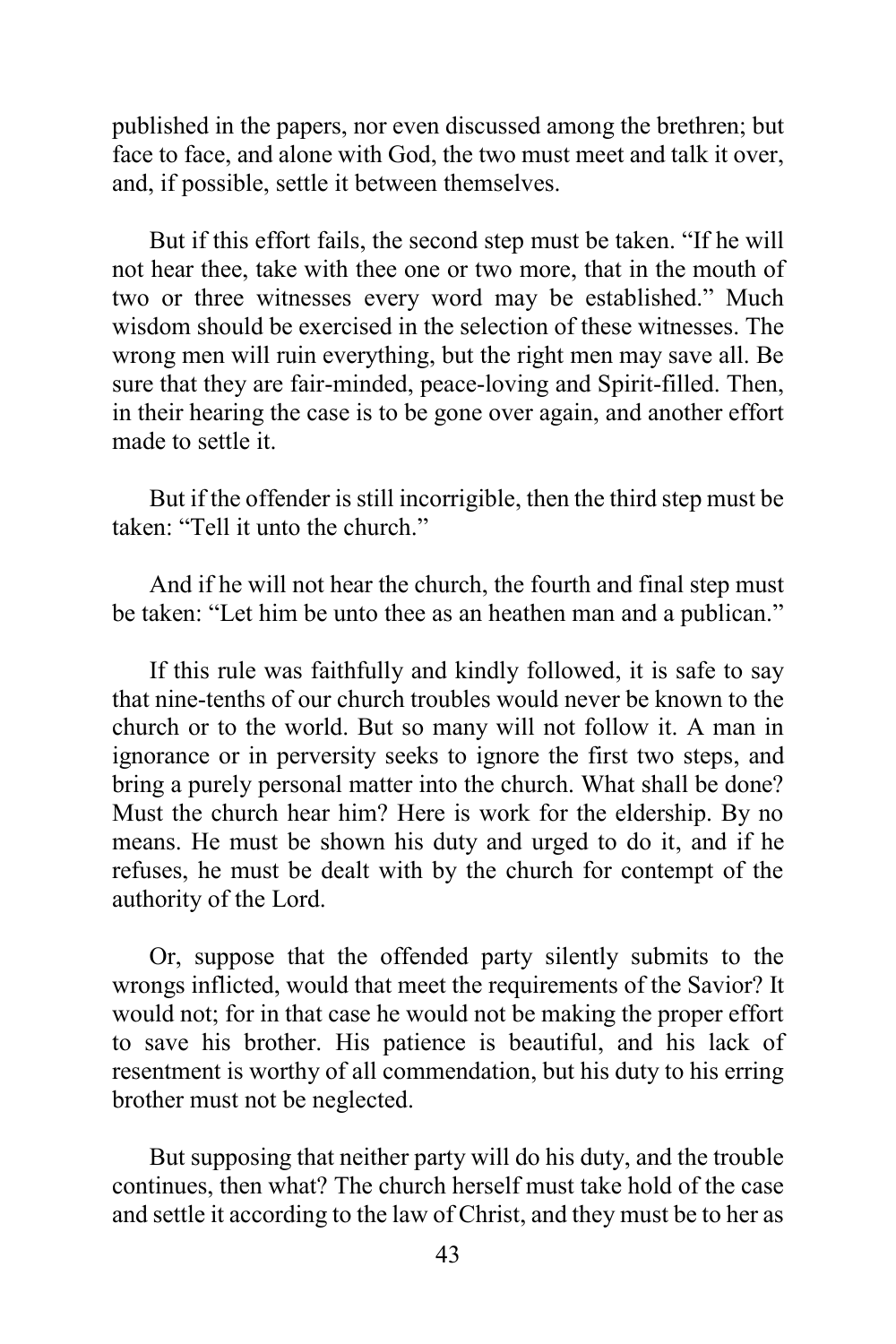a heathen man and publican. The Jew had no dealings with these people, and so persons who thus defy the church and bring her good name into disrepute must be cut off from her communion and must so remain until by penitence they can be restored.

# *Public Offenses*

Public or general offenses are different, and they call for different treatment. They are not against single individuals, but against the whole church. The Book is clear on this point. Fornicators, the covetous, the idolater, the railer, the drunkard and the extortioner (1 Cor. 5: 11, 12) must be put away. The idle and disorderly (2 Thess. 3:10, 11) are to be withdrawn from. The heretic, after proper admonition, is to be rejected (Tit. 3:10). The man who is false to the doctrine of Christ is not to be received into our homes, or bidden Godspeed (2 John 10, 11). From these and other Scriptures we learn that there are many public offenses which need the prompt and vigorous discipline of the church. These grave offenses must not be winked at, for they blight the beauty of the church, mar her harmony, and rob her of her prestige and power in the world. A vigilant eldership would no more allow such evils in the church than a shepherd would allow wolves in his flock.

In 1 Cor. 5:1-5 Paul tells us how to deal with a public offender whose life was injuring the church. This was a notorious case. His crime was that of incest, a sin upon which even the Gentiles looked with scorn. He had taken his stepmother from his father and made her his wife. She was not a Christian, or Paul would have had her excluded also. The "bride of Christ" had her white robes tarnished, and her onward progress in saving souls hindered, and the apostles called on the church at Corinth to protect her by casting from her fold this vile offender. His case was notorious and unbearable; he was polluted and polluting; he was no longer fit for the companionship of the saints, and should be cast out into the regions of darkness with Satan. "It is reported commonly that there is fornication among you, and such fornication as is not so much as named among the Gentiles, that one should have his father's wife. And ye are puffed up, and have not rather mourned, that he that hath done this deed might not be taken away from among you. For I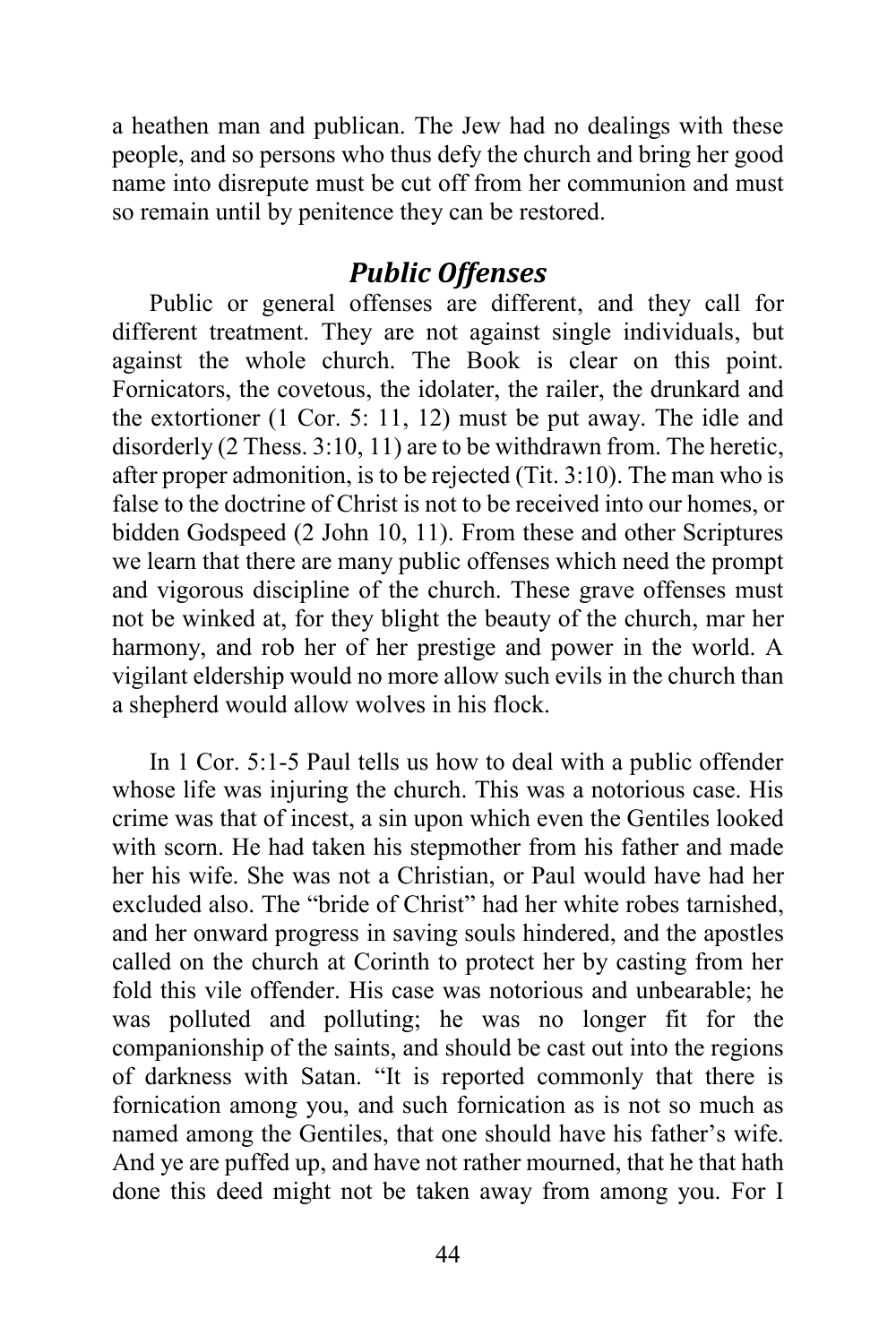verily, as absent in body, but present in spirit, have judged already, as though I were present, concerning him that hath done this deed: in the name of the Lord Jesus Christ, when ye are gathered together, and my spirit, with the power of the Lord Jesus Christ, to deliver such an one unto Satan for the destruction of the flesh, that the spirit may be saved in the day of the Lord Jesus."

The results in this case were altogether good. The church was vindicated and her lost prestige and power returned, and the man himself was saved. Brought face to face with his awful sin, and cast out from the pure, as unfit for their companionship, and made to realize that the only suitable habitation for him was with Satan, like the prodigal son, "he came to himself," repented and returned to God, and was restored to his place in the church.

Paul (2 Cor. 2:6-8), seeing that his punishment was "sufficient," and that without the forgiveness of his brethren he was in danger of being "swallowed up by overmuch sorrow," urged them "to confirm their love toward him."

In the house of God everything should be done decently and in order, hence a suggestion as to how to proceed in a case of public discipline may not be out of place. If a member is guilty of any of the sins mentioned in the foregoing Scriptures, or any kindred crime, the good of both the church and the individual demands that the eldership should lose no time in dealing with the case. And when they have done their full duty, and find themselves forced to the painful conviction that the offender should be cut off from the congregation, they must report to the church. And when the congregation is convened, with all tenderness, but with firmness and impartiality, they should briefly recite the facts in the case, with the evidence by which they are supported, and the Scriptures bearing upon them, accompanied by a recital of their own previous actions in the investigations, when the congregation should rise, and while standing, *should solemnly execute the law* upon him who has violated it, the service closing with a prayer in which all remember at the throne of God the poor man so sadly in need of the help of others.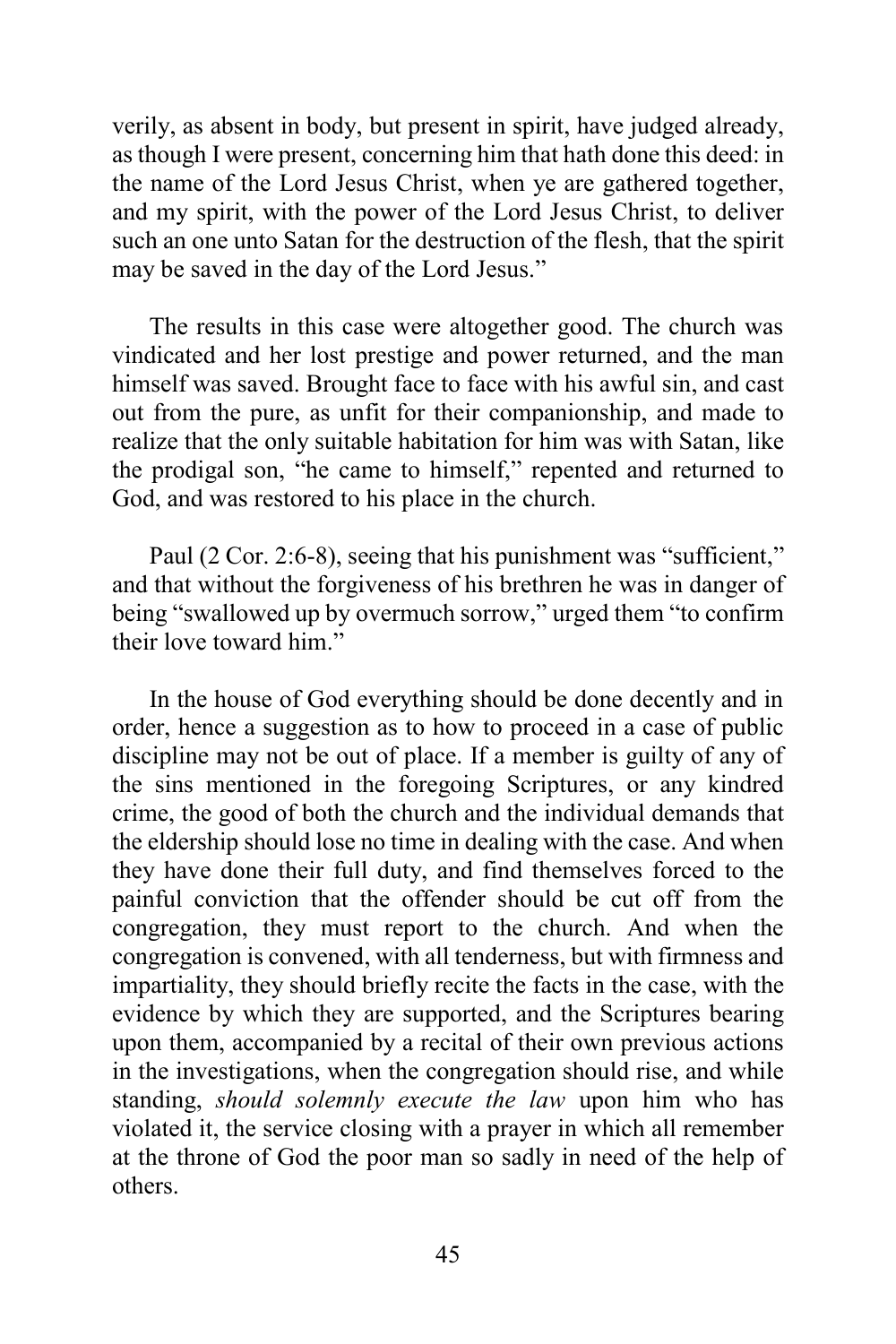Let it be understood that this action on the part of the congregation is not a *vote* to decide as to whether the man shall be excluded or not, but an *affirmation* of the action of the eldership. This eldership has been placed by our King in the church as the ruling power, and so long as the ruling is in harmony with his law it must be upheld by the people. The action of Paul in the case of the incestuous man is in accord with this suggestion. He did not, by the aid of his miraculous powers, pass upon it, but he *judged* it, implying investigation; just such work as these elders have done, and after this investigation he called upon the church to *execute his judgment*. The eldership, composed of material peculiarly fitted for such work, being men of age, experience and wisdom, and being both *teachers* and *rulers,* constitutes the safest tribunal known to men for this difficult but all-important work.

W. K. Pendleton says:

"When a judge declares a man guilty of murder and pronounces against him the sentence of death, he is *legally* dead; but it is not till the sheriff or proper officer has *executed* the sentence that he is *actually* dead. The concurrent action of both of these officers is necessary to give efficiency to the arm of justice; but in granting each his proper part, do not let us confound their respective duties. Because the sheriff must execute the decision of the judge in order to give it effect, and it amounts to nothing without this concurrent action, we must not conclude that it is the sheriff's duty to *judge* the case, and decide what shall be done in the premises; and so, because the *whole church, collectively,* is called upon to give efficiency to the eldership, we must not conceive that this is to review their decision and judge the case anew."

Alexander Campbell says:

"As a sovereign preventive of difficulties in churches, an able, discreet and righteous eldership is one of Heaven's own ordination – an indispensable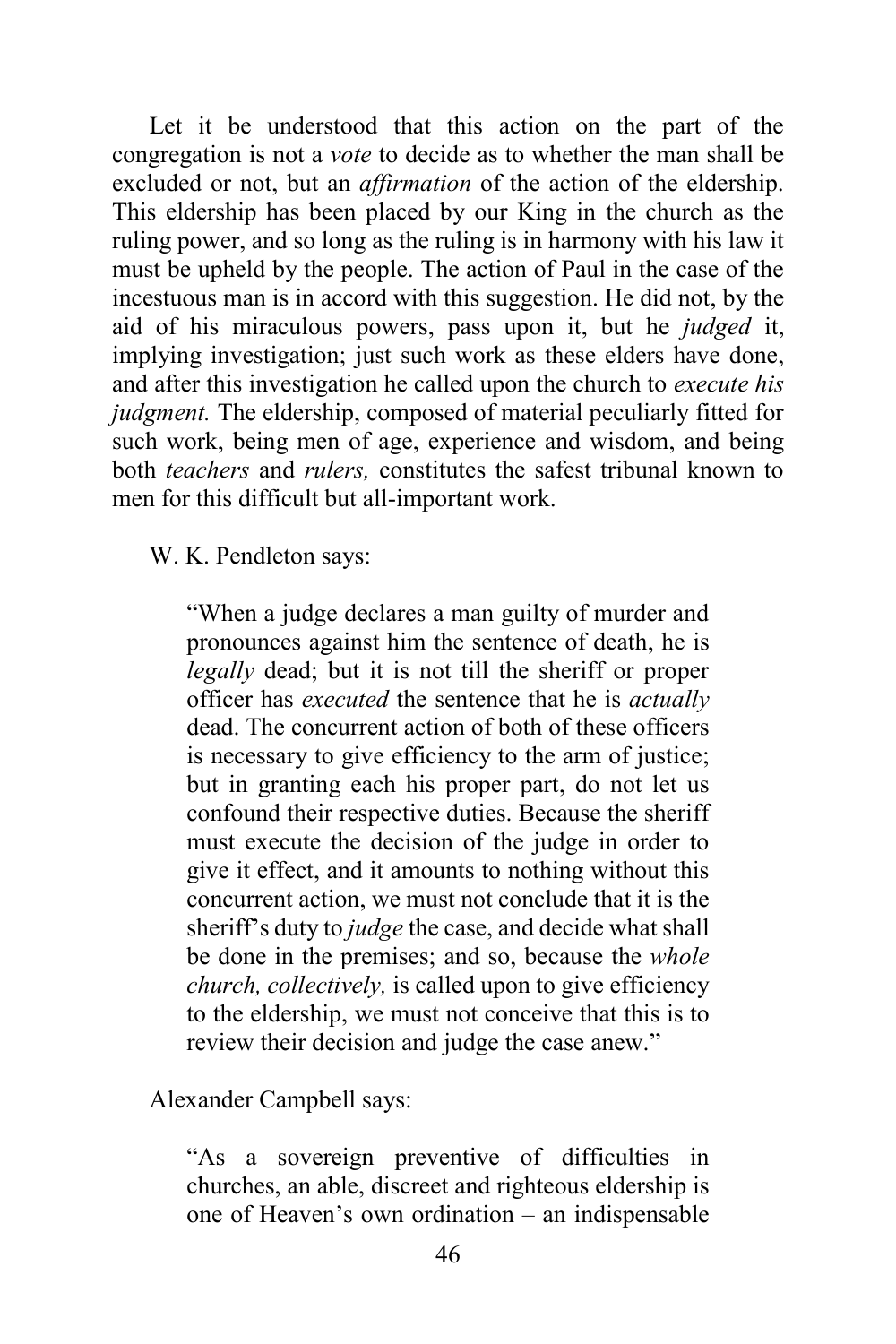prerequisite to the good order, peace, health and prosperity of a community. This eldership must be devoted in heart, and set apart to this business under the solemn vows of fidelity to the King and his kingdom. When this eldership is in full and harmonious discharge of its duties to the Lord and his people, it must be submitted to in all righteous decisions on the part of the community that appointed it.... The election to rule is, on the part of the electors, an engagement to submit to the elected. On any other hypothesis an election or ordination is a force.... There never was a community that got along peaceably and profitably for any length of time that presumed to settle all matters of discipline by a public vote in a public assembly. ... No family, church or State could be long kept in order, in harmony and in love under such an economy.... Now, if it be no disparagement to our rank as citizens of the State that we submit to the officers whom we ourselves have created, can it be any diminution of our Christian dignity to obey our own ecclesiastical rulers who, under the Lord, are over us for our good?"

There are several objections urged against church discipline. For want of space, we only examine the main one, assured if that cannot stand the others will also fail.

The parable of the tares (Matt. 13:24-30, 36-43) is claimed to be directly against the whole theory of excluding bad men from the church. And it must be admitted that a superficial reading would leave this impression. Bad seed were sown in the same field with good, and tares sprang up by the side of the wheat. The servants came to the master wanting to pull out the tares. And he said, "Nay, lest while ye gather up the tares, ye root up also the wheat with them. Let both grow together until the harvest; and in the time of the harvest I will say to the reapers, Gather ye together first the tares, and bind them in bundles to bum them; but gather the wheat into my barn." And so these men say that the separation of the bad from the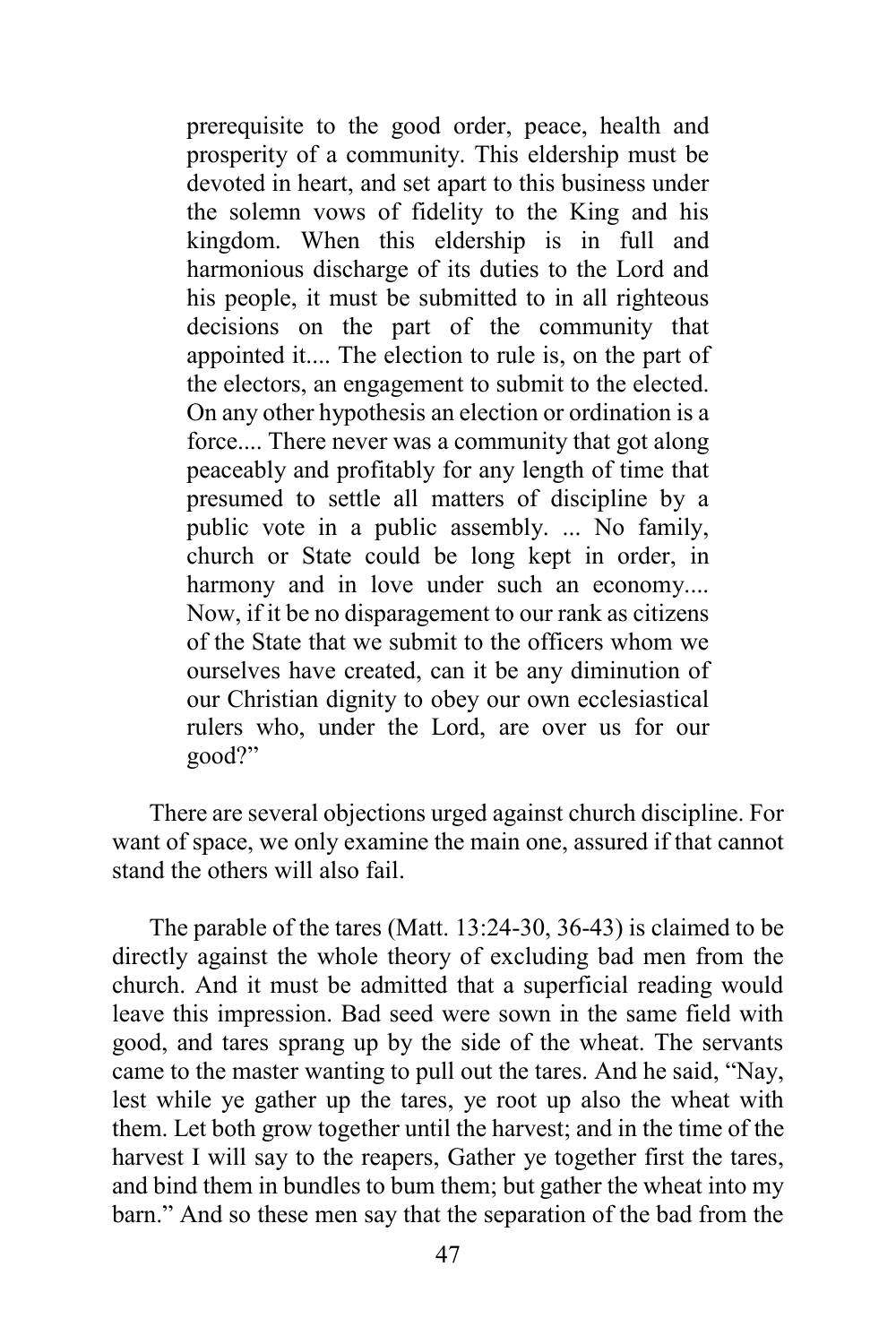good is not to take place here, but at the judgment

By a careful examination of the text we find that the "field" in which the seed was sown and in which the tares and wheat were found, was not the *church,* but the *world*. "The field is the world," says Jesus. Whatever, then, is said about the destruction of the tares is applicable to the *world*, and not to the *church.* It, therefore, has absolutely no connection with the question of church discipline. The purpose of the parable was to show the true relation of the church to the world. There was to be no war of extermination. The sword of the Spirit, and not the sword of Caesar, was to be the weapon of warfare; and every effort from that day to this to extend the kingdom of heaven by means of the sword is a violation of this principle. The idea is toleration as against persecution, and a wise patience with the wicked who are always about us.

Those who thus misinterpret the parable lose sight of four important points:

- 1. That church discipline is taught in other parts of the New Testament (Matt. 18:17; 1 Cor. 5:5; 2 Thess. 3:6). These passages show that both Christ and his apostles taught it in language too clear to be misunderstood.
- 2. They misunderstand the primary purpose of church discipline. It is for the saving of men, and not for their destruction. Sometimes it is necessary to cast a man out, but even then it is in the hope that "his soul may be saved in the day of the Lord Jesus."
- 3. They fail to see that those who are to pluck up the tares and bind them for burning are not the officers of the church, but the angels of God.
- 4. They also fail to recognize the fundamental and never-to-be-forgotten fact that when the Lord interprets a parable that is an end of controversy to the true disciple.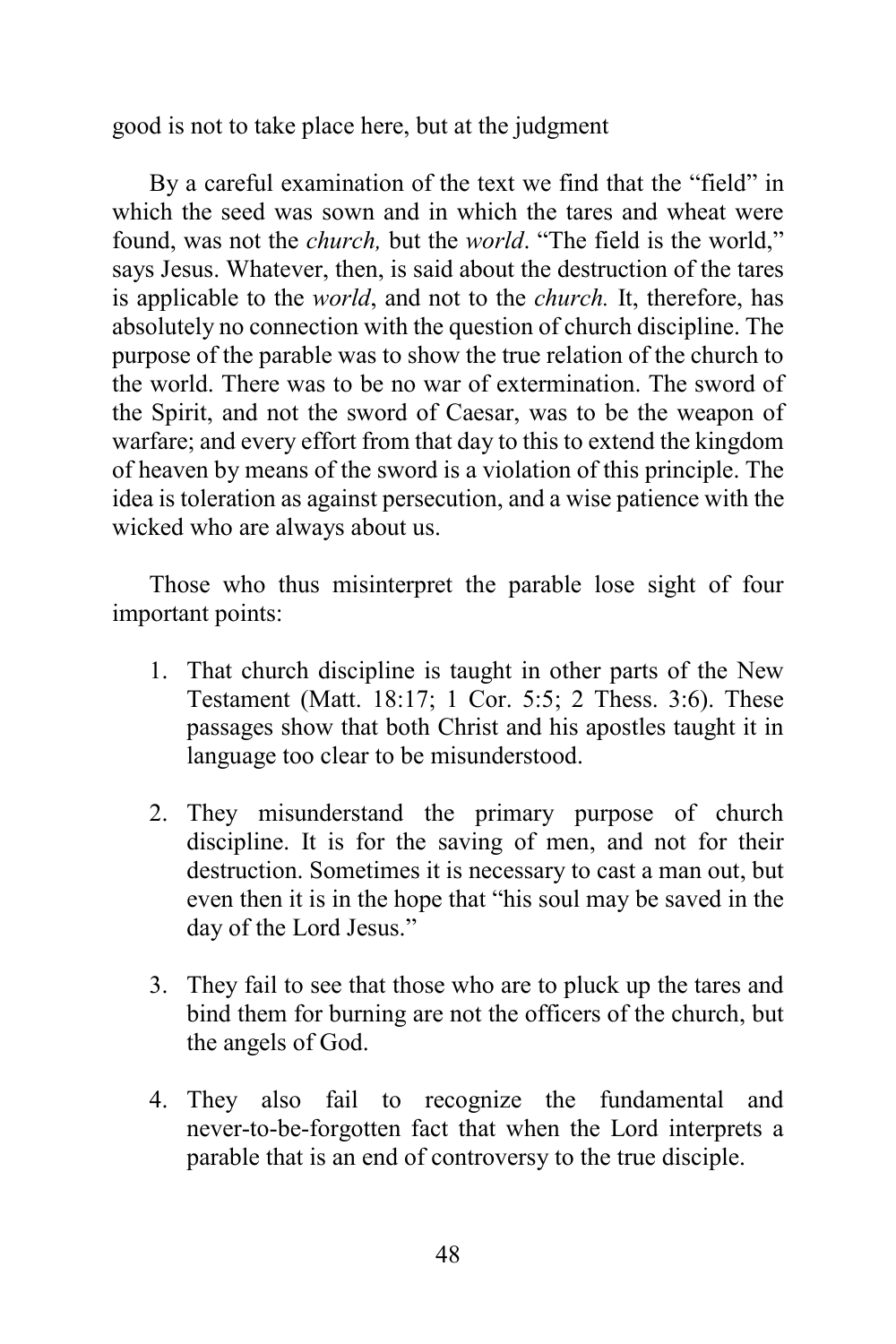We will hear some eminent men:

*Philip Schaff:* "This passage must not be abused and misunderstood so as to undermine discipline, which is elsewhere solemnly enjoined by Christ and the apostles."

*W. M. Taylor:* "Church discipline is clearly enjoined by many passages of the New Testament, and no interpretation of any parable may be put against that"

*Robert Milligan:* "Nothing can be more plainly taught in the Scriptures than that it is the duty of the church to withdraw her fellowship from every member who persists in a disorderly course of conduct."

*Isaac Errett:* "The reapers will gather the wheat from among the tares; but don't forget that the field is the world, not the church, in which this separation is made<sup>"</sup>

*Alexander Campbell:* "To cut off an offender is good; to cure him is better; but to prevent him falling is best of all. The Christian spirit and system alike inculcate all vigilance in preventing; all expedition in healing offenses, and all firmness in removing incorrigible offenders."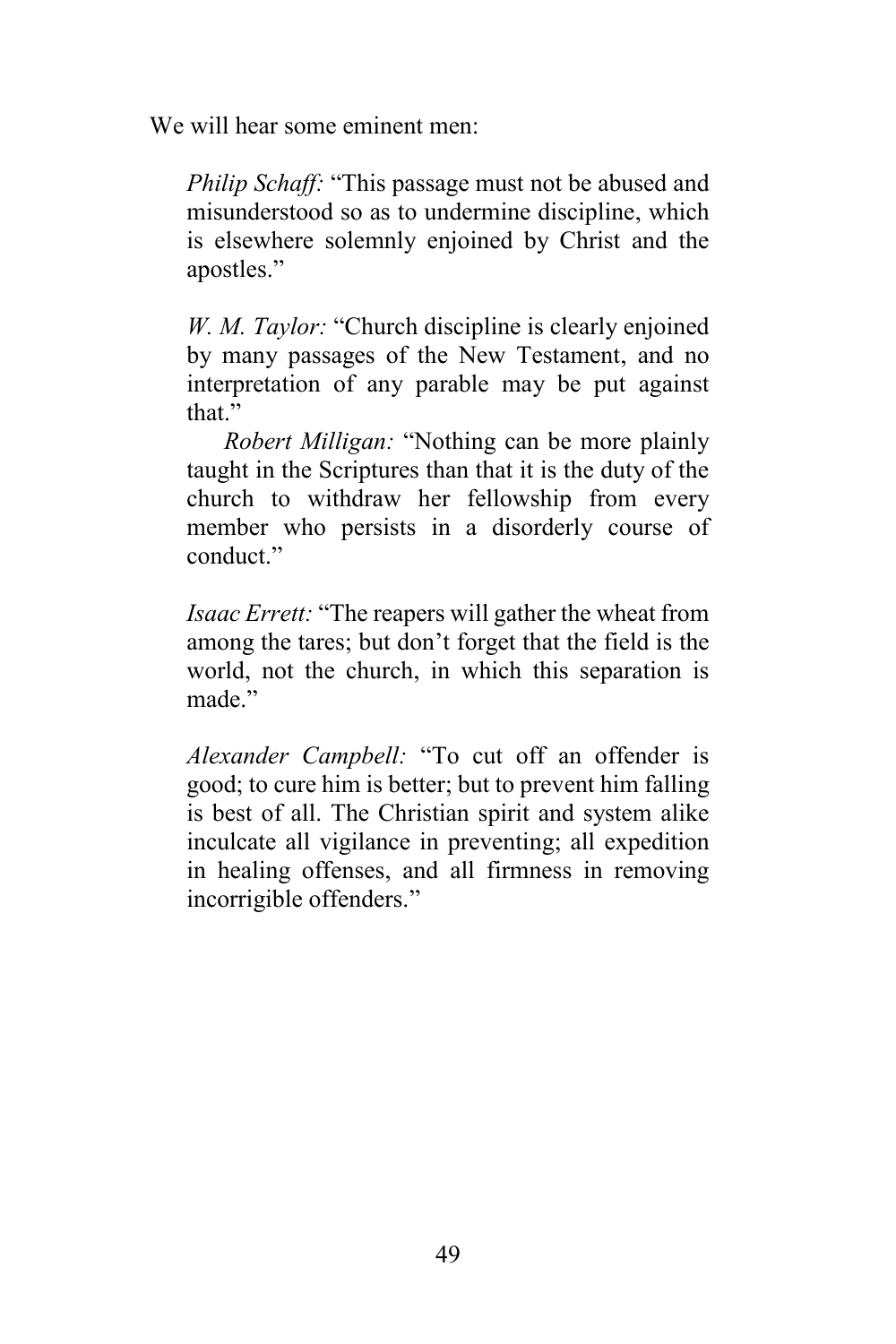# **CHAPTER IX** APPEALS

The right of appeal is inherent in human life, and is fundamental in all good government. In the government of the family, the school, the State, everywhere, this right must be recognized, or all such government is both a mockery and a tyranny. The oppressed, the persecuted and the neglected must have a hearing. In the case of the first murder (Gen. 4:1-15), while Abel's lips were silent in death, his blood appealed to God from the ground, and the appeal was heard and heeded, and the oppressor was punished. And John says (Rev. 6:9, 10), when the fifth seal was opened: "I saw under the altar the souls of them who were slain for the word of God, and for the testimony which they held: and they cried with a loud voice, saying, How long, O Lord, holy and true, dost thou not judge and avenge our blood on them that dwell on the earth?" And so the Book opens and closes with the appeals of the oppressed. And all along between these two far-separated periods the same picture is often seen.

And yet there are those who say that when the local church passes sentence on an offender it is final, and henceforth he must be as "a heathen man and a publican." If so, that local congregation ought to be infallible, for supremacy of authority, without infallibility, would be a terror from which all thoughtful men would instinctively flee, and the church, instead of being a magnet, drawing men to her loving bosom, would be a monster, driving them farther and farther away. No intelligent man should be expected to surrender this natural right. And if the New Testament church in her discipline does not recognize and preserve this right, she fails to meet a universal want of the world, and thus shows that she is not divine.

Alexander Campbell, discussing this question in 1841, lays down five propositions to which we call special attention:

1. "The kingdom of Christ, sometimes called his church, is one great community composed of all the particular communities and individual persons that have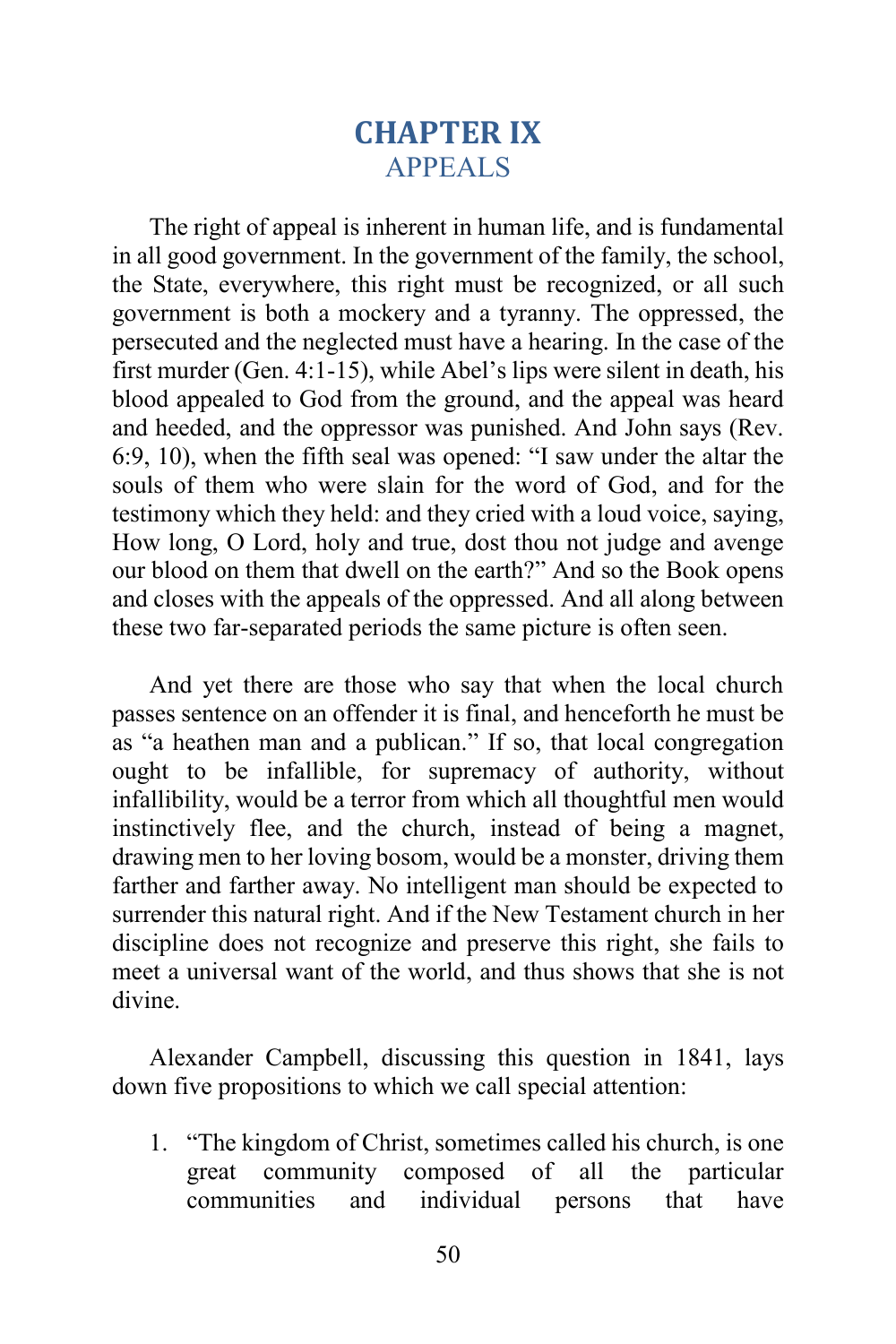acknowledged and received Jesus of Nazareth as the Son and Messiah of God – as the only Head, King, Lawgiver and Arbiter of angels and men.

- 2. "All the particular congregations that compose this great congregation, this general assembly, called 'the kingdom of God,' 'the holy nation,' are responsible to one another and to the Lord, as much as the individual members of any one of them are to one another and to the Lord.
- 3. "Congregations therefore are under certain obligations and owe certain duties to one another, the faithful discharge of which is indispensable to that free and cordial communion and co-operation essential to the holiness of the church and the triumph of the Gospel in the world.
- 4. "Among these obligations and duties are, the maintenance of the doctrine and discipline of Christ's kingdom, and a due regard for all the acts and decisions of one another; because a neglect of the former and a disparagement of the latter would necessarily destroy that union, communion and co-operation essential to the designs of Christ's kingdom.
- 5. "When, then, any particular congregation offends against the constitution of the Messiah's kingdom by denying the doctrine, by neglecting the discipline, or by maladministration of the affairs of Christ's church, essentially affecting the well-being of individual members or other congregations, then said church is to be judged by the eldership of other churches, or by some other tribunal than her own, as an accused or delinquent member of a particular congregation is to be tried by the constituted eldership of his own congregation."

The only one of these propositions liable to rejection is the last one. The other four will meet with so little objection that universal acceptance may be claimed for them. And so we address ourselves to a defense of the fifth and last proposition.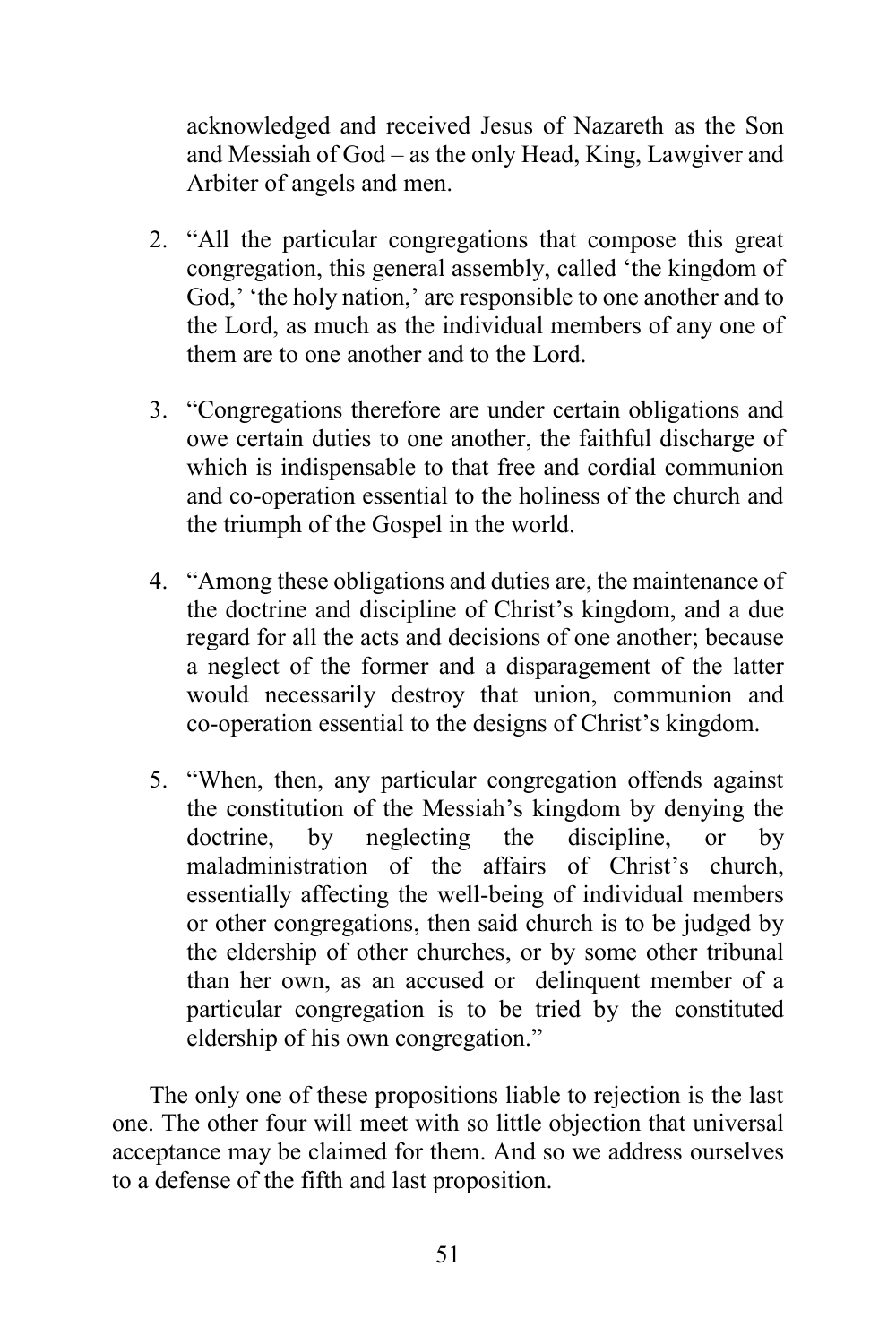When Christ said, "Upon this rock I will build my church," he did not mean a local church. A local church is *a* church, but it is not *the* church. A local church is made up of the faithful followers of the Christ in a single community, but *the* church is composed of all such followers in all communities. Texas is an important part of the United States, but it is only a part of this great nation; and it is so related to the other parts that it has no right to do or permit anything within her local limits that will injure these other parts.

Alexander Campbell says: "No community called a church is absolutely independent of *the* church of God, but amenable to the whole church for its administration of its affairs."

President Milligan says: "Whenever any one of them (local churches) is in danger of being corrupted or destroyed by false teaching, maladministration, or anything else, it is the imperative duty of other churches to interfere, in a prudent way, for its safety. This is plainly and positively required by the mutual relations that they all sustain to each other as members of the body of Christ."

In the light of the advice of these two eminent men, which we will show is in strict accord with the teaching of the Book, two vital questions are settled:

- 1. If a local congregation has troubles which for any good cause could be better dealt with by others, she has a right to so refer them. Also, if some individual, or individuals, believe they have been mistreated by the local congregation, they have the same right Caesar often grants "a change of venue," and there are times when the church ought to do it. Where prejudice and passion run high, and personal feeling is strong, it is difficult to get justice.
- 2. But if the local congregation has troubles which threaten the life of the church at large, and she refuses to deal with them, then it becomes the duty of the church to interfere, and, in the spirit of the Master, and according to the law of self-preservation, to endeavor to right the wrong. If a deadly cancer should develop on the nose, and that member of the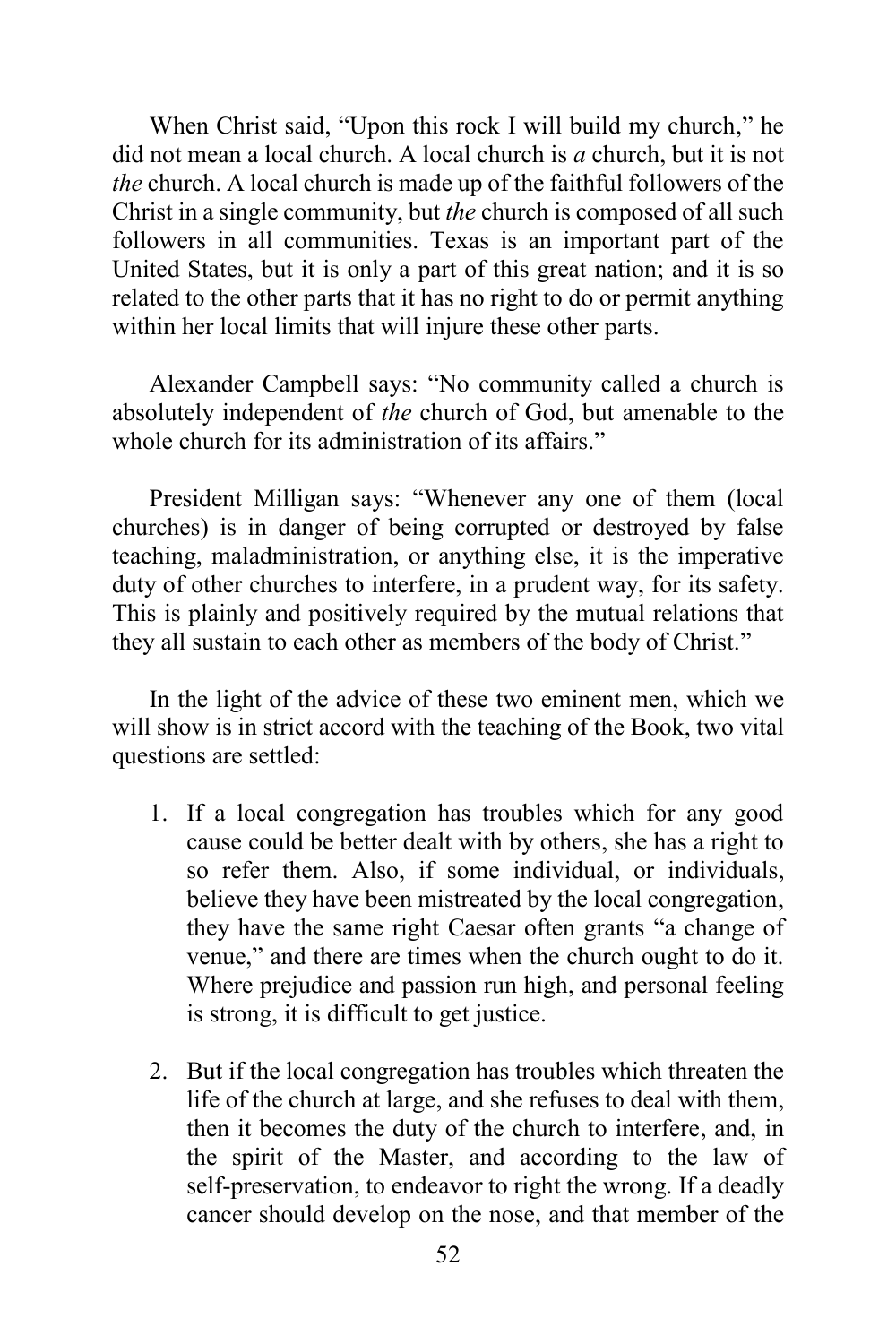body should neglect or refuse to take proper steps for its destruction, then the hands, the feet and the other members surely ought to do so. The church is compared to a body with Christ as the Head (1 Cor. 12:12-27).

"Every church that departs from the faith, or from the discipline of Christ's kingdom, or that unrighteously or unwisely administers its affairs to the great detriment of individual members, a particular congregation, or the whole church of Christ, must be tried by some tribunal. Any one that pushes his notions of independency so far as to deny this, is deluded by a word which he does not understand; as much as he who makes his little borough, city or county so independent as to deny the supervision and jurisdiction of the nation, kingdom or State in which it belongs." – *Alexander Campbell.*

The New Testament church has three tribunals for the administration of discipline:

- 1. The eldership of the local church (Acts 20: 28; Heb. 13:17).
- 2. Wise men acting as an arbitration committee (1 Cor. 7:5).
- 3. The elders of sister churches (Acts 15: 1-6).

The work of the eldership of the local church having been discussed already, we refer the reader to the preceding chapters.

The work of the arbitration committee is not only Scriptural, but it is reasonable, righteous, practical, and of great value. But the non-concurrence of either party stops its proceedings.

The eldership of sister churches is the Court of Appeals, so to speak, which is to pass upon such cases as may, for good reasons, be brought up for a second hearing. Fortunately, in the discussion of this third court we are not left to the abstract principle involved, however plain it may be, but we have a concrete example, setting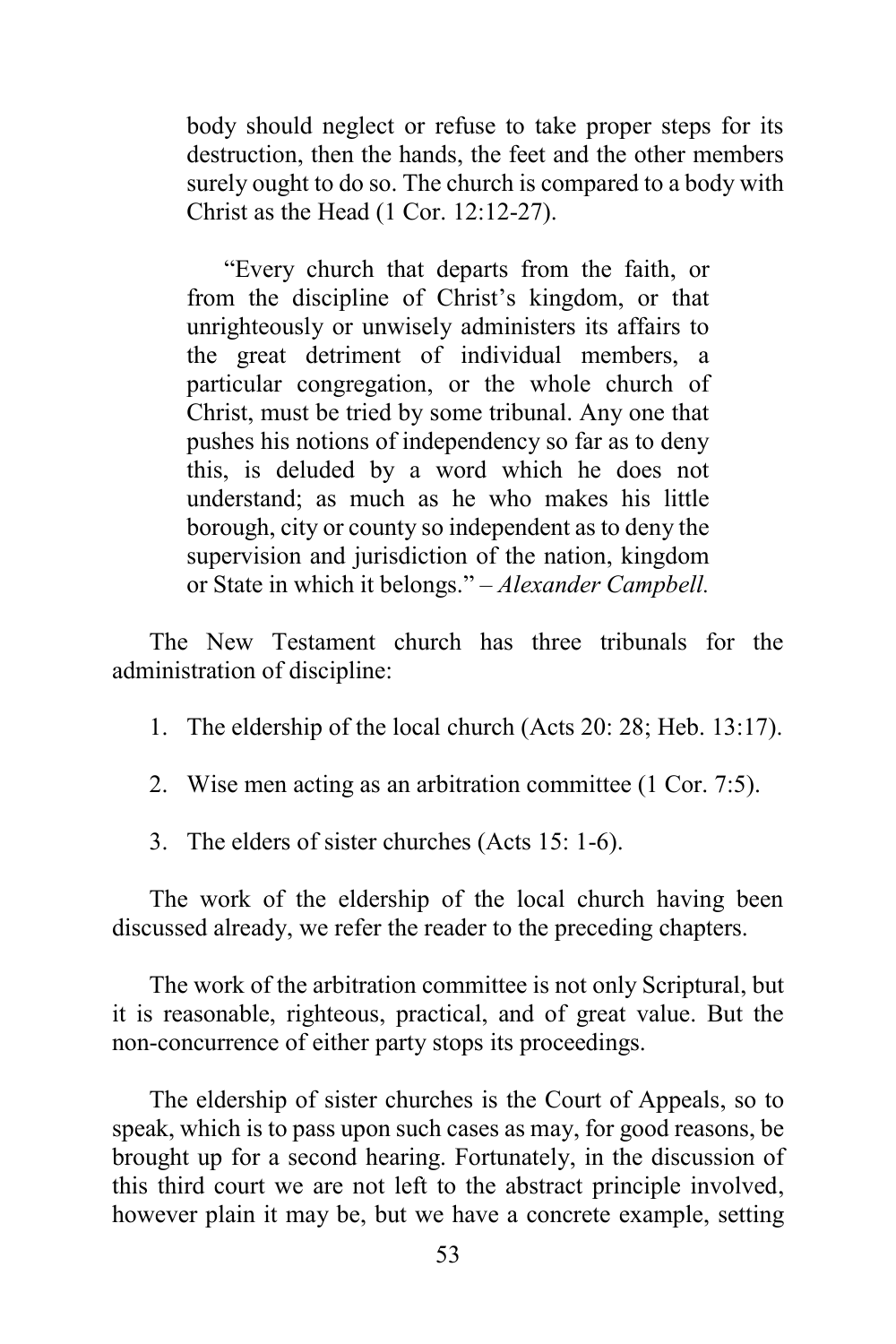forth in detail the application of this principle.

The first great trouble in the church was settled by this third tribunal, as recorded by Luke in the fifteenth chapter of Acts. Up to this time violent persecutions had raged without. The enemy had been trying to overcome the church by assailing her walls and breaking down her gates. But when he finds that external violence is a failure, he attempts to reach his aim by internal dissension and strife. This incident is of special importance because it is the account of the first thing of the kind in the history of the church, and, also, because it shows how to deal with such difficulties today, for in its settlement we have the help of the apostles themselves. Let us have the story in Luke's own words:

"And certain men who came down from Judea taught the brethren, and said, Except ye be circumcised after the manner of Moses, ye cannot be saved. When therefore Paul and Barnabas had no small dissension and disputation with them, they determined that Paul and Barnabas, and certain other of them, should go up to Jerusalem unto the apostles and elders about this question. And being brought on their way by the church, they passed through Phenice and Samaria, declaring the conversion of the Gentiles: and they caused great joy unto all the brethren. And when they were come to Jerusalem, they were received of the church, and of the apostles and elders, and they declared all things that God had done with them. But there rose up certain of the sect of the Pharisees who believed, saying, That it was needful to circumcise them, and to command them to keep the law of Moses. And the apostles and elders came together to consider this matter."

We admit that this passage has been made the proof-text of some very great errors. All manner of councils, conferences, conventions and associations have looked to it for authority. It has been tortured in ways without number, and made to teach much that is hostile to Christianity. But despite all this, it is of the utmost importance, and we must not suffer its abuse to rob us of its legitimate use.

The Pharisees had been among Christ's bitterest enemies during his personal ministry, as they were of the apostles during the first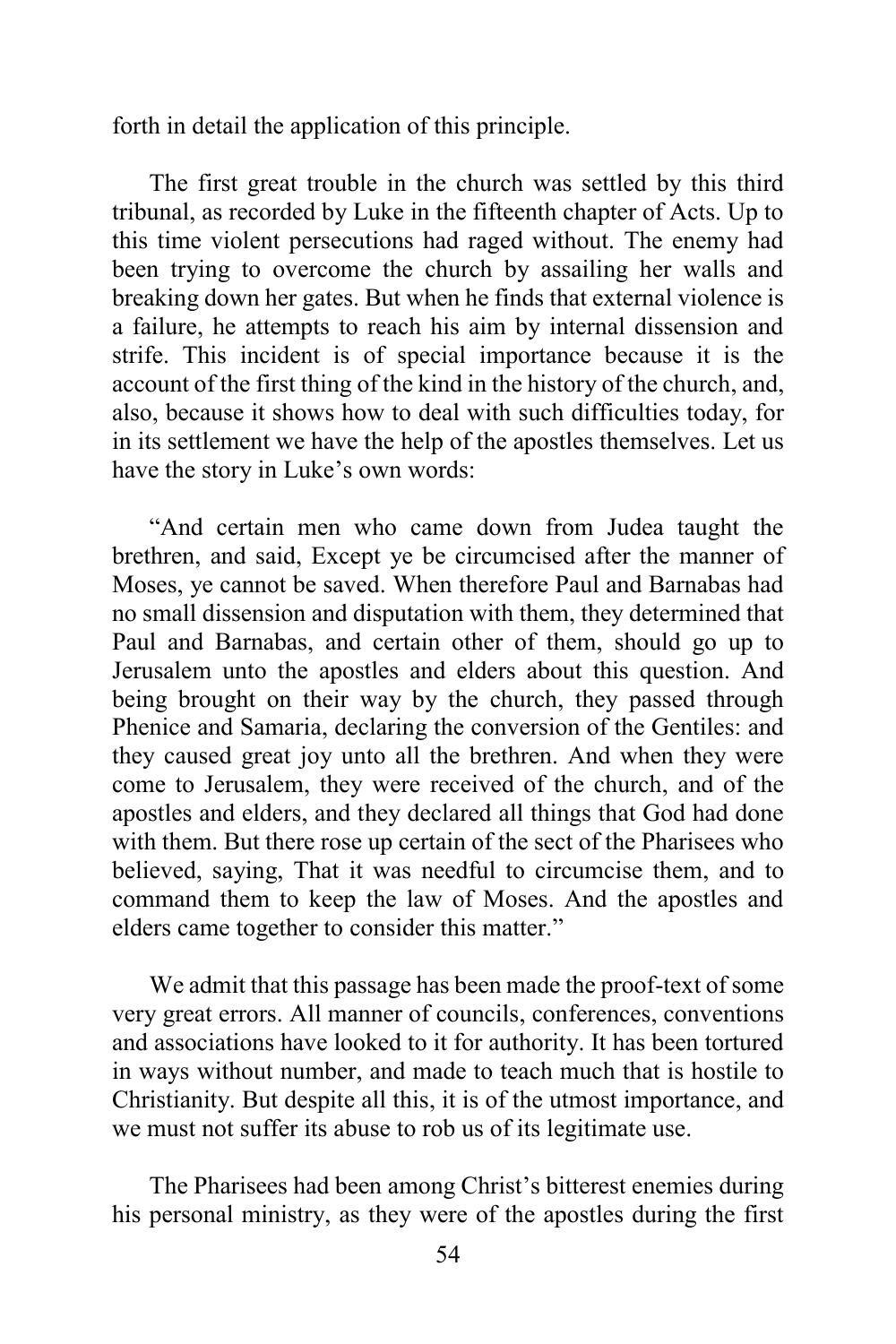years of the young church's history. But some of them seem not only to be in the church, but they are influential there. They came down to Antioch, the first Gentile church in the world, and attempted to bind the yoke of Judaism upon the brethren. Paul and Barnabas, being set for the defense of the Gospel, contended earnestly for the faith, like true leaders often have to do. They could not settle the matter there, and so they got it referred to Jerusalem for further investigation at the hands of the apostles and elders in the old mother church.

There were strong reasons for this appeal:

- 1. Jerusalem was the original church, and therefore a place of much authority in Christianity, as it had always been in Judaism.
- 2. Most of the apostles were there, and many Christians who had known Christ in his earthly ministry, and had often heard his teaching, and witnessed his wonderful works.
- 3. Paul as an apostle, having been born out of due time, would not likely be acknowledged by these Judean brethren as an apostle, but they would so recognize those at Jerusalem.

Paul and Barnabas, accompanied by other brethren representing the Antioch church, went to Jerusalem, and were cordially received by the church, the elders and the apostles; and when they reported the things that God had done with them, a meeting was appointed, "and the apostles and elders came together to *consider this matter."* They did not come together to decide the question by a dictum from some superior authority, but to investigate it, and reach a conclusion as we would today. The church was face to face with the most difficult problem in her history, and they were grappling with it as such. The apostles were not acting under the plenary inspiration by which they did most of their work. If so, no considering and discussion would have been necessary. But for this special case they stood on the same plane with the elders, without supernatural light, and, as they sometimes did (1 Cor. 7:25), passed judgment in the matter. God saw fit at times to have these great leaders, without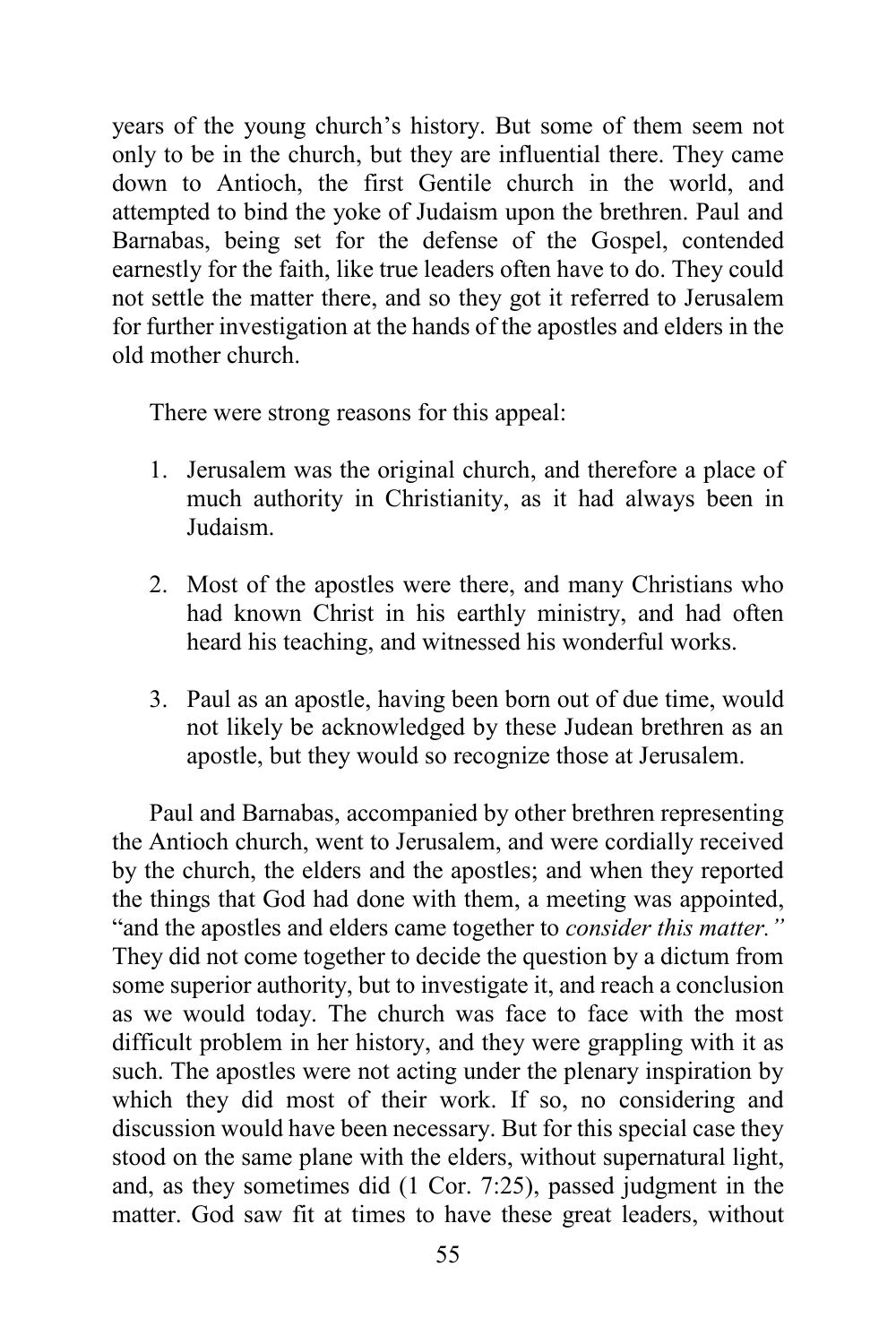special revelation, investigate and advise as other men. Their decision, after much discussion (not "disputing," v. 7), was approved by the church  $(v. 22)$ , and by the Holy Spirit  $(v. 28)$ , and it was placed in the hands of chosen men, distinguished for their devotion to God (v. 25), and scattered broadcast among the brethren.

Two important deductions can be drawn from this case:

- 1. This is no precedent for a permanent and authoritative council in the church, such as we now see in Christendom, to which cases can be appealed regularly, much as cases are appealed to our Supreme Court. There is not the slightest intimation that these apostles, elders and the Jerusalem church claimed any ecclesiastical authority over the church at Antioch, or anywhere else. They did not claim that it was their *right* to have such cases referred to them. They were not lording it over God's heritage. But this was a *special case,* and they were a *special council* to which it had been appealed. The whole thing was an attempt to meet *a grave emergency,* and not a precedent for a permanent court of final appeal in the kingdom of God.
- 2. But it is a precedent for brethren in Christ, under certain conditions, to appeal to other brethren to aid them in settling serious troubles, when they find themselves unable to settle them at home.

Alexander Campbell says:

"The fifteenth chapter of Acts establishes a principle of reference, or appeal in all difficult cases, to the presbytery of a different church or churches, and authorizes such elders to come together to consider and decide the matter. It does not institute stated, annual, biennial or triennial synods, councils or conventions, but it institutes a special conference or convention when exigencies may require."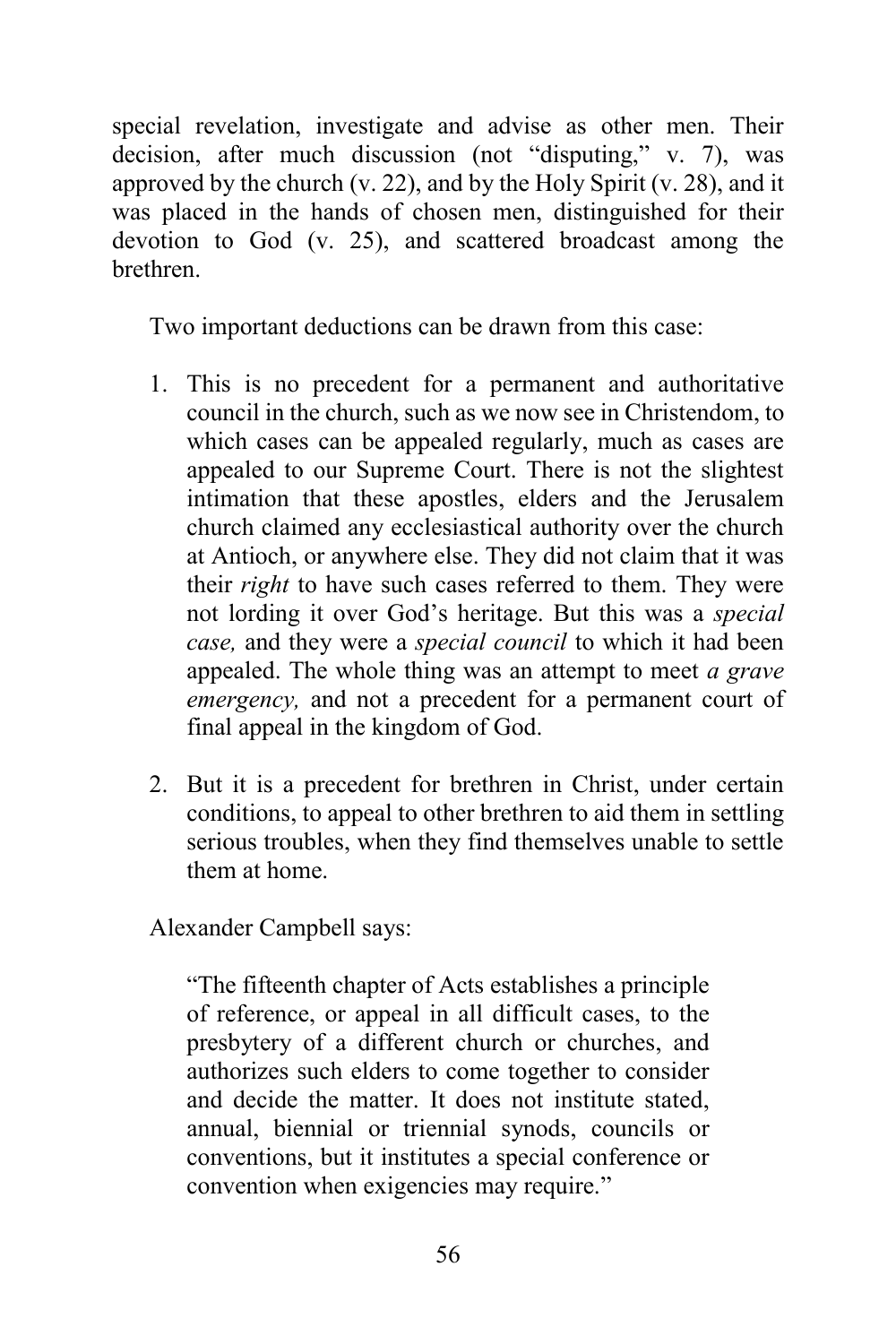It is interesting to know that this address sent out on this occasion is the oldest thing in the New Testament. It is older than the Gospels, the Epistles or Revelation. It circulated first as a separate document, but was finally incorporated into the Book of Acts. It claims for itself inspiration (v. 28) and is designated by the two titles "epistles" (v. 30) and "decrees" (16:4).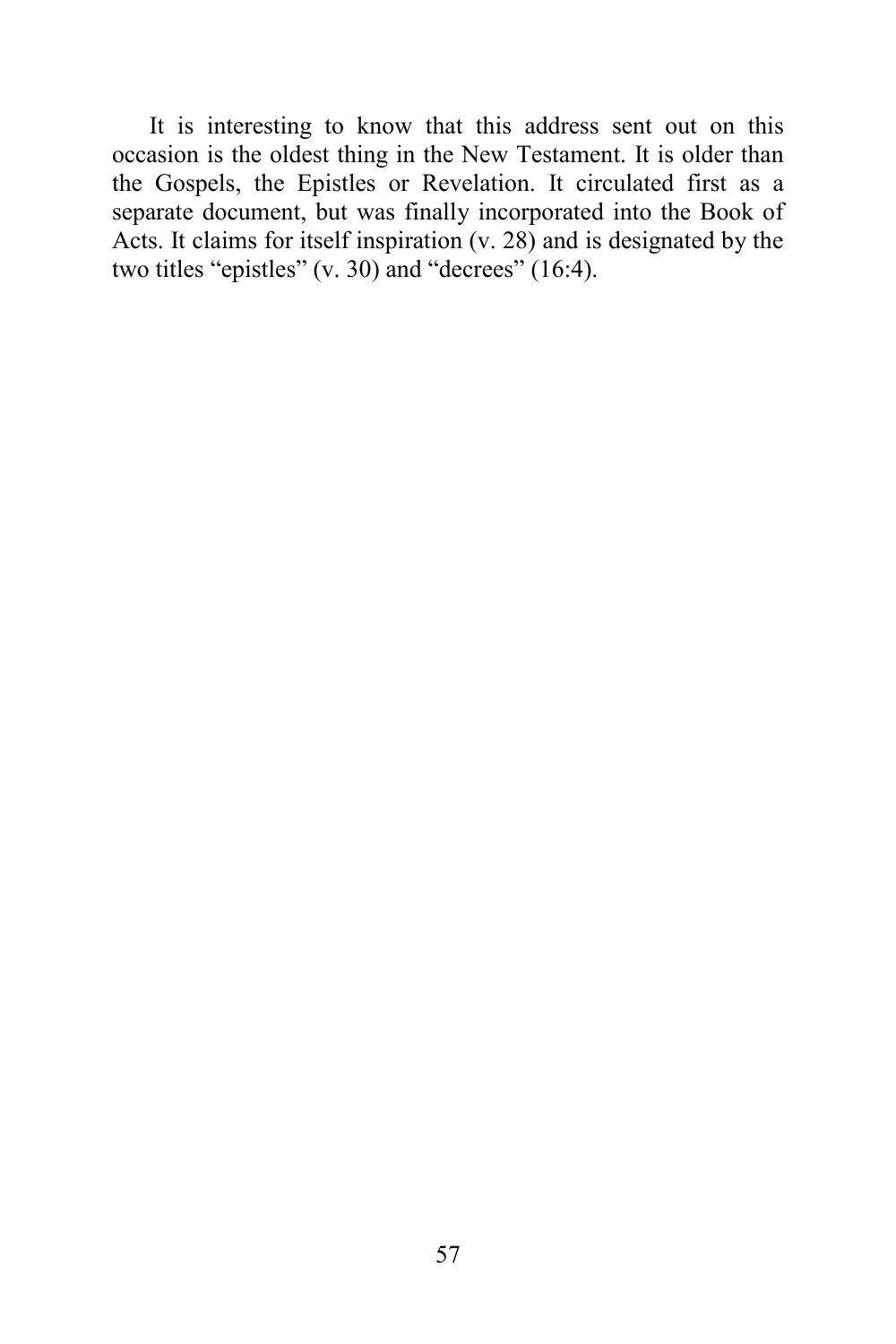# **CHAPTER X** THE LORD'S SUPPER

It is very difficult for man in the flesh to grasp a purely spiritual idea, and hence the Lord has always used material media in his teaching. This is probably not true of the angels and the redeemed in heaven; and it will not be true of us when we join them in the heavenly life, for, then, having left all of the material in the grave, we will need no such aids. Then we will "see as we are seen, and know as we are known" (1 Cor. 13:12). But for the present the picture to the eye and the sound to the ear are two of the chief gateways through which the chariot of wisdom has to approach us.

Signs and symbols are coextensive with the history of man. They were present with the first pair in Eden before their fall. During the Patriarchal age following they were used in lavish abundance. A beautiful example was that of the tabernacle, the portable place of worship during the wanderings in the wilderness. The altars, the table of showbread, the candlestick, the vail, the Ark of the Covenant, and the cherubim, all, with mute but mighty eloquence, told the story of redemption and the afterlife.

But even after four thousand years of such instruction, when much progress had been made, after all the work of prophets, priests and poets, after all the history of the Old Testament, this method of instruction was continued. And hence, on the night when he was betrayed, "And as they were eating, Jesus took bread and blessed it, and brake it, and gave it to his disciples, and said, Take, eat; this is my body. And he took the cup, and gave thanks, and gave it to them, saying, Drink, ye, all of it; for this is my blood of the New Testament, shed for many for the remission of sins. This is my body broken for you: this do in remembrance of me; and this cup is the new testament in my blood: this do ye, as oft as ye drink it, in remembrance of me. For as often as ye eat this bread and drink this cup, ye do show the Lord's death till he come" (Matt. 26:26-28; 1 Cor. 11:24-26).

The supper, then, is threefold in its purpose: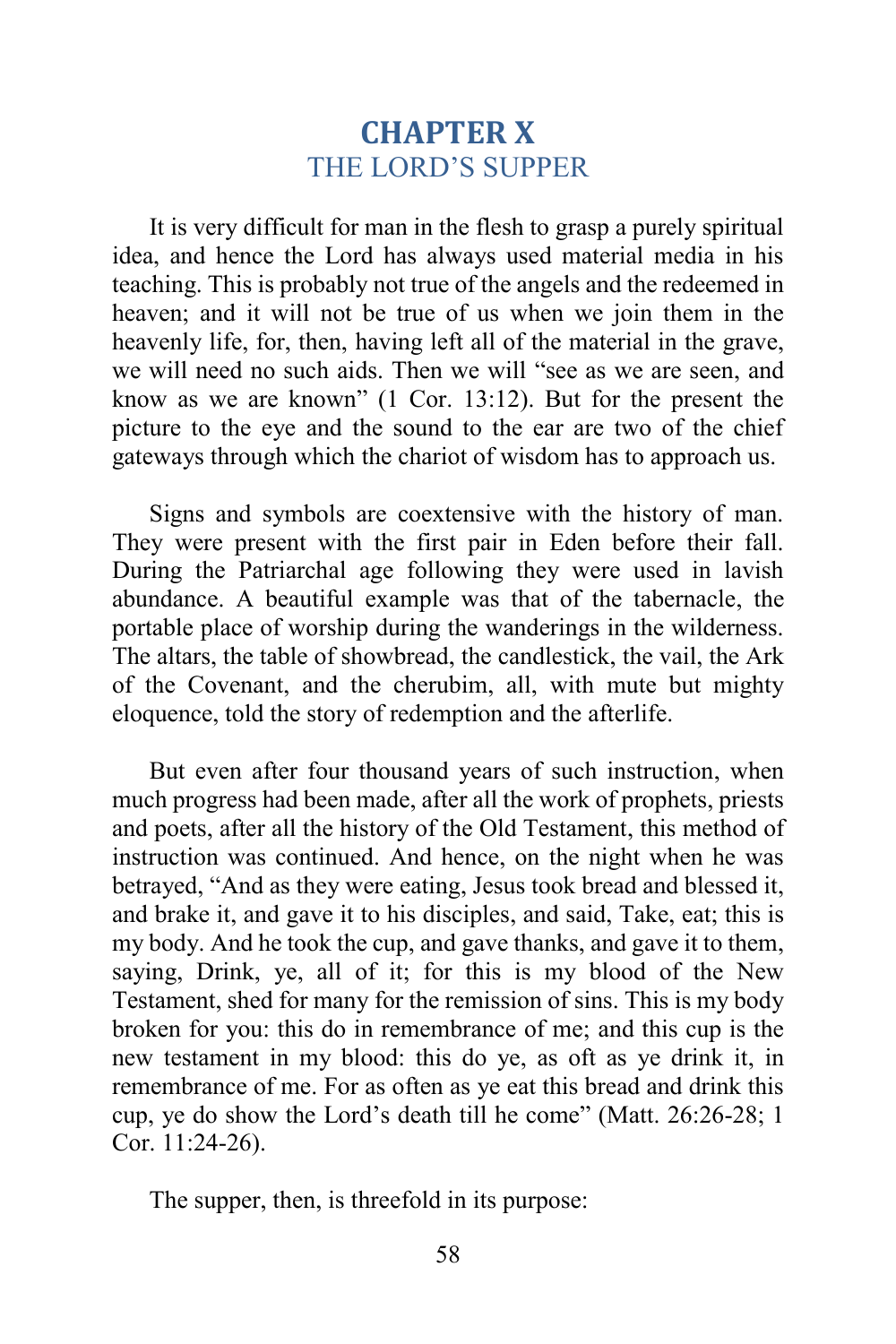- 1. *It is commemorative.* "This do in remembrance of me." We all shrink from the thought of being forgotten. This is why we carve our names on the trees and rocks, and give to others tokens to help hold our place in their hearts. It is this also that rears the lofty monument, and marks the simple slab by our graves. Jesus took upon himself our natures, and he, too, shrank from the doleful thought of being forgotten. And he would be remembered at his best. This was not in the rich symbolism of Judaism; it was not in the glowing pictures of prophecy; it was not in his lowly birth in the manger; it was not when, as the Prince of preachers, "he spake as never man spake;" it was not when he wrought his marvelous miracles: driving the fever away with a word, cleansing the leper with a touch, calming the wild winds and waves with his voice, and speaking the dead into life; it was not the transfiguration scene, when, for a moment, he was robed in all the glory of his former life with the Father; but it was *his death on the cross,* when the work of saving a lost world was *finished*. Whatever else we forget, we must not forget this. Others may magnify his life, and minify his death, but we cannot. With Paul, we must always say, "I determined to know nothing among you, save Jesus Christ, and him crucified" (1 Cor. 2:2).
- 2. *It is symbolic*. "This is my body this is my blood." You point to a picture on the wall, and say, "This is my father." Not your real father, but a picture of him. This is not a picture of the form and face of the Lord, but of his loving heart, as he freely gave his life for us.

And as the material body cannot live without food and drink, neither can the spiritual body without feeding upon the Christ. These symbols, then, are stepping-stones by which we climb up into a higher and holier realm and hold sweet communion with our God.

3. *It is prophetic*. "As often as ye eat this bread and drink this cup, ye do show the Lord's death till he come." Calvary is not the end. It is only the awful climax of the first part of the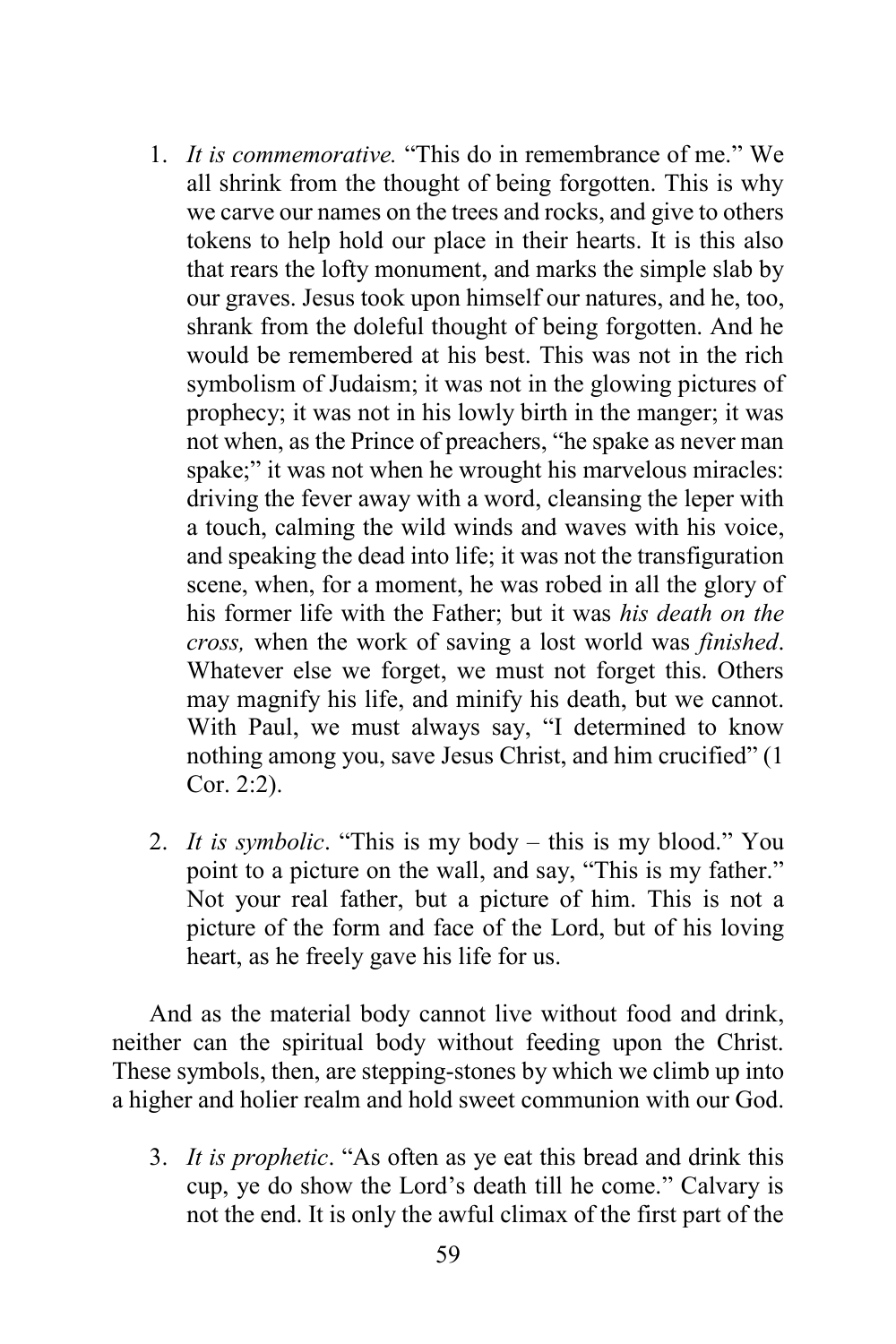drama of salvation. The curtain is to rise again, when the whole scene will be changed. Then there will be no mockery and nails and spears and thorns; there will be no bloody hands and feet and temples and side; there will be no broken heart and agonizing cry for help, and there will be no darkness and no death. But our glorious King, in all the majesty and might and glory of heaven, will come again without a sin-offering for salvation, to claim his own and lift them up into the clouds to be with him forever. On that day, after his resurrection, when he was taken up in a cloud and passed out of the sight of his sorrowing disciples, the angels said to them, "Ye men of Galilee, why stand ye gazing up into heaven? this same Jesus, who is taken up from you into heaven, shall so come in like manner as ye have seen him go into heaven" (Acts 1:11). And Paul, twenty years later, said, "The Lord himself shall descend from heaven with a shout, with the voice of the archangel, and with the trumpet of God: and the dead in Christ shall rise first."

This was the one always-present element in the meetings of the apostolic church. Often they had no sermon, but the Supper was never absent. "Upon the first day of the week, when the disciples came together to break bread, Paul preached unto them, ready to depart on the morrow; and continued his speech until midnight" (Acts 20:7). This passage shows that the early Christians met on the Lord's Day to break the loaf. This was their prime purpose. Paul's preaching was incidental. When this ordinance was established nothing was said as to the frequency of its observance. And had nothing more been said, each congregation would have been left to its own judgment in the matter. But the apostles, guided by the Holy Spirit, in this as in other matters left indefinite by the Savior's personal instruction, have given us light, and that light becomes our law. Salvation was to be found only in the blood of Christ, and so the cross, like the brazen serpent, was always lifted up that all men might see it and be saved.

And here today the eldership should faithfully follow their example. There may be no sermon, or that which is worse, the sermon may be bad; then they must see that these sacred emblems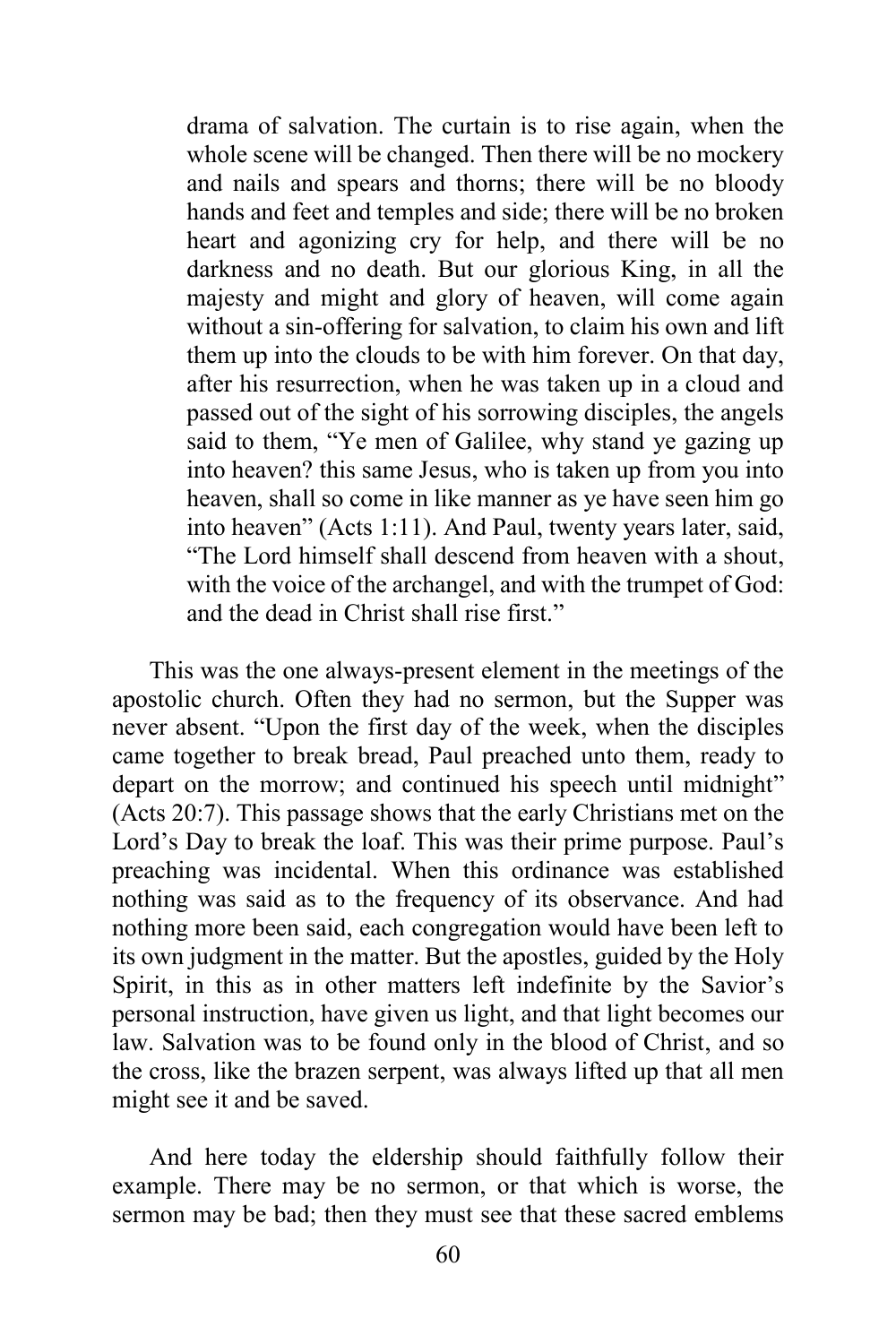save the day. The sermon may be so "learned" as to amount to an unknown tongue to the hearer; then the loaf and the cup must speak in words which all can comprehend. The sermon may be so "profound" and lofty that the lambs of the flock are left without food; then the supper in its simplicity must feed them. The sermon may be so critical and cold that the pew is left shivering in doubt; then the cross, throbbing with life and love, must come to the rescue. The preacher may be in an ugly mood and he may quarrel at the people instead of preaching the Christ; then the sacred memorials of the loving Lord, like oil upon troubled waters, must soothe their souls and send them away in peace.

How shall the eldership get the best results from the Lord's Supper service? This question is of great importance.

- 1. *Not by another sermon*. This might be characterized as the "besetting sin" of many elders. And usually, in proportion to their inability to speak to edification is their desire to deliver a long preachment. This of all times is the worst for such a sermon. Many of the people have already spent an hour in the Bible school, and more than an hour in the following service, and hence are wearied in both body and mind, and incapable of appreciating even an interesting and valuable discourse.
- 2. *Not by faultfinding.* There are times and places when our faults should be pointed out and condemned, but not here. It is as much a duty to condemn the wrong as it is to commend the right, but a death scene is not the place for that condemnation. In the case of literal death, what could be more inappropriate than such a lecture? At this time, if the heart be not filled with love and tenderness, let the lips be silent.
- 3. *But by making it a fitting climax of the morning service.* This is not always done, nor is it easily done, but it can be done. By the careful observance of the following rules it can be accomplished: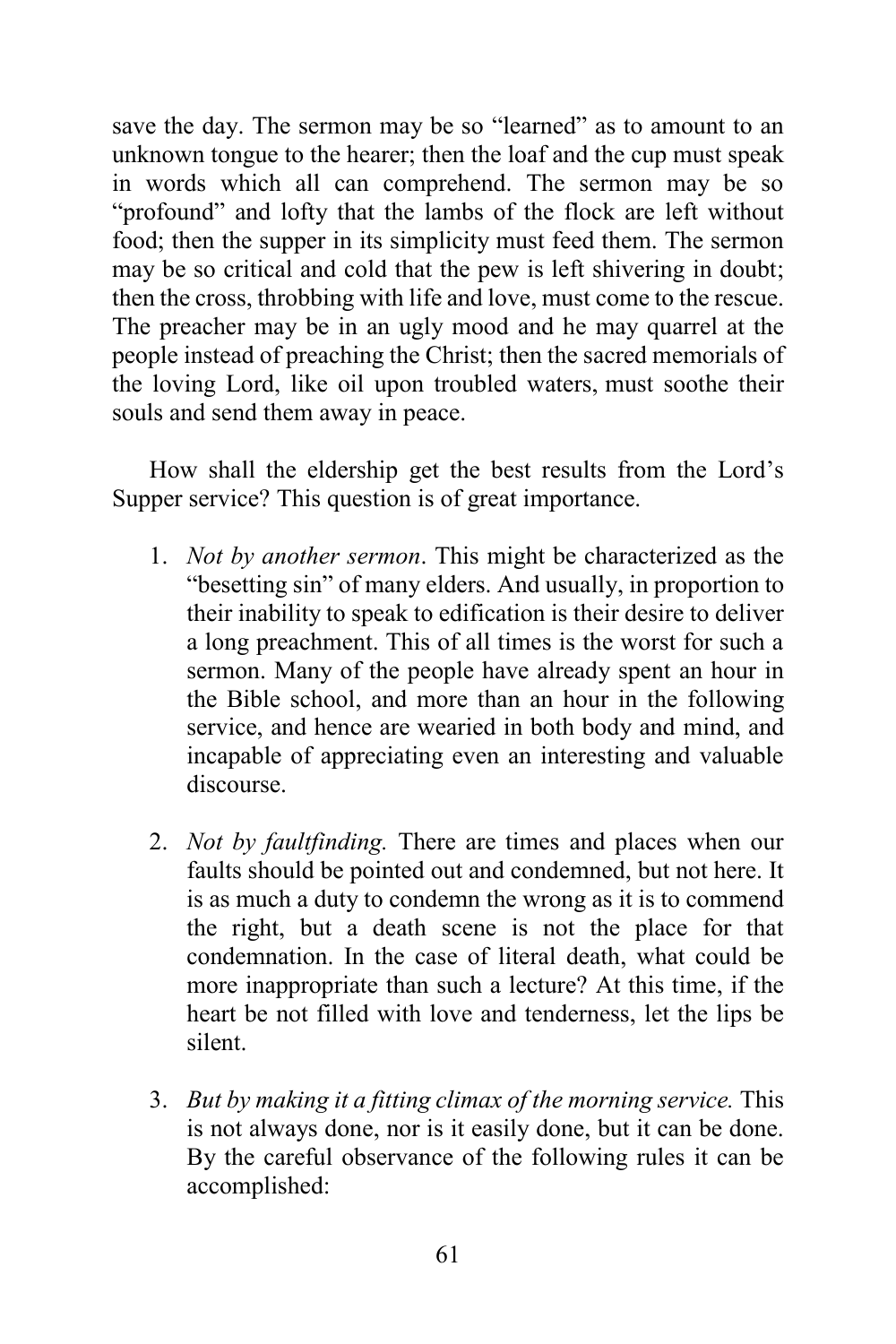- (1) *Come to the table in a worshipful spirit.* Come from the closet of private prayer to the church; speak to God before you speak to men; confess all your sins and have them forgiven before you touch these sacred symbols. If for any cause you cannot do this, it would be well to change places with some brother elder for the day.
- (2) *Let your words be few and well chosen.* As a rule the people understand the purpose of the institution, and so do not need much instruction. What is more impressive in the death of some dear one than to lift the white sheet and let the living look on their dead? In this case silence is more than speech, and the sad vision more than all eloquence. As Mark Antony, by the side of dead Caesar, said, "I tell you that which you yourselves do know: Show you sweet Caesar's wounds, poor, poor dumb mouths, and bid them speak for me."
- (3) *Appeal to the heart rather than to the head.* A missionary was sent to examine some converts who, since their conversion, had learned to read. She asked one, a plain village woman, to tell a Bible story. She chose the story of the crucifixion. And as she told it, it had a pathos and power and beauty never before seen or felt by the missionary. And when she came to where they drove the nails through his hands, she wept aloud, and threw her arms about the neck of her teacher, and said, "I cannot go any further – it will break my heart!"
- (4) *Sound the note of hope.* Of course we will sorrow as we look upon bloody Calvary, and hear the cries of the suffering Savior, but we sorrow not "as others who have no hope." Some men are greater in death than in life. The living Christ was mighty, but the dying Christ was mightier. The Captain of our salvation had to be made perfect through suffering; the cornerstone of the temple of hope had to be tried in the fire before it was fit for the building. Christ could save others, but he could not save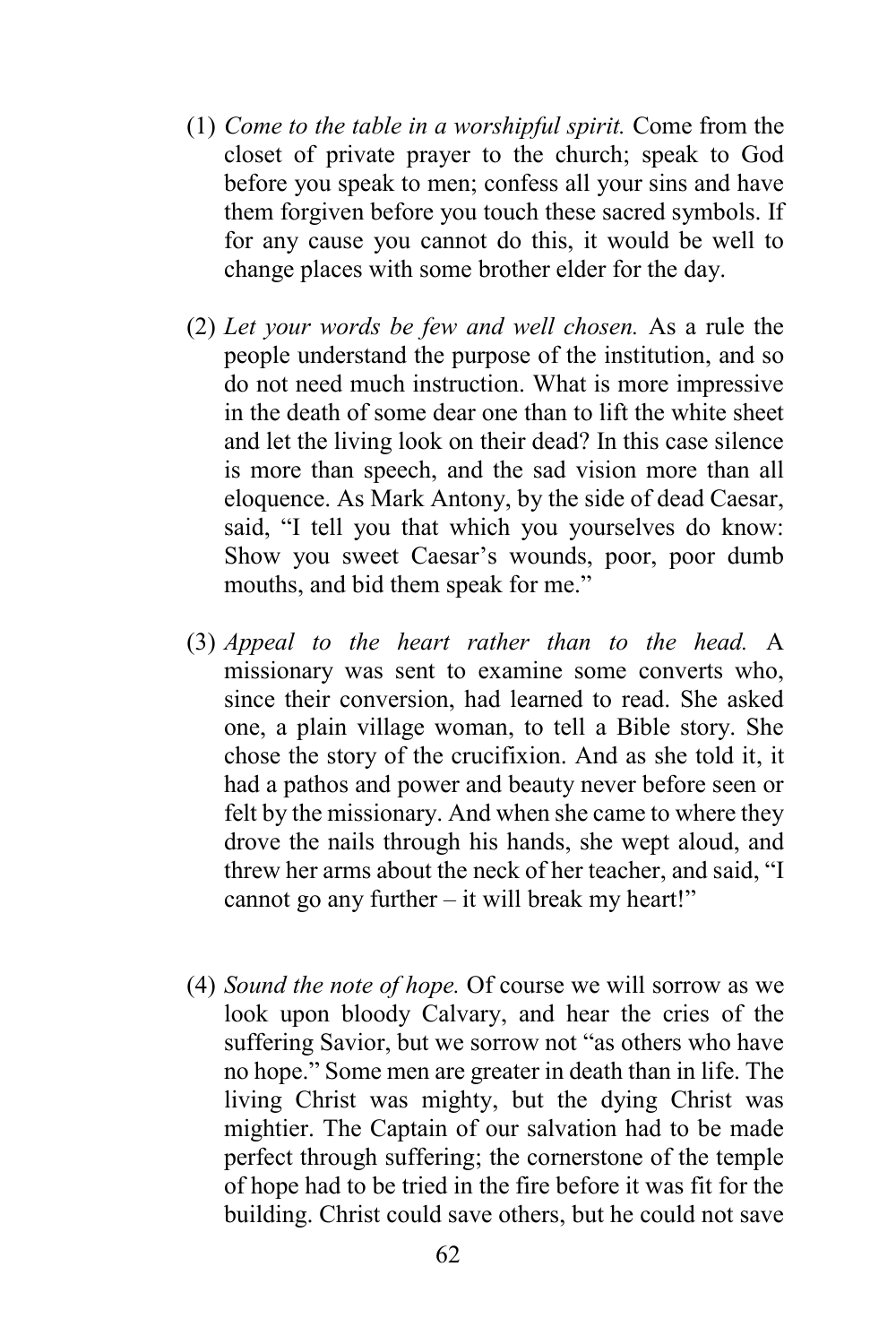himself. He must die in order that he might live, and reign and rule as the Lord of lords and the King of kings, and bring life and immortality to light through the Gospel. His blood, like the blood of his martyrs, is the seed of the church and the hope of the world.

(5) *Connect the sermon and the Supper.* In a good sermon this can be easily done. Indeed, the sermon will shape the talk at the table. In a sermon which could not be called "good," the elder who is a good hearer, and who possesses only average ingenuity, can find some thought with which the two can be united. But whatever the sermon, by all means, if possible, let there be no deep chasm between that and the Supper; let it be one continuous service, with the latter as the dome to the temple, as the finale to the symphony.

This writer remembers with gratitude an elder who could do to perfection the thing we advocate. He was a judge on the bench, a cultured gentleman of fine spirit, and a devout Christian. I was preaching for a little congregation in a small river town in Missouri, and my sermons were crude, as was plainly evident to most of the people. But the good judge usually presided at the table, and his talks, always brief and helpful, so connected them with the Supper that the joint service was one harmonious whole. I have grown older since that day and have preached to large churches at important places and have been associated with many elders, but never have I seen one like the judge. And a thousand times since, when some man was undoing all the good of my discourse with his harangue at the table, have I longed and prayed for the multiplication of the progeny of this ideal elder.

Let no one infer from this that I do not appreciate the eldership, for this is far from the truth. But there are elders *and* elders, just as it is with the preachers. Webster was not far wrong when, after being bored by an ignorant preacher, he said that one of the unanswerable arguments in favor of Christianity was that it had succeeded *in spite of its pulpit*. The faithful elder has had much to do with the growth of Christianity. This is seen in the history of the Restoration